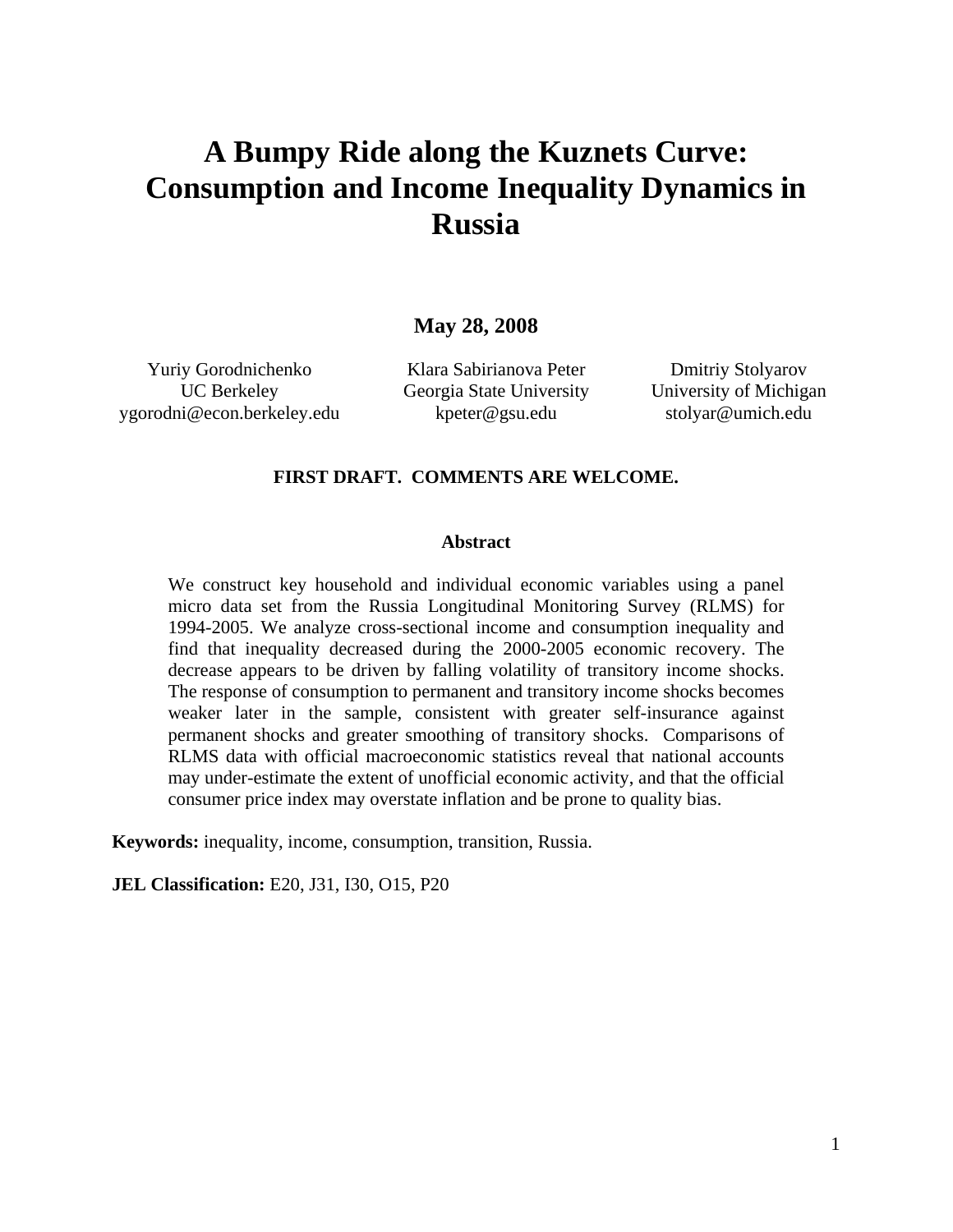### **1. Introduction**

1

Modern macroeconomists are increasingly relying on analyses of environments with heterogeneous agents. The time series behavior of population distributions of macroeconomic variables is thought to affect the properties of the business cycle and the welfare effects of policy changes. Besides, many questions of interest to macroeconomists can only be asked (and answered) in the context of multi-agent environments.

These richer macroeconomic models require a correspondingly rich set of empirical facts that come from micro data and incorporate information on distributions in addition to the usual aggregates. This paper's goal is to provide a comprehensive set of cross-sectional and time series stylized facts for the Russian economy.

With this goal in mind, the present paper constructs the key variables describing the economic behavior of Russian households and individuals and analyzes their cross-sectional dispersion and time series patterns. Specifically, we create time-varying distributions of individual earnings and labor supply, as well as household-level income, expenditure, and consumption. Our primary data source is the Russia Longitudinal Monitoring Survey; a large panel data set covering the period between 1994 and 2005.

We would like to highlight two main results. First, almost all measures of cross-sectional inequality in income and consumption started falling during 2000-2005, after staying relatively high during 1994-1998. Second, the measured fall in inequality is mostly due to the moderation of transitory shocks to household income and consumption.

The recent period of falling inequality was preceded by an initial rise in the early 1990s that accompanied Russia's transition from a centrally planned to market economy (e.g., Commander *et al* 1999, Galbraith *et al* 2004). However, the level of inequality at the end of our sample is still higher than it was during the pre-transition era. Thus, the time pattern of inequality in Russia during the transition is the inverted U-shape reminiscent of the Kuznets curve.<sup>1</sup> Importantly, poor households do not appear to fall behind during the economic recovery

<sup>&</sup>lt;sup>1</sup> Kuznets (1955) original paper explained the curve in terms of the transition between agriculture and industry. Likewise, the transition from the inefficient state sector to the new private sector may generate a similar curve. What is different in Russia and many other transition economies is that the initial rise in inequality was rapid, which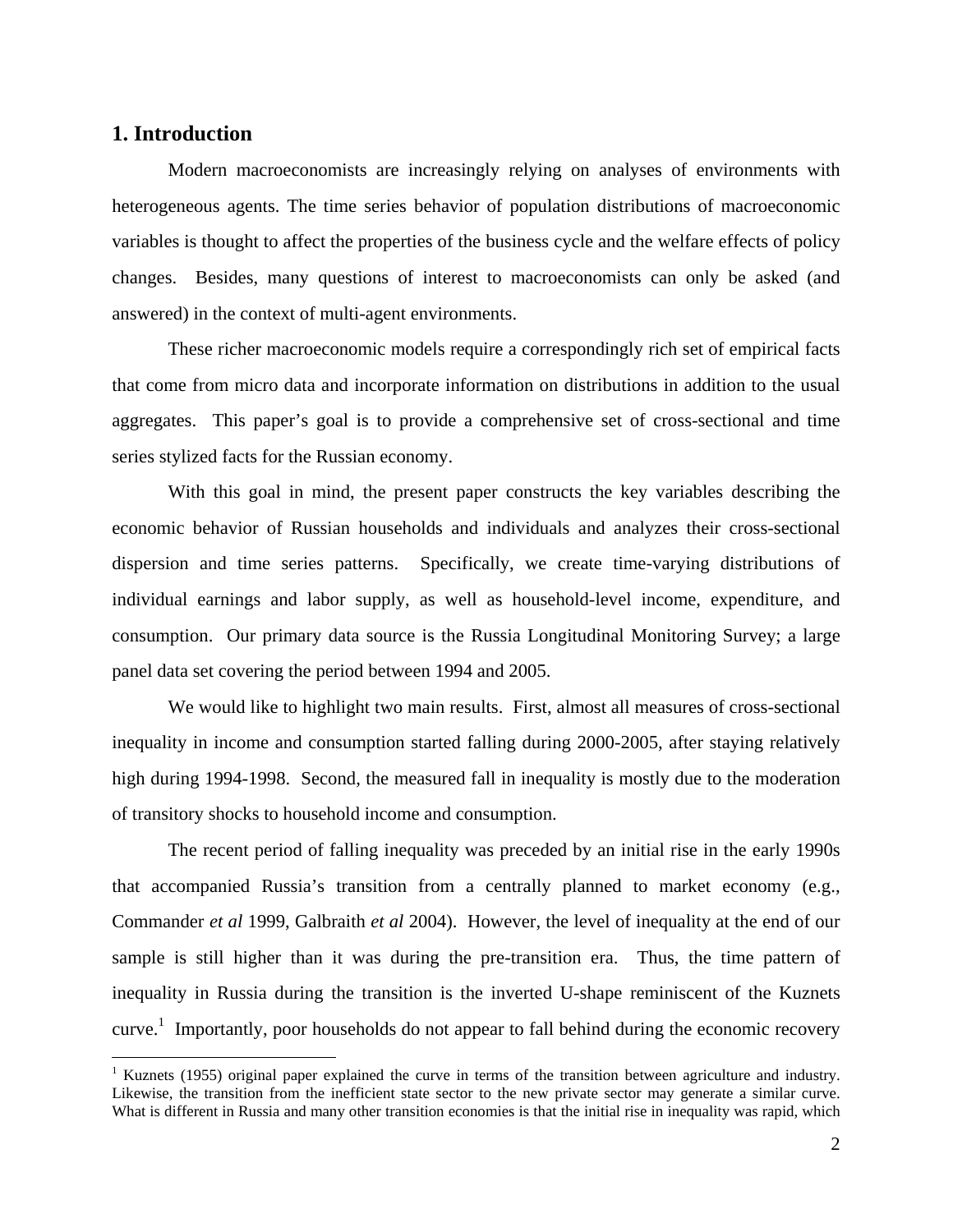– the lower tail of the expenditure distribution does not diverge from the middle as the economy expands.

The latest level of inequality that we find is typical for a middle income country. For example, the Gini coefficient in 2005 was about 0.38-0.40, which is just slightly above the mean value of Gini coefficients for after-tax household income and consumption from upper middle income countries (WIDER v2.b, authors' calculations).<sup>2</sup> Some features that set the Russian economy apart from more developed countries turn out to be important for the analysis of inequality. One such feature is home production of food. Our results indicate that home-grown food has a large equalizing effect on consumption. The effect is large, because poorer rural households are also the ones that grow a lot of food for own consumption. Another unique feature of the Russian economy is its geographic diversity. Accounting for regional differences in the cost of living (that vary by a factor of 2.7 in Russia) is shown to have a sizeable equalizing effect. We argue that wage payment delays, irregularities in government transfer payments, forced in-kind substitutes in lieu of wage payments, large food inventories and other peculiar phenomena of the Russian transition in the 1990s have a significant impact on inequality measures. At the same time, we find that the variability in working hours, net private transfers, and capital income only marginally alters the level of income inequality.

We look at inequality dynamics between groups in our sample. We find the comparisons of economic experience between the urban and the rural populations particularly interesting. The rural population has a more restricted choice of jobs, which limits occupational mobility during transition. The workers with highest earnings potential might have migrated to cities, generating selection. Despite all this, we do not find evidence that the rural population fell behind. The

can be attributed to mis-pricing of labor in the Soviet system, big bang liberalization, fast mass privatization, and the failure of government redistribution policies during the first years of transition.

 $2$  Our results on inequality levels have to be taken in the context of our sample. We think that the RLMS, like most household surveys, may under-represent the very rich individuals who own capital assets in Russia. This is evident from the negligible financial asset holdings of most RLMS respondents. The studies that attempt to adjust for superrich typically document much higher levels of inequality. For example, Guriev and Rachinsky (2006) find that the income Gini coefficient for the city of Moscow is 0.625, and Aivazian and Kolenikov (2001) report a Gini coefficient of 0.55-0.57 based on parametric estimation of the uncensored expenditure distribution. We find some evidence that suggests divergence between the super-rich and the rest of the population in 2003-2005 (see Section 2 for further discussion).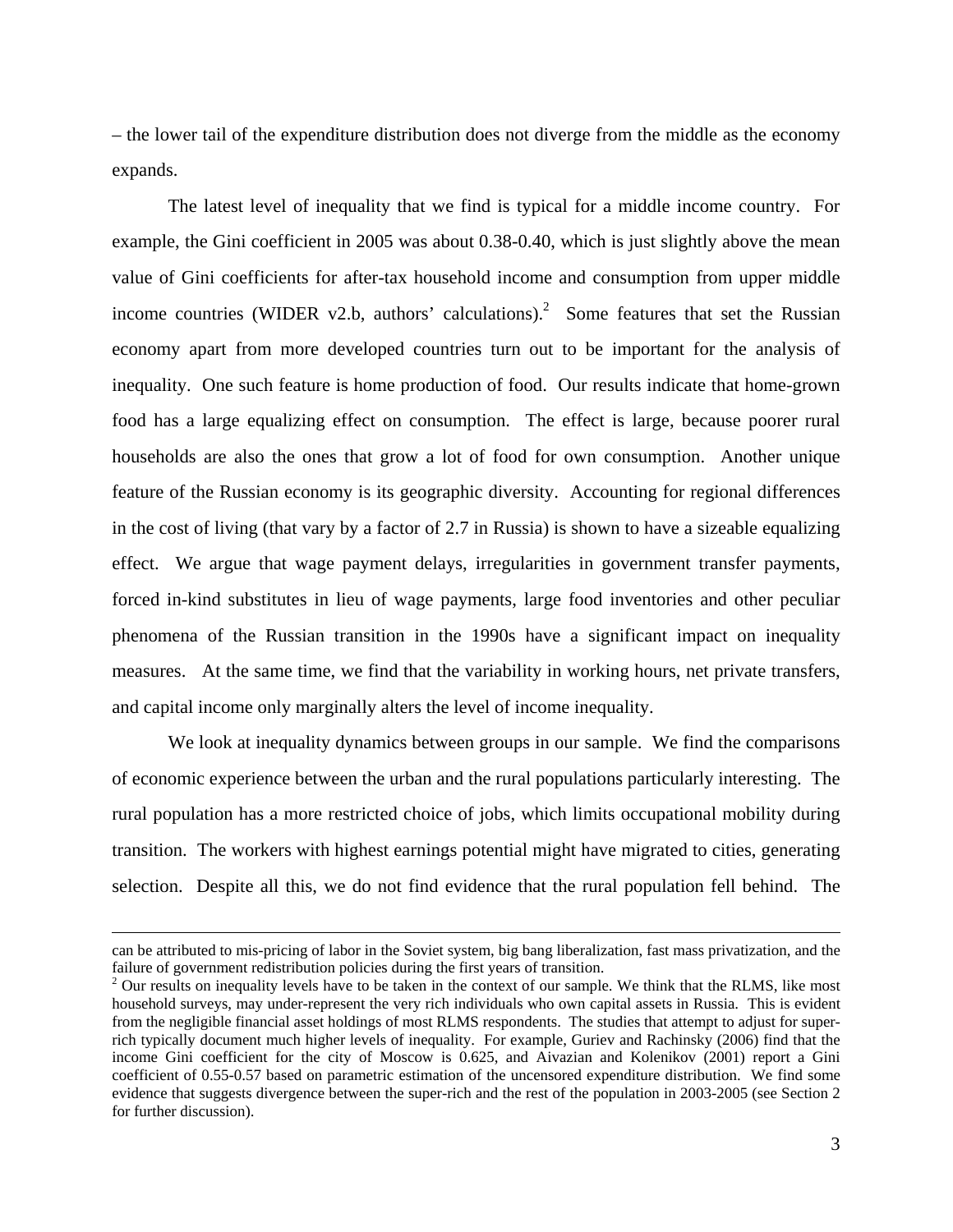rural group did not seem to do relatively worse during the downturn, although during the recovery the rural population exhibited a slower growth rate in consumption of durables.

More broadly, we have found almost no evidence of convergence or divergence between groups based on observables, such as education, location, household composition and age. In other words, differences in income and consumption growth across households are not forecastable. The reduction of inequality observed during economic recovery resulted mostly from the moderation in the residual volatility of income and consumption growth.

We examine the reasons for the observed fall in residual income volatility by exploiting the panel dimensions of the data. In particular, we identify permanent and transitory shocks to income and estimate the effect of these shocks on consumption. It turns out that the fall in residual income volatility is mostly due to a fall in the variance of transitory income shocks.<sup>3</sup> Over time, consumption response to both permanent and transitory income shocks becomes weaker. This is consistent with better insurance against income shocks and hence better consumption smoothing later in the mid 2000s.

Apart from the analysis of inequality trends, we make levels comparisons between RLMS statistics and the macroeconomic aggregates from the National Income and Product Accounts (NIPA), which reveal some interesting results. We find income underreporting in the RLMS. At the same time, per capita expenditure levels in NIPA and RLMS match fairly well, except for the period after 2003 when the two diverged. One would expect RLMS expenditures to be lower, because this data set does not include consumption by the super-rich. The fact that RLMS expenditure matches (and sometimes exceeds) official measures probably implies that the official statistics make an insufficient adjustment for informal economic activity.

The time trends show a 40 percent drop in real per-capita expenditure and a 50 percent drop in real hourly wages during 1994-1998. Recent literature has argued that the drop in Russian real output during the transition has been overstated due to exaggeration of the Soviet output and mismeasurement of the unofficial economy in the 1990s (Schleifer and Treisman 2005) or due to overstatement of inflation by the official CPI (Gibson *et al* 2004).

<sup>&</sup>lt;sup>3</sup> Stillman (2001) finds that RLMS expenditures respond strongly to transitory shocks during 1994-1998.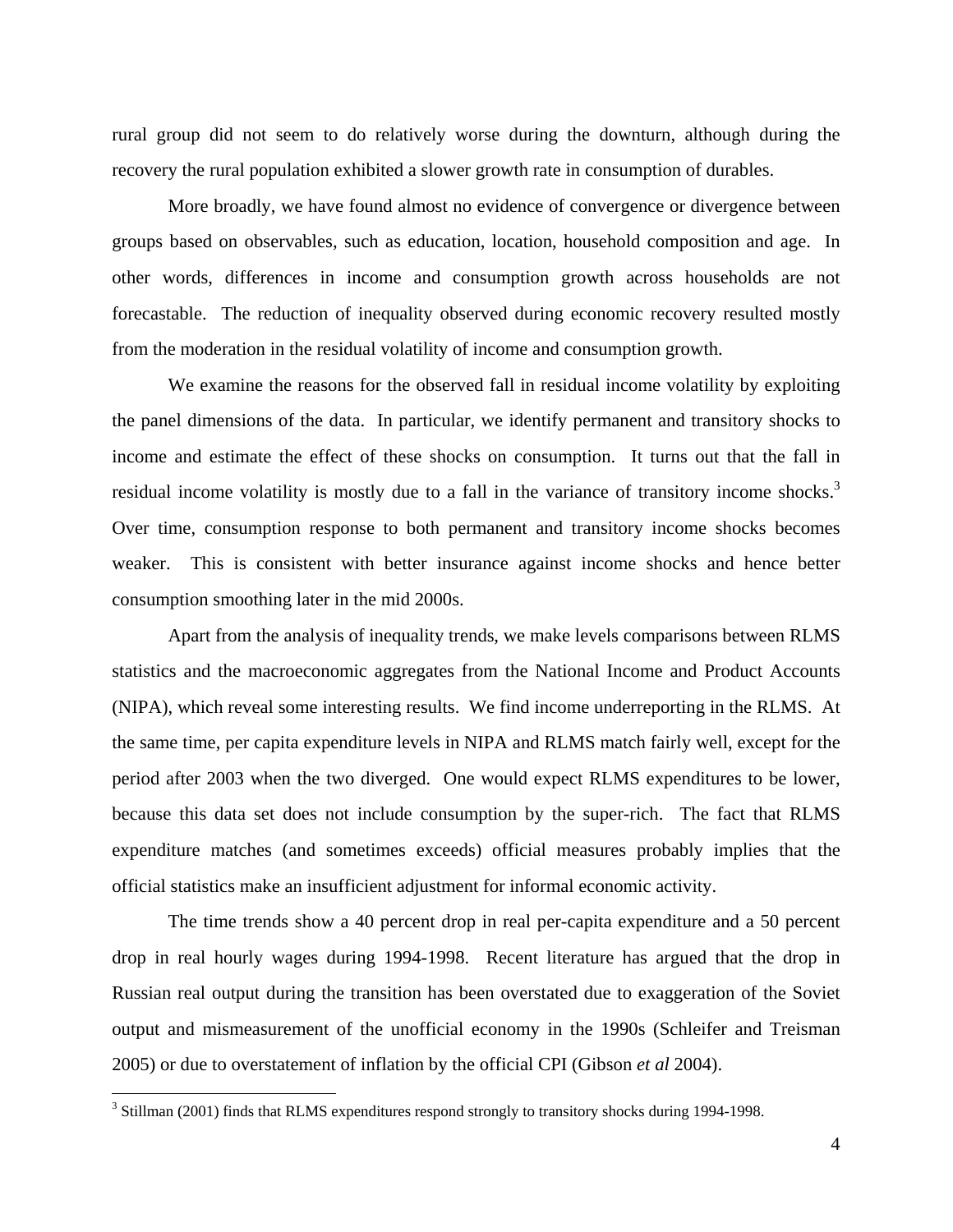To detect possible sources of CPI bias, we examine food prices and quantities from RLMS and find that the composition of food consumption has not changed much. Consequently, the CPI substitution bias within the food category is likely to be small. We do find, however, substantial disagreement in food CPI between RLMS and NIPA, with a 25 percent discrepancy in the cumulative inflation during 1994-1998, but not much discrepancy afterwards. In addition, there is evidence of quality bias in the official CPI. The budget share of food kept falling throughout the downturn and economic recovery, indicating a fall in the relative price of nonfood goods. Since the NIPA deflators do not show a fall in the relative price of goods, we suspect that some of the quality improvements in non-food goods may have been counted as inflation, generating a quality bias.

The paper's goal of documenting a comprehensive set of macroeconomic facts for Russia links it to many bodies of literature in macroeconomics, labor economics, development economics, and transition economics. In the interest of space, the literature survey below is necessarily incomplete, and it merely catalogues some of the related recent work by topic. Our analysis is closely related to the growing empirical literature that analyzes the joint evolution of income and consumption distributions (Cutler and Katz 1992, Attanasio and Davis 1996, Blundell and Preston 1998, Slesnick 2001, Krueger and Perry 2006, Heathcote *et al* 2007, Blundell *et al* 2008, etc.). There is also a growing body of research on inequality in developing countries. We find this literature particularly relevant for our study as it emphasizes the importance of measurement issues, urban-rural differences, home production, and income underreporting in understanding inequality in developing countries (e.g., Chen and Ravallion 1996, Deaton 1997).

Several papers document changes in income inequality in Russia in the 1990s. These studies establish a number of important facts for the early transition period: rising income inequality, significant income mobility, large regional variation, and insufficient government transfers to offset an increase in wage inequality (Commander, Tolstopiatenko and Yemtsov 1999; Milanovic 1999; Flemming and Micklewright 2000). The rise in income inequality is mainly attributed to compositional shifts from the old state sector to the new private sector,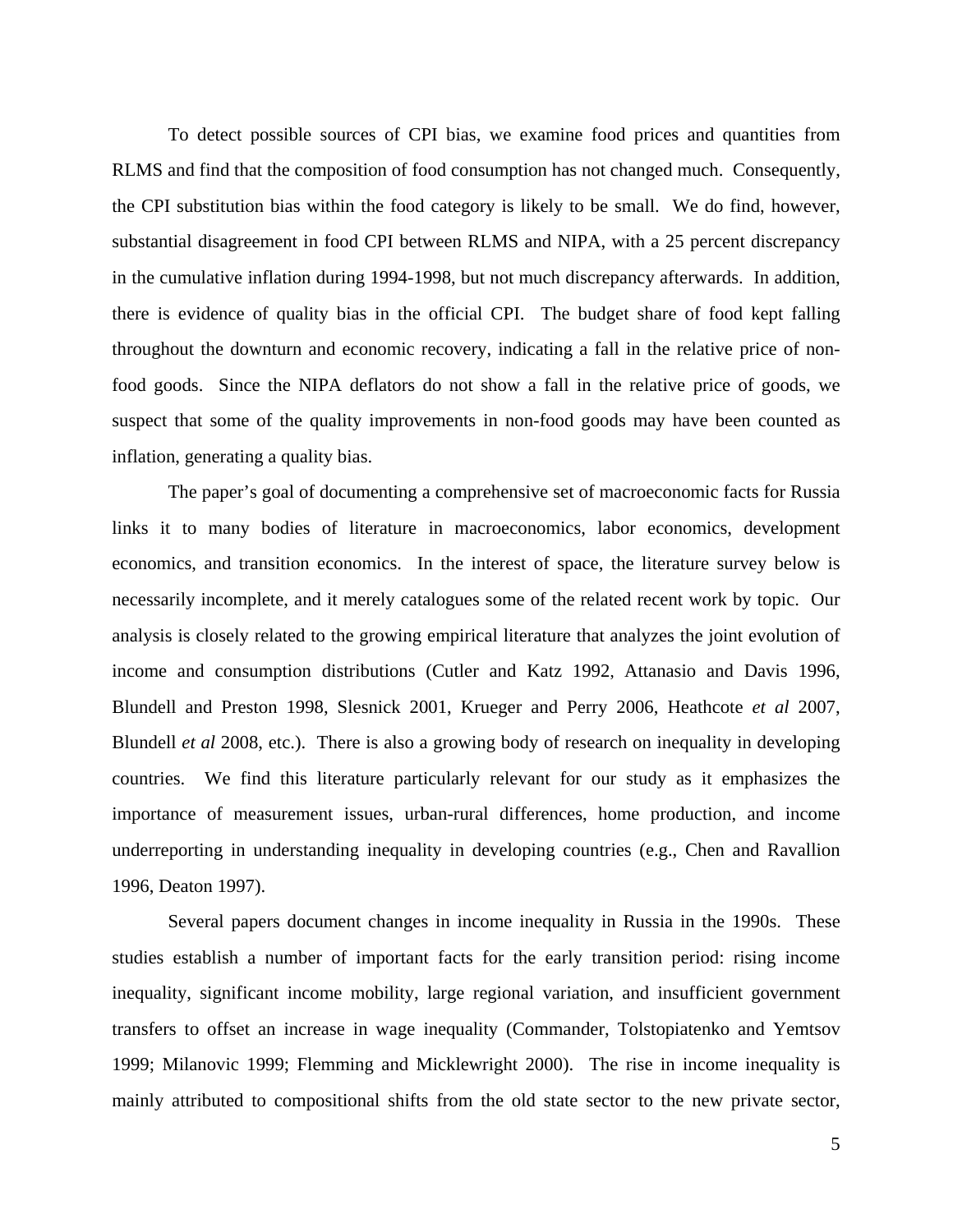liberalization of wage setting, liberalization of prices and trade, and macroeconomic volatility. Some studies argue in favor of inequality measures based on expenditures (Aivazyan and Kolennikov 1999, Jovanovic 2001). They find a significant share of the transitory component in shocks to expenditures, high instability, and a slight downward trend in expenditure-based inequality. Our findings are in general agreement with these studies. We extend previous analyses in a number of ways. We consider a longer time span covering recent years, provide a variety of measures and decompositions of inequality, investigate sources of inequality, and examine the co-movements between income and consumption using the panel aspects of the data.

The rest of the paper is organized as follows. In Section 2, we describe the data, provide basic information on the levels of consumption, income and labor market participation, and compare these statistics with official data. In Section 3, we document the trends in inequality in individual labor market outcomes over 1994-2005. In Section 4, we construct and report consistent time series for a variety of measures of consumption and income inequality at the household level. Section 5 decomposes the income shocks into transitory and permanent components and investigates the interaction of consumption and income inequality at the household level. In Section 6, we examine the role of regional disparities and dispersion of prices in generating inequality and discuss the possible sources of CPI bias. Our concluding remarks are in Section 7.

### **2. Data Overview**

#### *Sample and variables*

The analysis in this paper uses the Russian Longitudinal Monitoring Survey (RLMS), which is a panel dataset that includes detailed information on measures of income, consumption, household demographics, and labor supply. RLMS is organized by the Population Center at the University of North Carolina in cooperation with the Russian Academy of Sociology. The data are collected annually, and our panel includes 10 waves during the period 1994-2005, with the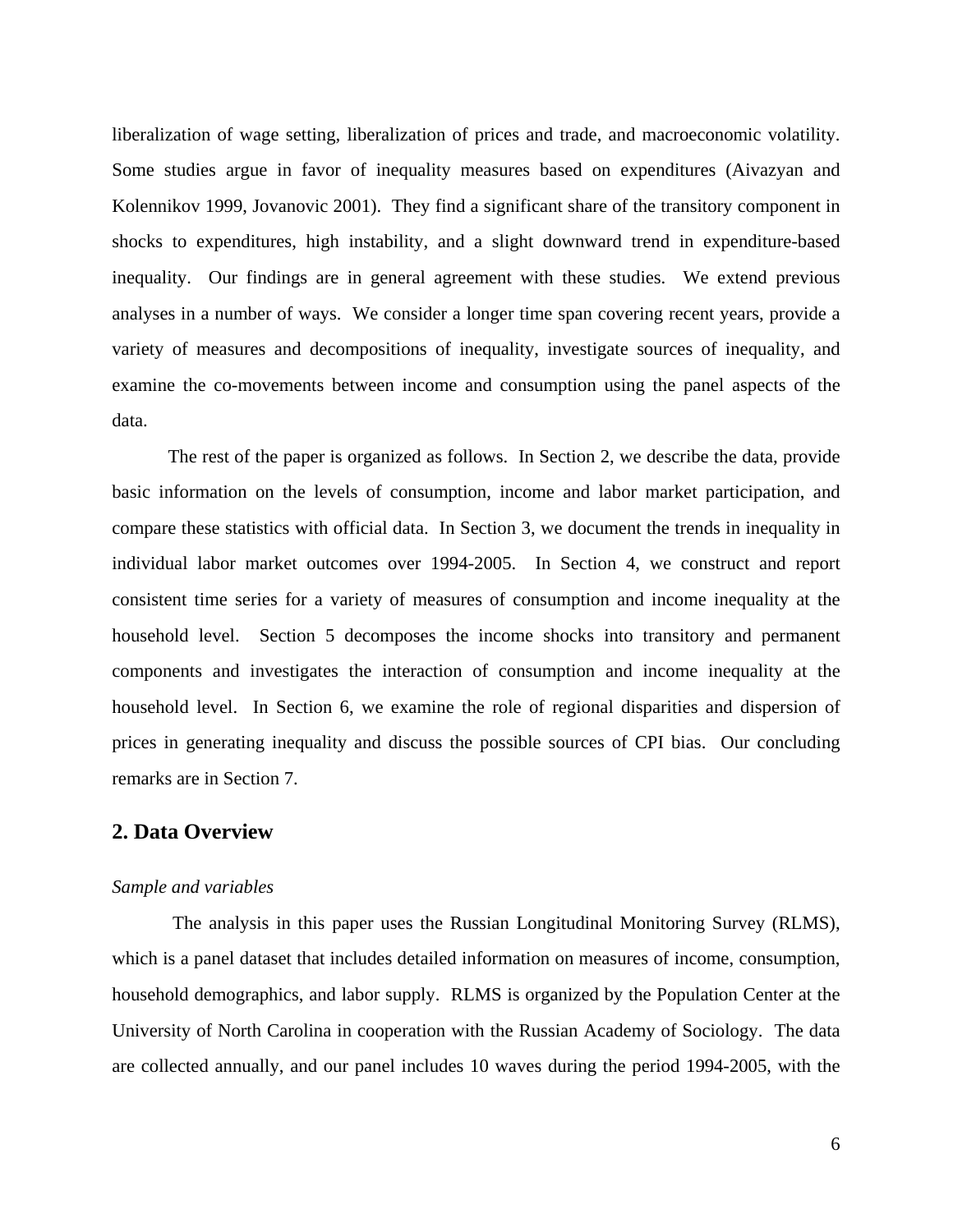exception of 1997 and 1999, when the survey was not administered.<sup>4</sup> There were approximately 8,343-10,670 individuals who completed the adult (age 14 and over) questionnaire and 3,750- 4,718 households who completed the household questionnaire in each round. These individuals and households reside in 32 oblasts (regions) and 7 federal districts of the Russian Federation.<sup>5</sup>

The RLMS sample is a multi-stage probability sample of dwellings. The response rate is relatively high: it exceeds 80% for households and about 97 percent for individuals within the households. The sample attrition is generally low compared to similar panel surveys in other countries, partly owing to lower mobility and infrequent changes of residences.<sup>6</sup> To account for the panel attrition, all statistics reported in this study are weighted using the RLMS sample weights that adjust not only for sample design factors but also for deviations from the census characteristics. For comparability with other countries in this volume, we restrict our estimation sample to households in which at least one individual is 25-60 years old. Appendix 3 shows the size and composition of the estimation sample.

The variables employed in our study are carefully constructed and made not only internally comparable across different waves but also externally consistent with standard variable definitions in macroeconomic literature. We provide thorough treatment of missing values, influential observations, non-response, and other common problems of micro data. We also take into account important Russia-specific phenomena that influence our variable definition and data analysis such as wage payment delays in the 1990s, production of food at home, high regional diversity in cost of living, as well as peculiarities of the transition to a market economy. The detailed procedures of variable construction are documented in Appendix 1.

1

<sup>&</sup>lt;sup>4</sup> In all plots except Figure 2, the 1997 and 1999 values are 2 point linear interpolations of the data points in adjacent years.

<sup>&</sup>lt;sup>5</sup> Russia had 89 regions and 7 federal districts as of December 1, 2005. The RLMS sample consists of 38 randomly selected primary sample units (municipalities) that are representative of the whole country.

<sup>&</sup>lt;sup>6</sup> To deal with attrition, RLMS replenishes its sample on a regular basis by adding new dwellings, especially in the areas of high mobility such as Moscow and other large cities. To maintain the panel, RLMS partially attempts to collect information on those who moved out of the sample dwellings but live in the same location. More details on sample design, attrition, and replenishment are available at http://www.cpc.unc.edu/projects/rlms.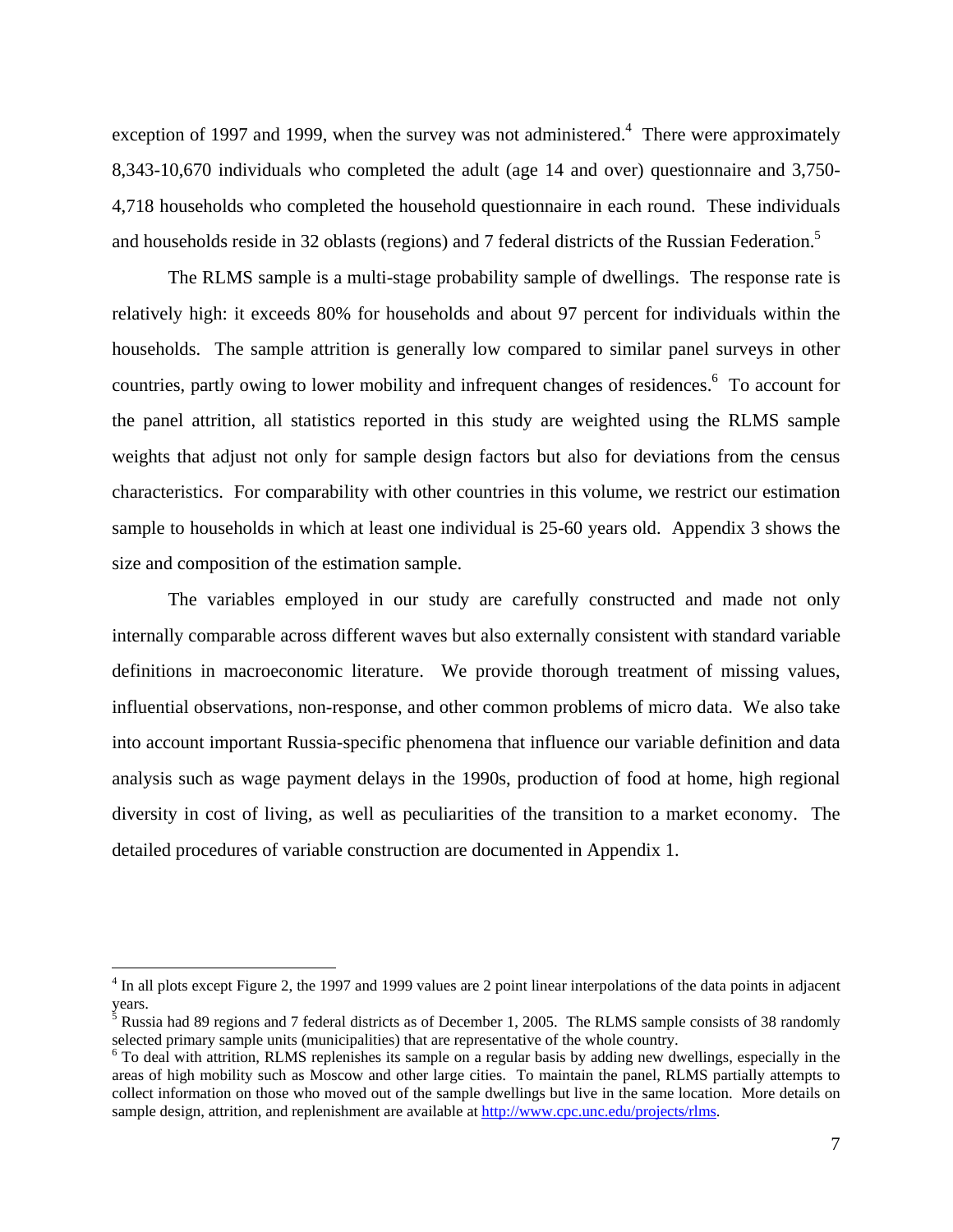#### *Economic conditions*

Economic conditions in Russia affect our interpretation of income and consumption data in important ways. During the 1994-2005 period, Russia continued its transformation from a centrally planned system into a market economy. New integrated markets have emerged and new institutions of private ownership and property rights have been established.

This transition to a market economy was accompanied by extreme macroeconomic disturbances, both real and nominal. Our sample period features two distinct phases: the downturn in 1994-1998 and the post-1998 period of rapid recovery. Panel A of Figure 1 shows that the early 1990s, following price liberalization in 1992, was a period of hyper-inflation. The end-year inflation rate in 1994 was 214 percent. The 1998 inflation spike (84 percent) corresponds to the government default on sovereign debt and the abrupt devaluation of the national currency, the ruble. In the downturn, real per-capita income and expenditures fell by about 40 percent (see panels B-D). Employee compensation and public transfers were paid irregularly, and were delayed by 3 to 5 months, on average. In the recovery, real per-capita income and expenditure growth was around 9 percent annually, and inflation stayed relatively low (10 to 20 percent).

#### *Composition of income*

The composition of household income during the sample period remained relatively stable, although there are important differences with Western industrialized economies. Panel B of Figure 1 compares different measures of household after-tax monthly income during 1994- 2005. Labor income, *yL*, is by far the largest income source; it accounts for 82 percent of household after-tax disposable income, *yD*, on average. Income derived from financial assets is negligible; there is only a tiny difference between *y* and *yL*+. The impact of net private transfers on disposable income is also small, as can be seen from the gap between *yL*+ and *yL*. These are contributions in money and in kind received from friends, relatives, and charitable organizations minus contributions given to individuals outside the household unit. Although net private transfers are small, gross private transfers are significant: the amount of private transfers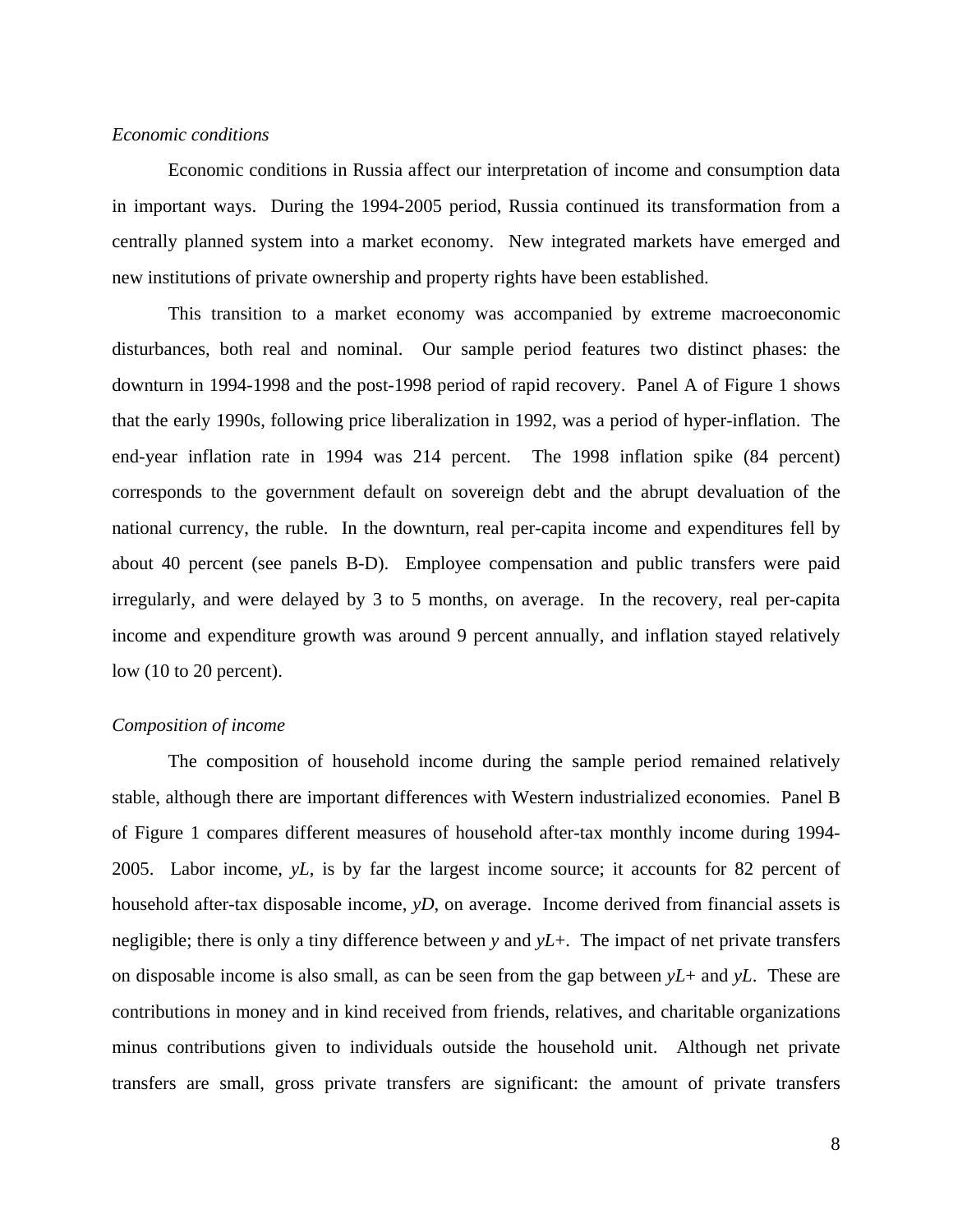*received* is about 9 percent of *yD*, which is comparable to the amount of public transfers. The share of public transfers is 13 percent on average, and it has increased after 2001, as evidenced by the growing gap between *yD* and *y* in panel B.

#### *Composition of expenditures*

Household consumption is constructed from numerous disaggregated categories of expenditures. Non-durable items, *c*, include 50 categories of food at home and away from home, alcoholic and non-alcoholic beverages, tobacco products, expenses on clothing and footwear, gasoline and other fuel expenses, rents and utilities, and 15-20 subcategories of services such as transportation, repair, health care services, education, entertainment, recreation, insurance, etc. Durable consumption is based on purchases of durable items within the last 3 months. All consumption measures are converted to a monthly base. To keep the coverage of consumption consistent across years, we exclude expenditure categories that only became available in recent years, such as washing supplies, personal hygiene items, books, sporting equipment, internet, and wireless phone services.

Food is the biggest expenditure category for most households. The share of food purchases in aggregate non-durable expenditures starts from a high of nearly 70 percent in 1994 and gradually falls to 49 percent in 2005 (see also Figure 1C). One peculiar feature of Russian households is that many of them grow agricultural products on their subsidiary plots for own consumption. Thus, food grown at home is an important part of consumption. In 1994, about 10 percent of total food consumption (by market value) was home-grown, and by 2005 the share of food grown at home declined to 5 percent (see also Figure 1C). Home production of food is concentrated among the poorer rural households, and although its aggregate importance is declining, it has significant economic effects on measures of inequality.

The share of durables was around 14 percent of aggregate expenditures, *cD*, during 1994- 2002, but has increased significantly after 2003 (see also Figure 1D). Expenditures on durables tend to be concentrated at high income levels. 76 percent of households report no durable purchases within the last 3 months.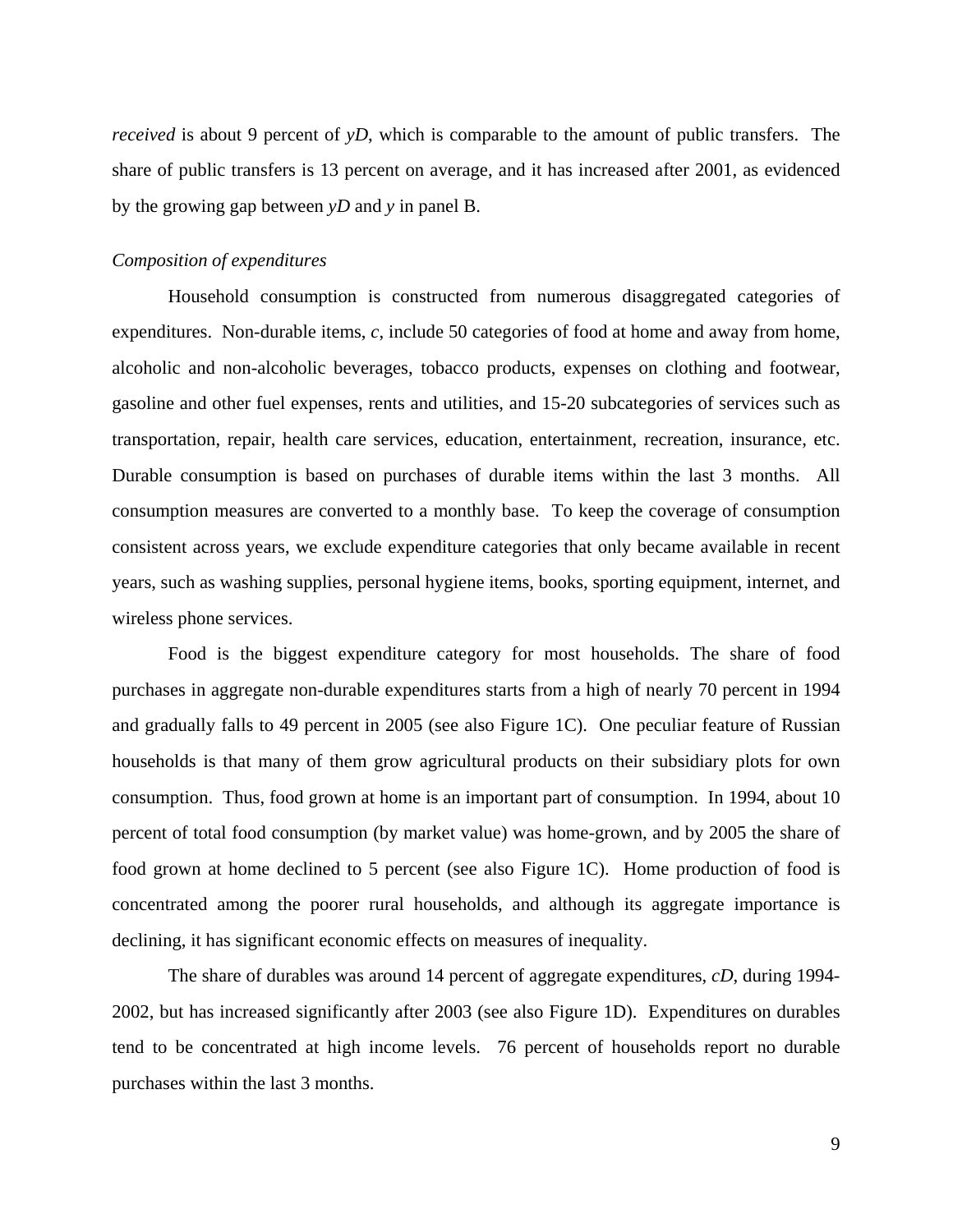For 2000-2005, our dataset has a self-reported market value of owner-occupied housing. If we take the annual housing services flow to be 5 percent of its market value, the share of owner-occupied housing will equal roughly 11 percent of total consumption, *cD*+. The share of housing consumption is relatively stable over time because the aggregate market value of housing is growing at roughly the same rate as aggregate expenditures, *cD* (see Figure 1D).

#### *Income under-reporting*

Panel D of Figure 1 compares the levels of income and consumption in our sample. Expenditures are consistently above income throughout the whole period. This is not attributed to dissaving, as most households have negligible stocks of financial assets. We believe that income is under-reported because of tax evasion. For example, Gorodnichenko *et al* (2008) studied the gap between consumption and income in the RLMS data set and found the gap to be significantly larger in districts where respondents believed that other people do not pay their taxes. Over time, the gap between consumption and income seems to narrow, and the narrower gap may correspond to the effect of the 2001 tax reform (see Gorodnichenko *et al* 2008).

Since we do not have an independent estimate of the extent of income under-reporting (except the consumption-income gap itself), it seems to be more informative to compare expenditure, rather than income, levels between RLMS and other data sources.

#### *Comparison with national accounts*

We first compare income and expenditure levels between RLMS and official National Income and Products Accounts (NIPA). To make comparisons with national statistics, one must be careful about using compatible data definitions. The RLMS measure of household disposable income (*yD*) is after taxes and transfers *given*, and it excludes in-kind consumption, such as owner-occupied housing and home-grown food. The matching NIPA measure is disposable income for the "household account" after taxes and transfers minus in-kind consumption (Goskomstat 2007a). Similarly, the RLMS measure of consumption that we select for comparison purposes (*cD*) corresponds to the NIPA measure of household final consumption expenditures on durable and non-durable goods and services without imputed in-kind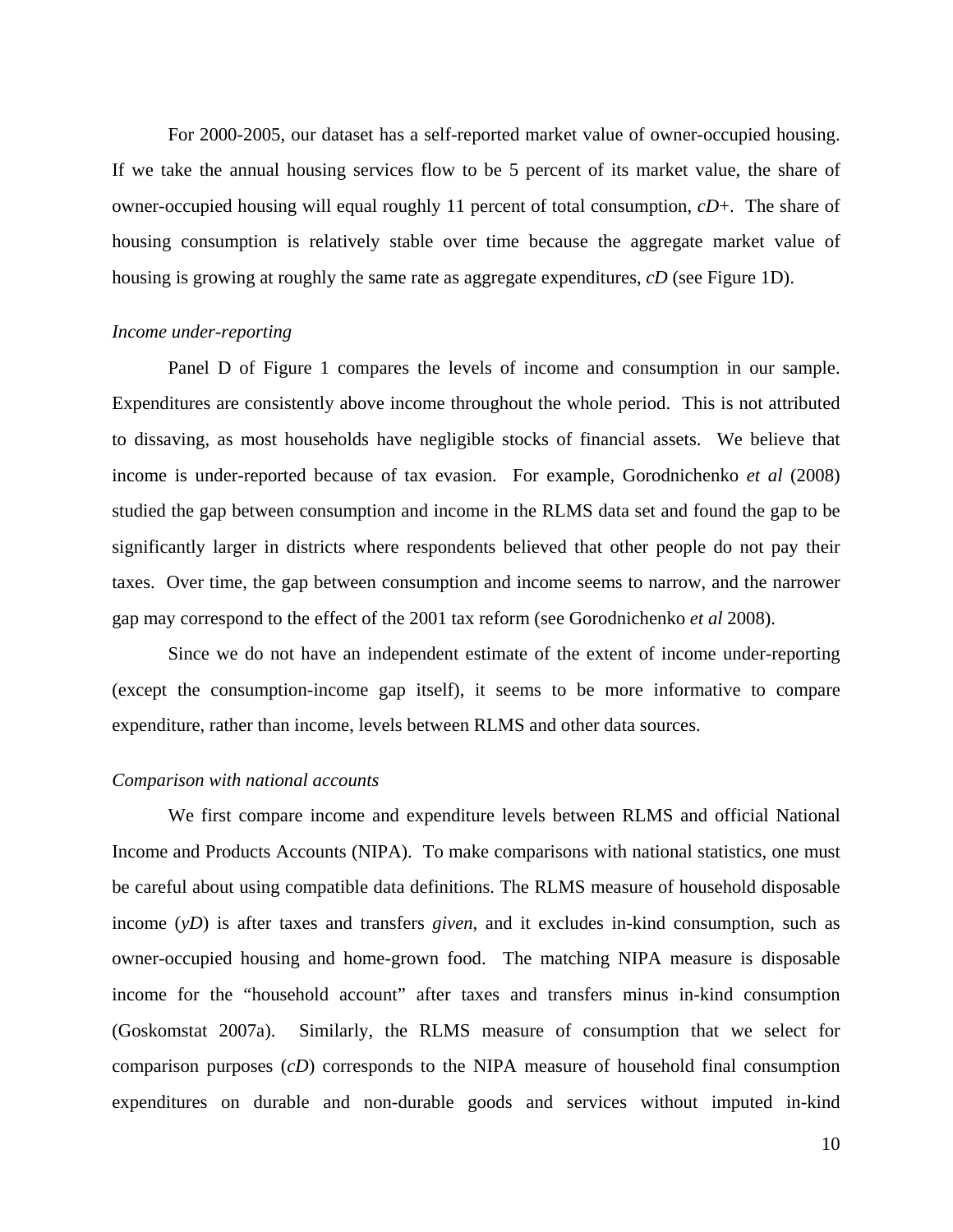expenditures (Goskomstat 2007a). For comparability purposes, we use the full unrestricted sample.

Panels A and B of Figure 2 compare *yD* and *cD* (in per capita terms) with their counterparts from NIPA. Consumer expenditures in RLMS and NIPA are close during most of the sample period<sup>7</sup>, while reported disposable income in RLMS is up to 30 percent lower than the official figures. The big discrepancy in income levels across the two sources is expected, since NIPA expenditure and income data are internally consistent, $<sup>8</sup>$  and RLMS reported income</sup> is much lower than expenditures. This comparison supports income under-reporting as a possible explanation for the consumption-income gap in the RLMS and also points to expenditure data as potentially more informative about the level variables.

The close agreement between RLMS and NIPA expenditure numbers in panel B is somewhat more surprising. This finding contrasts sharply with similar comparisons in the U.S. literature that finds that household surveys tend to underestimate national aggregates by more than 30 percent. The analogous comparisons for the UK produce a less significant discrepancy of 5 percent (Attanasio *et al* 2004). One would expect expenditures to be higher in NIPA since household surveys are known to under-represent the very rich individuals. The underrepresentation of the extremely wealthy in the RLMS is implicitly confirmed by the very small capital income among the RLMS households. Since RLMS aggregate capital income is negligible, the NIPA expenditure should, in theory, exceed the RLMS expenditure by the amount equal to aggregate consumption from capital income. The capital owners possess significant wealth: for example, Guriev and Rachinsky (2006) estimate that the personal wealth of Russian billionaires and millionaires equals 1.4 times the country's GDP. Even if this group earns a conservative return on their wealth, they should account for at least 10-12 percent of aggregate expenditures. The fact that NIPA expenditures in panel B is not much higher than its RLMS

 $\overline{a}$ 

 $<sup>7</sup>$  The 1998 discrepancy can be explained by the fact that RLMS has been conducted just right after the August</sup> financial crisis while NIPA's numbers are averaged over the year. 8

<sup>&</sup>lt;sup>8</sup> NIPA eliminates the discrepancy between reported income and consumption by construction. Disposable income is constructed as a sum of household aggregate expenditures and savings, and the difference between imputed disposable income and the officially reported income is included in the income accounts as unobserved labor compensation.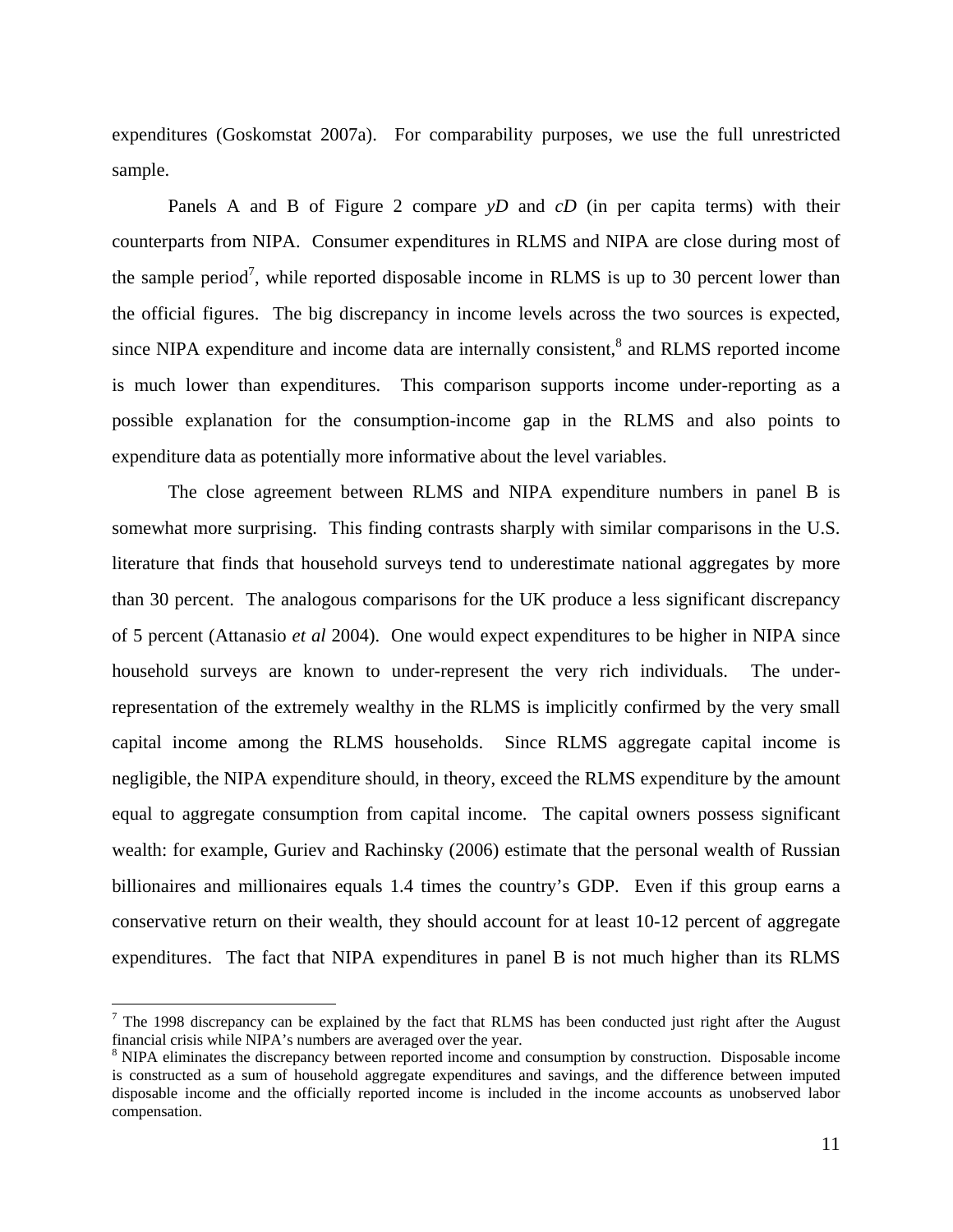counterpart probably implies that the official statistics make an insufficient adjustment for shadow economic activity, or that they under-estimate the resources of the super-rich.

Starting in 2003, RLMS consumption expenditures show slower growth than NIPA expenditures. As explained above, this difference in trends may indicate the growing gap between the RLMS sample and the super-rich individuals. Part of the gap may also be due to an upward trend in consumption of goods that RLMS data does not consistently track, such as internet and cell phone services. However, new consumption categories added to RLMS over the years account for at most 8 percent of aggregate expenditures, and their growth is not enough to account for the difference in trends after 2003. Finally, a small portion of the gap (up to 1.6 percent of aggregate expenditures per capita) can be explained by the replacement of one of the wealthiest oil-based regions in the North by the middle income region in Siberia in the 2003 RLMS sample (this was the only episode of regional sample replacement during the 1994-2005 period).

#### *Comparison with the Household Budget Survey*

We also compare RLMS with another official data source, the Household Budget Survey (HBS). HBS is the core Goskomstat source for published statistics on income differentiation and the composition of income and consumption. The HBS micro files are not publicly available. It is worthy of note that Goskomstat does not publish the actual income levels from HBS possibly for the reasons of massive under-reporting. Instead, it imputes money income as the sum of household expenditures and changes in financial assets (Goskomstat 1999).

Panels C and D of Figure 2 show the trends in consumption of food (including food grown at home) and non-food items, respectively. The statistics reported in Panels C and D are the average monthly consumption expenditures per household member. The RLMS expenditures are about 20 percent higher than its HBS counterpart, with the discrepancy being larger for nonfood items. Some of the discrepancy is due to RLMS survey timing: the HBS reports average monthly consumption in a given year while RLMS reports last month consumption at the end of year. Then RLMS numbers should be larger when there is an upward trend in consumption and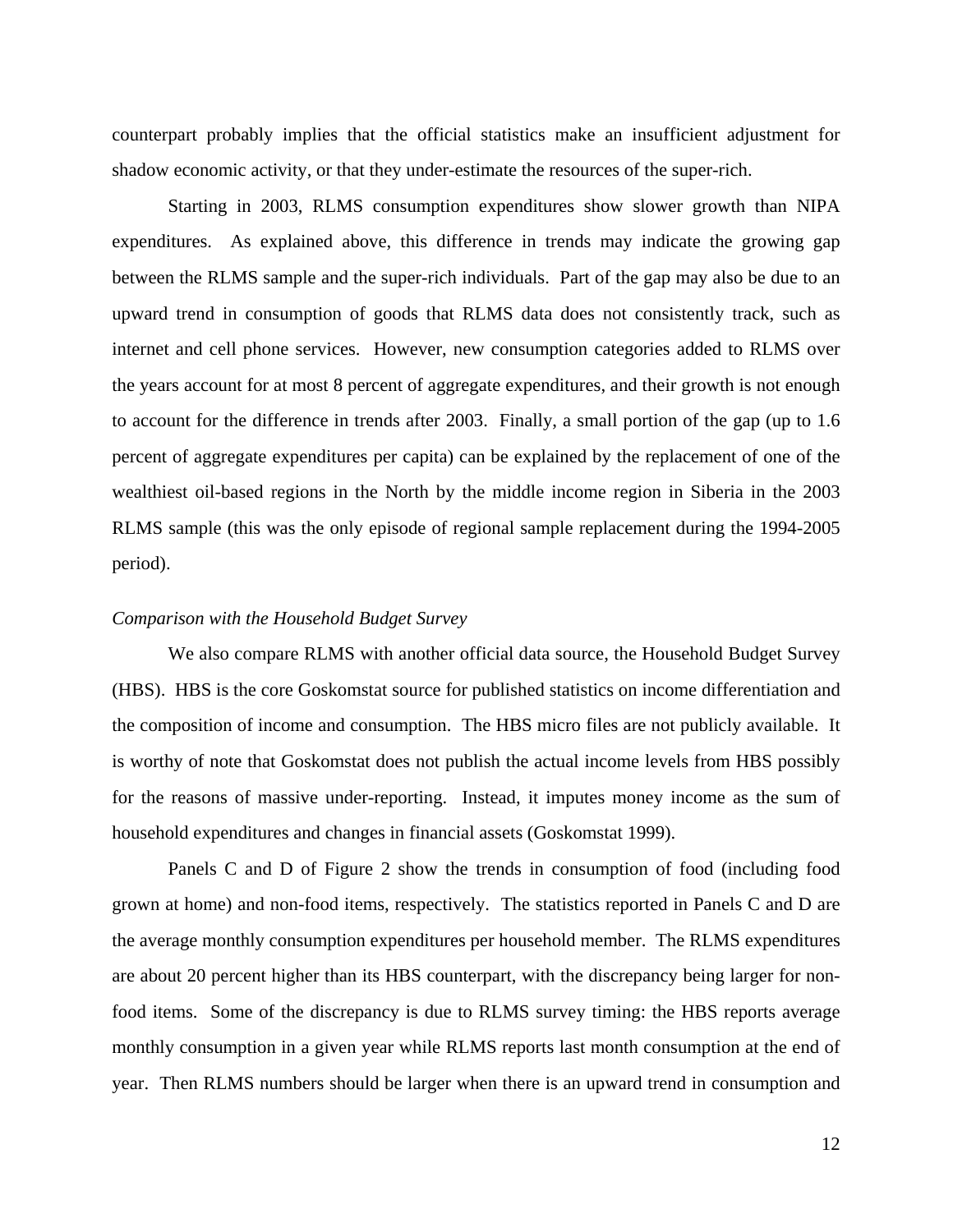smaller when there is a downward trend. It is also plausible that consumer expenditures in HBS are underreported if people are reluctant to reveal their actual level of well-being in an official survey that asks, among other expenditures, the amount of taxes paid (RLMS does not ask about taxes, nor it is linked to any government agency).

Overall, RLMS appears to be a reliable data source for examining the inequality trends in labor market outcomes, reported income, consumption, with the common caveats of income under-reporting and underrepresentation of the super-rich.

#### **3. Inequality in Labor Market Outcomes**

Since labor income is the most prevalent income source, the inequality in labor market outcomes is crucial for understanding the overall income inequality. This section takes a closer look at the dynamics of inequality in individual wages and labor supply, emphasizing the key differences between major population groups.

#### *Aggregate labor market trends*

We start with an overview of aggregate trends in wages and employment. Several studies observed that during the downturn period in Russia, the decline in employment and hours of work was small while the wage decline was large relative to the output decline, in contrast to Central and Eastern European transition economies (Boeri and Terrell 2002, World Bank 2002). We find that the post-1998 economic growth was also accompanied by significant wage adjustments and relatively small changes in employment and working hours.

Hourly real wage level experienced dramatic movements, down 48 percent, or 10 percent per year, during the downturn and up 87 percent, or 9 percent per year, during the recovery (Figure 3A). Panel A of Figure 3 shows actual hourly wage, defined as the ratio of actual labor earnings received last month from all regular jobs to actual hours worked, and compares it to contractual hourly wage (available 1998-2005), which is the ratio of average monthly labor earnings in the last 12 months to usual hours of work per month. The actual wage is higher than contractual wage, partly because actual hours are lower. Male wages appear to be more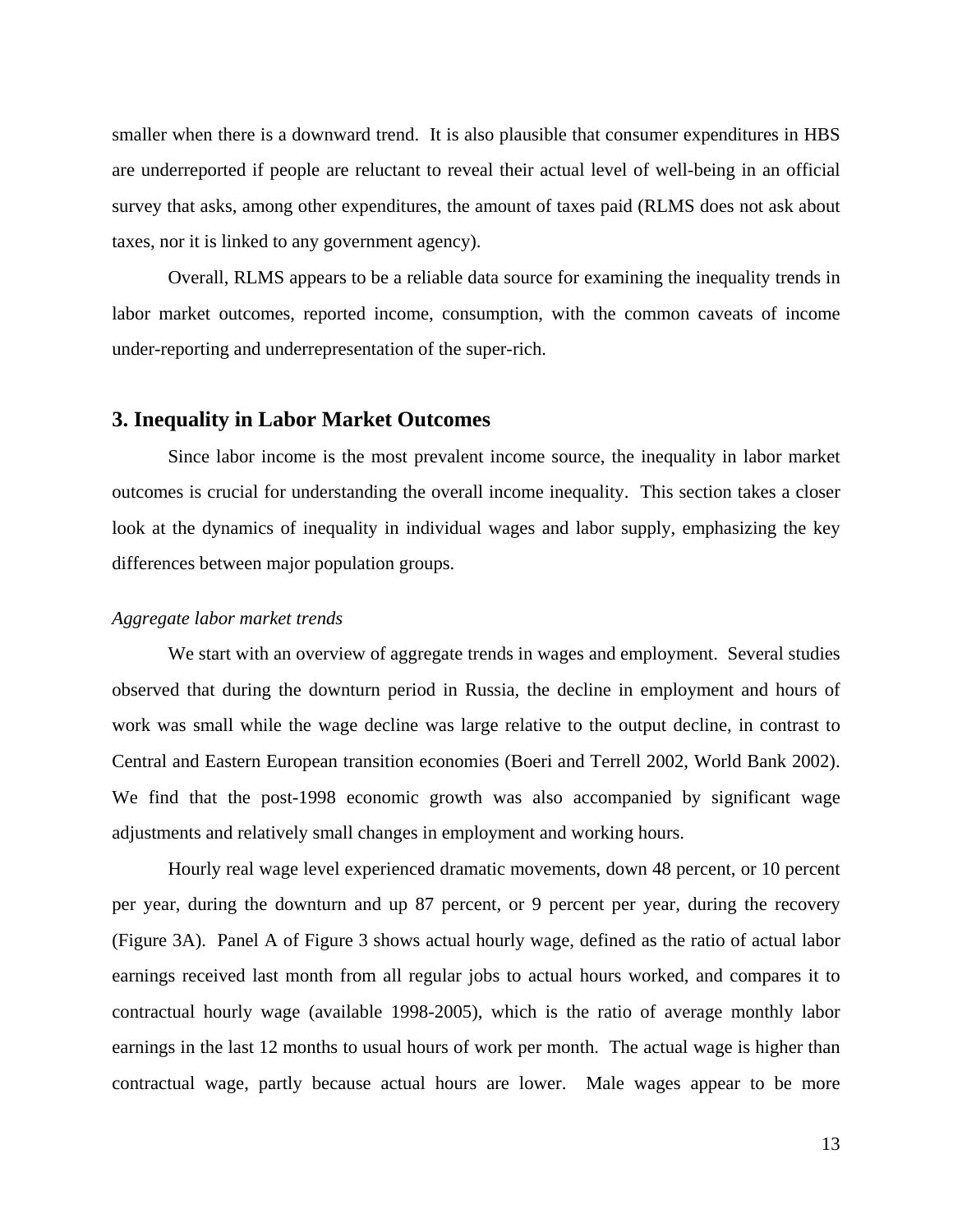responsive to output fluctuations: their actual hourly wages declined faster in downturn, but they also grew more rapidly in recovery.

In contrast to wages, hours of work do not vary considerably over time (Figure 3B). Even in the downturn, an average employed person worked more than 40 hours per week. The response of hours to the 1998 financial crisis was minimal. Usual hours of work are relatively high (48 hours in all jobs for males), and they are bigger than actual hours because of temporary absence from work. Females typically work 5-6 hours less per week than males. The share of full-time workers does not change much in response to output fluctuations: it increases slightly over time for both genders, with a somewhat larger overall rise for females during 1994-2005 (Figure 3C).

Employment-to-population ratio in Russia is high by international standards. However, it declined significantly for males from 94-96 percent in 1985-1990 to 86 percent in 1994, and then down to 79 percent in 1998 (RLMS 2000, retrospective questions). In the growth period, the ratio did not reach its pre-crisis levels and stayed relatively constant at 83-84 percent for 25-59 age group (Figure 3D). On average, the employment rate for females is 8 percentage points lower than that for males, which is a smaller gender gap compared to 14 percentage points in the U.S. for the same age group (U.S. Bureau of Labor Statistics 2006). Figure 3D also shows that the official employment rate is lower than that in RLMS in the 1990s, but the difference between the two data sources vanishes in later years.

#### *Earnings and wage inequality*

 $\overline{a}$ 

The onset of the transition to a market economy was accompanied by rapidly growing wage inequality (Commander, Tolstopyatenko and Yemtsov 1999). We estimate that the Gini coefficient for earnings increased from 0.28 in 1985 and 0.32 in 1990 to 0.48 in 1995 (RLMS 2000, retrospective questions). <sup>9</sup> The 90/50 ratio climbed from 2.2 in 1990 to 3 in 1995, while the

 $9$  This dynamics of the Gini coefficient is consistent with other studies. For example, Flemming and Micklewright (2000) report an increase in the Gini coefficient for per capita income from 0.27 in 1989 to 0.41 in 1994 based on the Household Budget Survey. They note, however, that inequality could have been larger in the Soviet period after accounting for significant in-kind subsidies (e.g., free housing).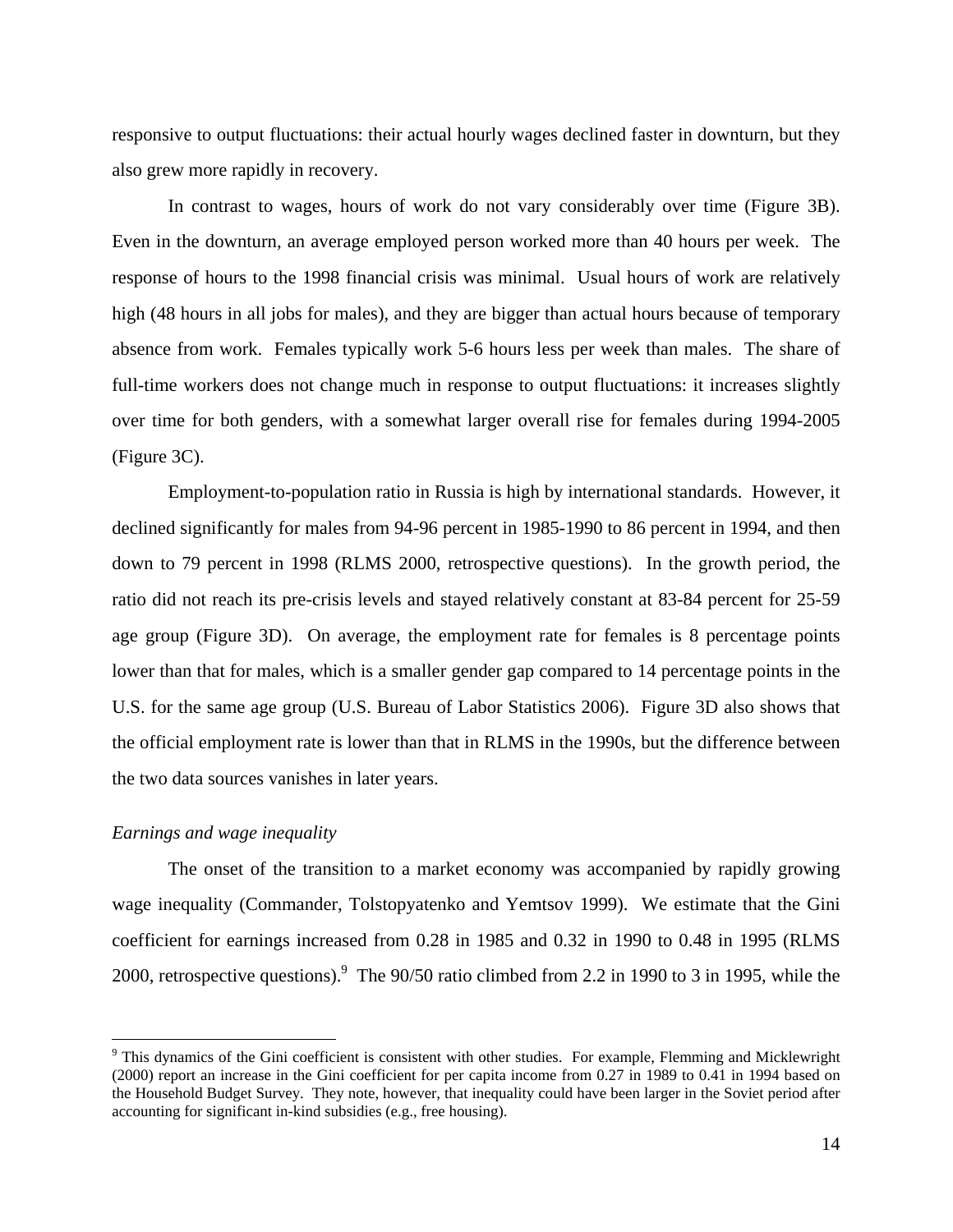50/10 ratio rocketed from 2 to 4 in just five years. The latter trend suggests that low-paid workers suffered the most during the first years of market reforms.

During subsequent years, however, wage inequality ceased to grow, as can be seen in Figure 4. This figure compares four different measures of inequality for individual earnings and hourly wages, both actual and contractual, in 1994-2005.<sup>10</sup> Actual earnings received last month are much more variable than contractual earnings. Part of the reason is delayed wage payments, which were a major phenomenon during  $1994-1998$ .<sup>11</sup> Wage arrears tend to exaggerate earnings inequality. For example, some workers in the sample may have received several months of back pay and others received no pay in the reference month, generating income dispersion that is higher than dispersion in annual incomes. At the peak of wage arrears in late 1998, 62 percent of Russian workers reported overdue wages averaging 4.8 monthly salaries per affected worker (Earle and Sabirianova Peter, forthcoming). Consequently, the difference in actual and contractual earnings inequality was the largest in 1996-1998. Wage arrears subsided in later years, although they did not disappear entirely: about 12 percent of all employees reported delays in wage payments in 2005. Because of this, and also due to seasonal and irregular employment, actual earnings still show higher inequality than contractual earnings in later years. In Figure 4, measures of inequality for hourly wages and earnings are close because of low dispersion of working hours.

According to most measures in Figure 4, inequality in wages and individual earnings has been declining over the sample period. The Gini coefficient for contractual earnings declined from 0.48 in 1995 to 0.41 in 2005 and the variance of logs decreased by 0.17. The decline in earnings inequality is more pronounced in the bottom half of earnings distribution: while the

1

 $10$  The observations on contractual earnings are available starting in 1998. For 1994-1996, we construct contractual earnings from the data on actual earnings and answers to questions about accumulated overdue wage amount and number of months of overdue pay, according to the method proposed by Earle and Sabirianova (2002). See Appendix 1 for details.

 $11$  Other reasons for excessive volatility of actual earnings in 1994-1998 include widespread temporary layoffs in the form of unpaid involuntary leaves and forced in-kind payments in lieu of wages owed. The use of involuntary leave peaked in 1996, when 15.8 percent of employees had average leave duration of about eight weeks. In-kind substitutes for money wages peaked in 1998, with 15.4 percent of workers affected (World Bank 2002). Adding these forced substitutes to actual earnings extends the bottom of the distribution of positive last-month income receipts and thus increases the overall dispersion.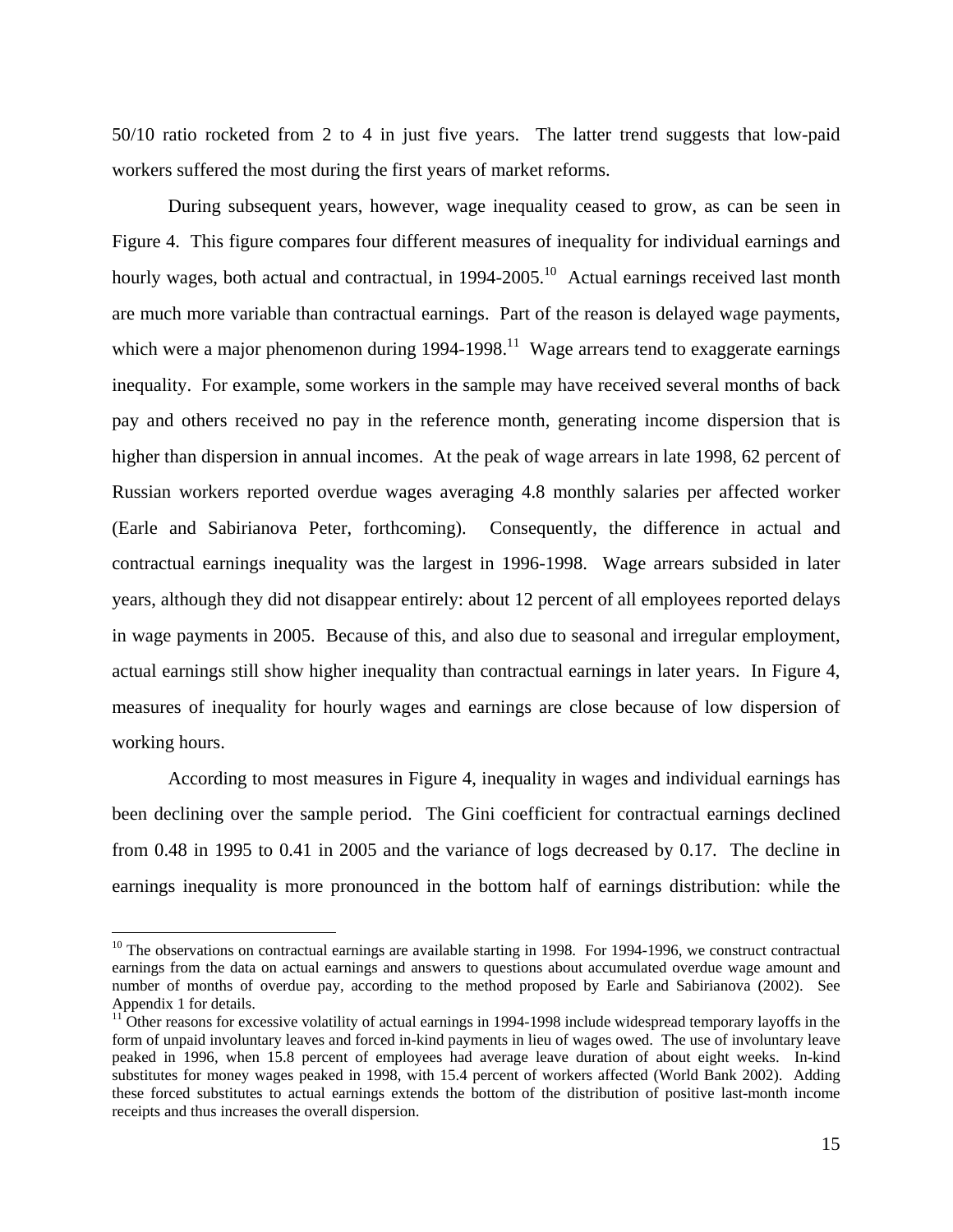90/50 ratio hardly changed over the sample period, the 50/10 ratio fell sizably from 4 to 2.5. Several factors may have contributed to the decline in earnings inequality: oil-driven growth that created labor demand in low-skill industries such as mining and construction, enhanced competition in the labor market (e.g., the number of employers increased tremendously), improved compensation in the public sector, etc.; each of these factors deserve a separate study.

 Although the inequality indices remained higher than their pre-transition levels, the overall inequality decline is quite remarkable, and the reasons for it merit further research in the future. This trend is consistent with international macro data showing a negative contemporaneous correlation between income inequality and economic growth for less developed countries (Barro 2000).

Many Russians may be surprised to find that inequality has declined given the emergence of the conspicuous wealthy elite and a popular belief in the rising gap between rich and poor. We note, however, that adding the super-rich to the RLMS data will not affect the Kuznets ratios in Figure 4. There still might be a valid concern that upwardly mobile high earners may have left the addresses surveyed by the RLMS interviewers, and that those who stayed are selfselected low earners. Some of the issues with panel attrition are addressed within the survey itself by adding new dwellings to the sample and adjusting the sample weights.<sup>12</sup> The fact that our sample is unlikely to be skewed towards poor is also supported by the RLMS aggregate expenditure levels that are close to NIPA and exceed the HBS levels reported in Section 2.

#### *Wage premia*

 $\overline{a}$ 

The analysis of between-group wage inequality reveals several interesting results. They are reported in Figure 5 that shows aggregate trends in wage premium associated with education, gender, and experience. The male education (college/non-college) premium is substantial (about 50 percent on average), although it is smaller than the current education premium in the U.S.

 $12$  To assess the importance of non-random exit from the survey on the measures of inequality, we re-weighted observations by giving a larger weight to observations with a higher probability of exit. The adjusted weight is calculated as *L.weight* × 1/(1- *Pexit*), where *L.weight* is the sample weight from the previous round and *Pexit* is the probability of exit from the survey estimated from a flexible probit regression that includes a wide range of controls for individual characteristics. We found that adjustment for non-random exit barely changes the magnitude and the trend slope of earnings inequality.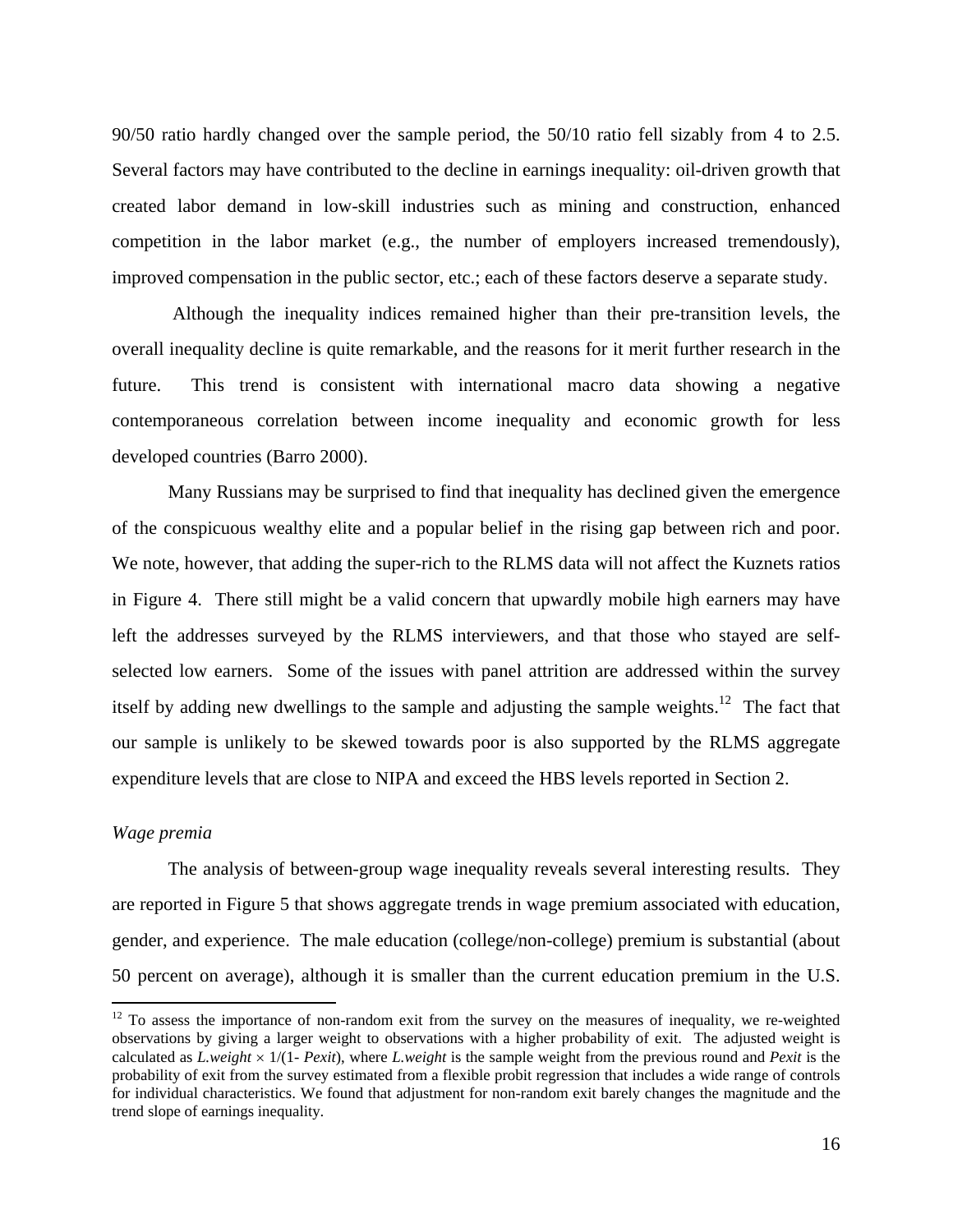(e.g., Autor *et al* 2008, Eckstein and Nagypal 2004). The education premium has been rising since 1995 but dropped after 2002.

The gender premium in monthly earnings is large (up to 69 percent in 2000), even though it declined to 51 percent in recent years. The gender differences in hourly wages are smaller (35- 47 percent) due to fewer hours of work by females. The level is comparable to the U.S. gender premium in the 1970s (e.g., Blau and Kahn 2000).

It is interesting that the male experience premium is negative, and that it is below the female experience premium (Figure 5C). The age-earnings profile reaches its peak at age 33 for males (44 for females), whereas male earnings growth in the U.S. continues until much later ages (e.g., Heckman *et al* 2008). This unusual earnings profile may be partly attributed to the obsolescence of skills of Soviet-era workers.13 However, if obsolete skills were the sole driving force of the negative experience premium, one would expect the experience premium to be low at first and to rise gradually over time as the old-era workers move out of the labor force. In fact, the male experience premium stays negative and roughly constant throughout the sample period. Another explanation for this result is that dramatic economic changes during both contraction and growth periods generated a wage premium for younger workers because they are more mobile and more adaptive. We also think that deteriorating health, particularly for males, could be a contributory factor to the negative experience premium. The life expectancy of Russian males has dropped by 6.6 years, from 64.2 to 57.6, in just five years prior to 1994 (Brainerd and Cutler 2005). To the extent that this signals deteriorating health of males in their 50s, the "physical decay" of human capital could drag down the experience premium.

The residual inequality trends down over time, which is expected since the overall inequality is declining while the various wage premia for observable characteristics stay roughly constant (Figure 5D). By way of comparison, the residual wage inequality has an upward trend in the U.S. (e.g., Autor 2008, Lemieux 2006).

 $\overline{a}$ 

<sup>&</sup>lt;sup>13</sup> Consistent with this, Guriev and Zhuravskaya (2008) find evidence of a big shift in life satisfaction by cohort: individuals who finished their education just before the transition report much lower life satisfaction than similar individuals who finished their education just after. This jump in life satisfaction could, perhaps, reflect brighter lifetime earnings prospects of workers educated under the new regime.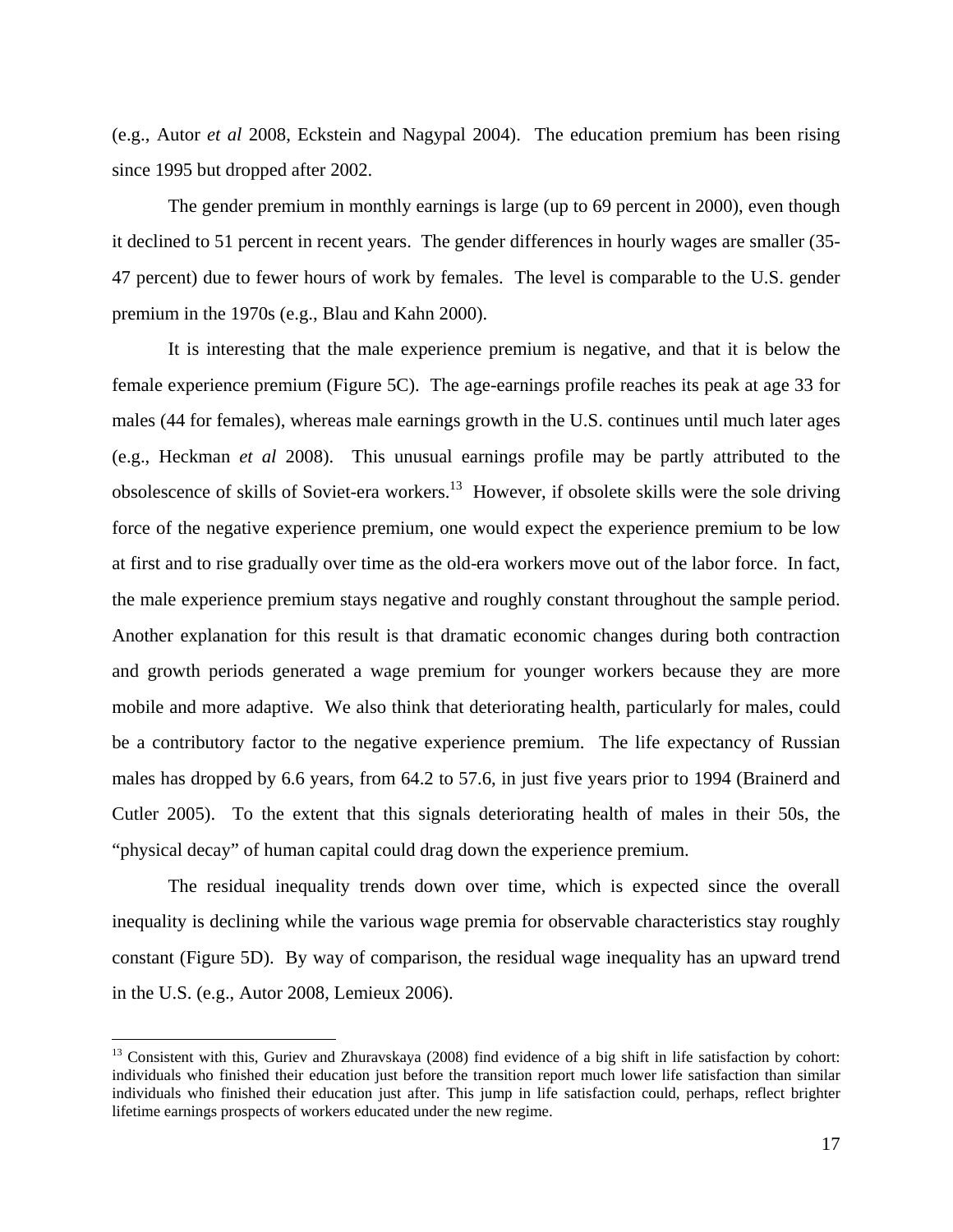#### *Gender differences in labor market outcomes*

Figure 6 presents gender comparisons of inequality in hourly wages and hours worked. Wage inequality is higher among males than females, which is found in the U.S. data as well (e.g., Eckstein and Nagypal 2004). Measures of wage inequality for both genders trend down over time, although the decline in inequality is more pronounced for males (this is again consistent with a higher responsiveness of male wages to output fluctuations). Consequently, the differences in wage inequality between genders become less noticeable by the end of the sample period (Figure 6A). Contractual wages show less dispersion than actual wages for both genders.

Hours worked are considerably less variable than wages (note that panels A and B have different scale), but females have slightly more variable hours, perhaps due to higher prevalence of part-time work. Dispersion of hours falls during 1994-1996 and stays stable afterwards.

The bottom two panels of Figure 6 show the correlations between hours and wages for males and females. These correlations are negative for both genders, which is probably due to a downward bias induced by a measurement error in hours, known as "division bias" (Borjas 1980). There is no clear time trend in the correlation between wages and hours for either gender.

Overall, the observed group differences in labor market outcomes behave in expected ways, with the exception of the negative male experience premium. We now turn to the analysis of inequality across households.

#### **4. Inequality in Household Income and Consumption**

This section analyzes the aggregate trends in income and consumption inequality at the household level. We first examine inequality in household labor earnings and then show the contributions to inequality from financial income, private transfers, government transfers, and home production. We also compare income inequality to consumption inequality and discuss possible reasons for the observed differences.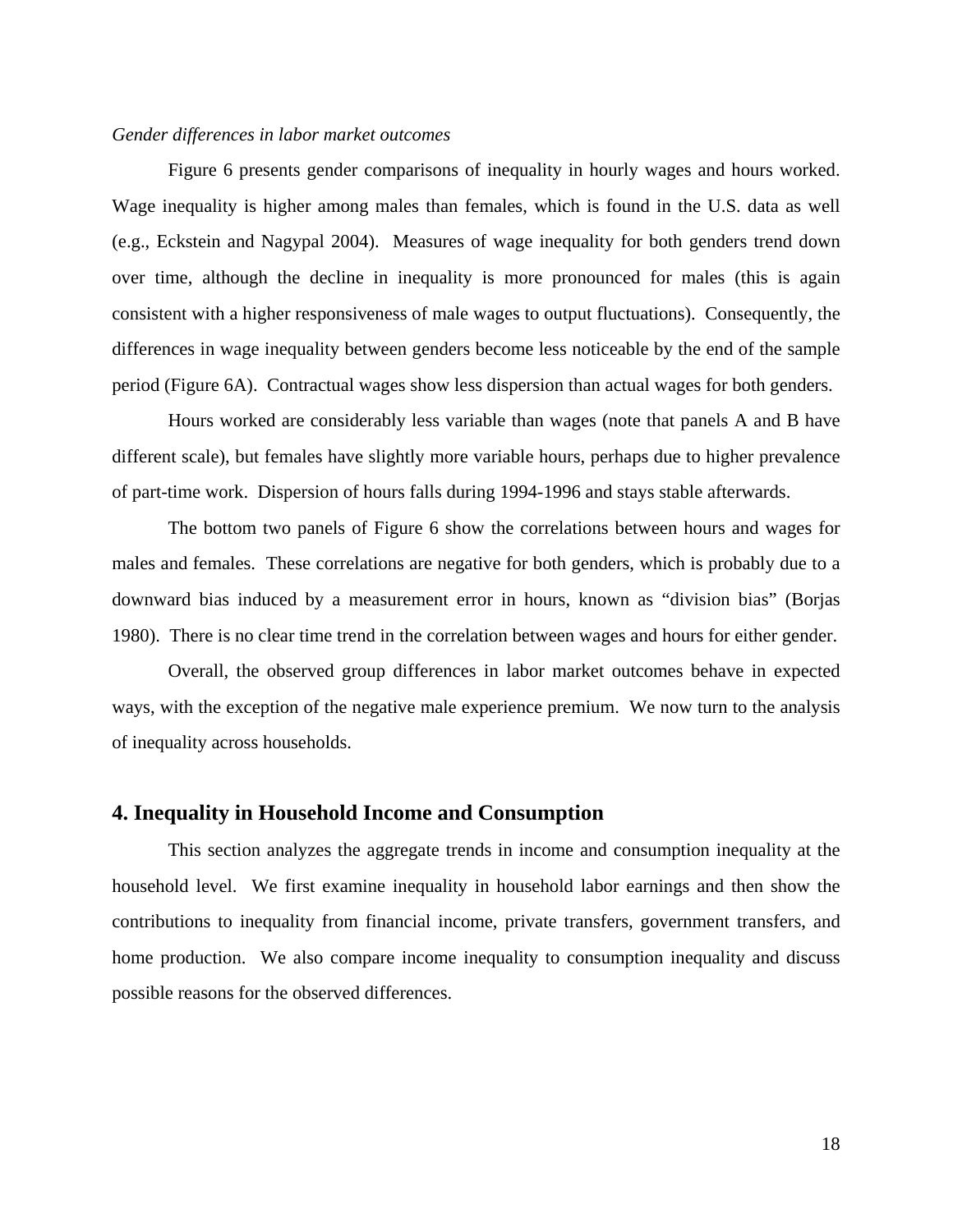#### *Inequality in household labor earnings*

 $\overline{a}$ 

The RLMS data have several sources of information on household labor earnings. Our preferred measure, *yL*, is aggregated from individual responses on after-tax contractual labor earnings (see Appendix 1 for details). We note that Russian households are rather large and often include multiple generations of adults and extended family. The average number of adult members (14+) is 2.6, and it is not rare for a household to have more than two earners (see Appendix 3 for the sample composition of households). In this case one needs to be particularly careful when aggregating individual responses to the household level and should adjust for nonresponse.<sup>14</sup> However, since the RLMS response rate within the household is fairly high (about 97%), this adjustment does not affect the mean and the variance of labor earnings (e.g., compare *yLc* and *yL* in Figure 7A). Figure 7A shows that over time, the dispersion (var-log) in total contractual earnings across households is trending downward, similar to earnings dispersion across individuals.

Another measure plotted in Figure 7A is the variance of the logarithm (var-log) of household actual labor earnings received last month (*yLa*). These earnings are reported on behalf of all household members by the reference person. While contractual earnings are monetary, actual earnings also contain non-monetary compensation (including forced in-kind substitutes for cash payments) that may introduce additional variability to household earnings. The dispersion in actual labor earnings has been declining after 1998, but its magnitude is considerably higher in comparison to contractual earnings, especially in the second half of the 1990s. As Figure 7B exhibits, the 1996-1998 period have the largest share of working households affected by wage arrears (67-68 percent) and forced in-kind substitutions of payments (17-20 percent), which are the two most likely contributors to high earnings volatility (see also footnote 9). By 2005, the difference in dispersion between actual and contractual earnings reduces significantly, but it does not disappear entirely, possibly due to a measurement bias of one-person reporting, irregular employment, and residual wage arrears.

<sup>&</sup>lt;sup>14</sup> We impute labor earnings for non-respondents using their demographic characteristics known from the roster files and location.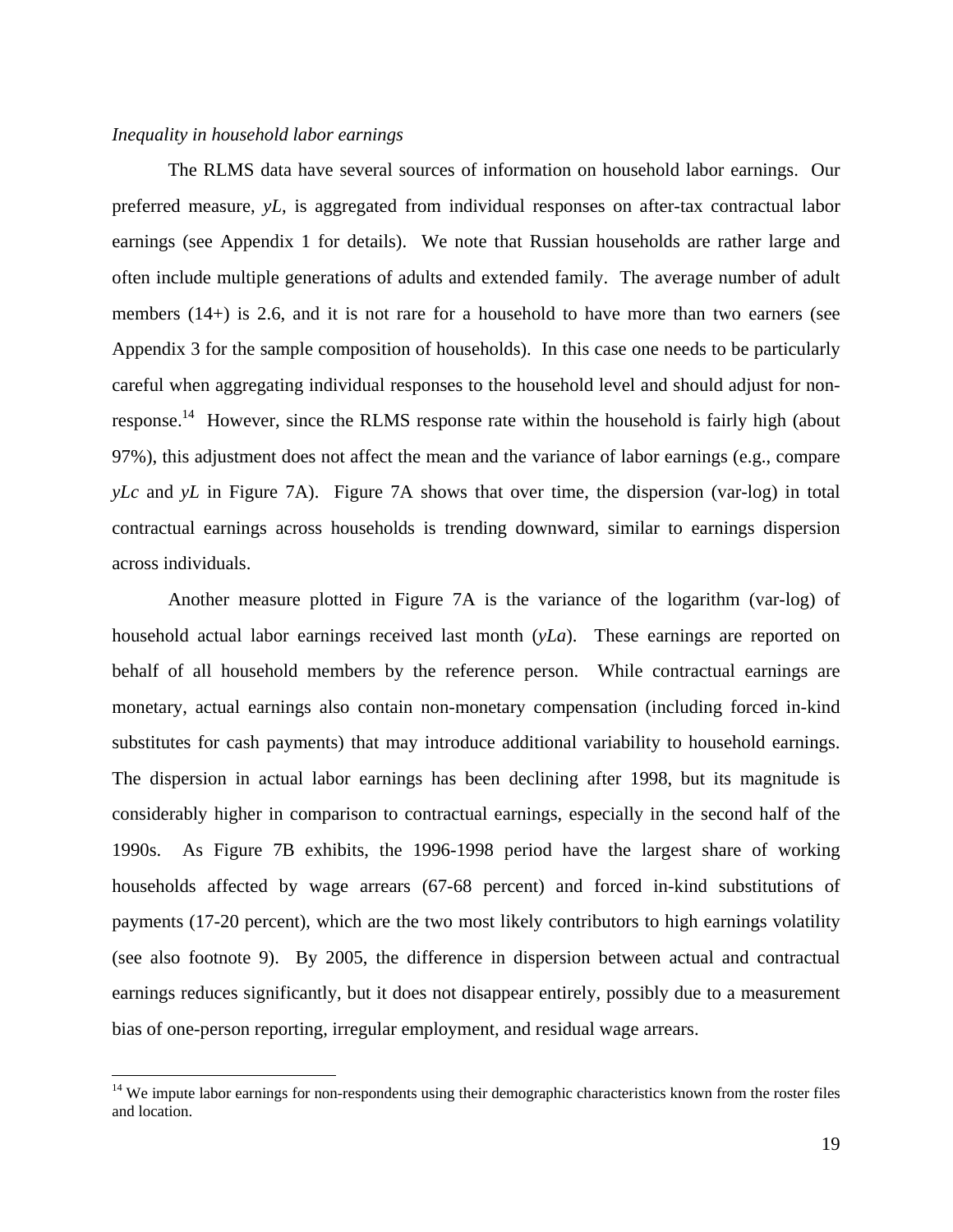The variance of the log of labor earnings can be decomposed into parts accounted for by observable components based on the following regression:

$$
\ln(yL_{ht}) = \beta_{0t} + \beta_{1t}D_{ht}^H + \beta_{2t}D_{ht}^L + \beta_{3t}D_{ht}^E + f_t(a_{ht}) + u_{ht},
$$
\n(1)

where  $yL<sub>ht</sub>$  is contractual labor earnings of household *h* in year *t*,  $\beta_{0t}$  is year-specific intercept,  $D_h^H$  is a set of dummies for household composition (e.g., categories for size, number of children, and number of seniors),  $D_h^L$  is a vector of location characteristics such as an urban dummy, a dummy for Moscow and St. Petersburg, and 7 dummies for federal districts,  $D_h^E$  denotes a set of dummies for educational attainment of the head of household,  $f_t(a_{i}$  is a quartic polynomial in age of household head, and  $u<sub>ht</sub>$  is the error term (see Appendix 1 for details on how these components are constructed). The equation is estimated separately for each year. The observables explain a significant portion of inequality; however, the residual inequality remains large (46-62 percent, as shown in Figure 7C). Figure 7D plots the contributions of observable components to the overall dispersion of household labor earnings. Location and household composition factors contribute the most to the observed inequality; education contributes some but age contributes close to zero. Because of its importance for inequality in Russia, we will consider the effect of location on inequality in more detail in Section 6.

To account for household size, we compute the equivalized household labor earnings using the OECD equivalence scale.<sup>15</sup> The dispersion for log equivalized earnings is almost the same as raw dispersion, suggesting that equivalized earnings are negatively correlated with household size (Figure 7C). Figure 8 presents several alternative measures of inequality in household labor earnings per adult equivalent. Similar to the var-log measure discussed earlier, the Gini coefficient and both Kuznets ratios exhibit a downward trend in the recovery period and show rapid convergence in inequality between the actual and contractual measures of labor earnings after 1998.<sup>16</sup>

1

<sup>&</sup>lt;sup>15</sup> The OECD equivalence scale assigns a value of 1.0 to the head of the household, a value of 0.7 to each additional adult  $(17+)$ , and a value of 0.5 to each child.

<sup>&</sup>lt;sup>16</sup> It is interesting that inequality levels are similar for individual labor earnings and equivalized household labor earnings (compare Figures 4 and 8). This similarity, however, is not due to a strong correlation of individual labor earnings within households (<0.3 in our data) but because the denominator is the number of adult equivalents (which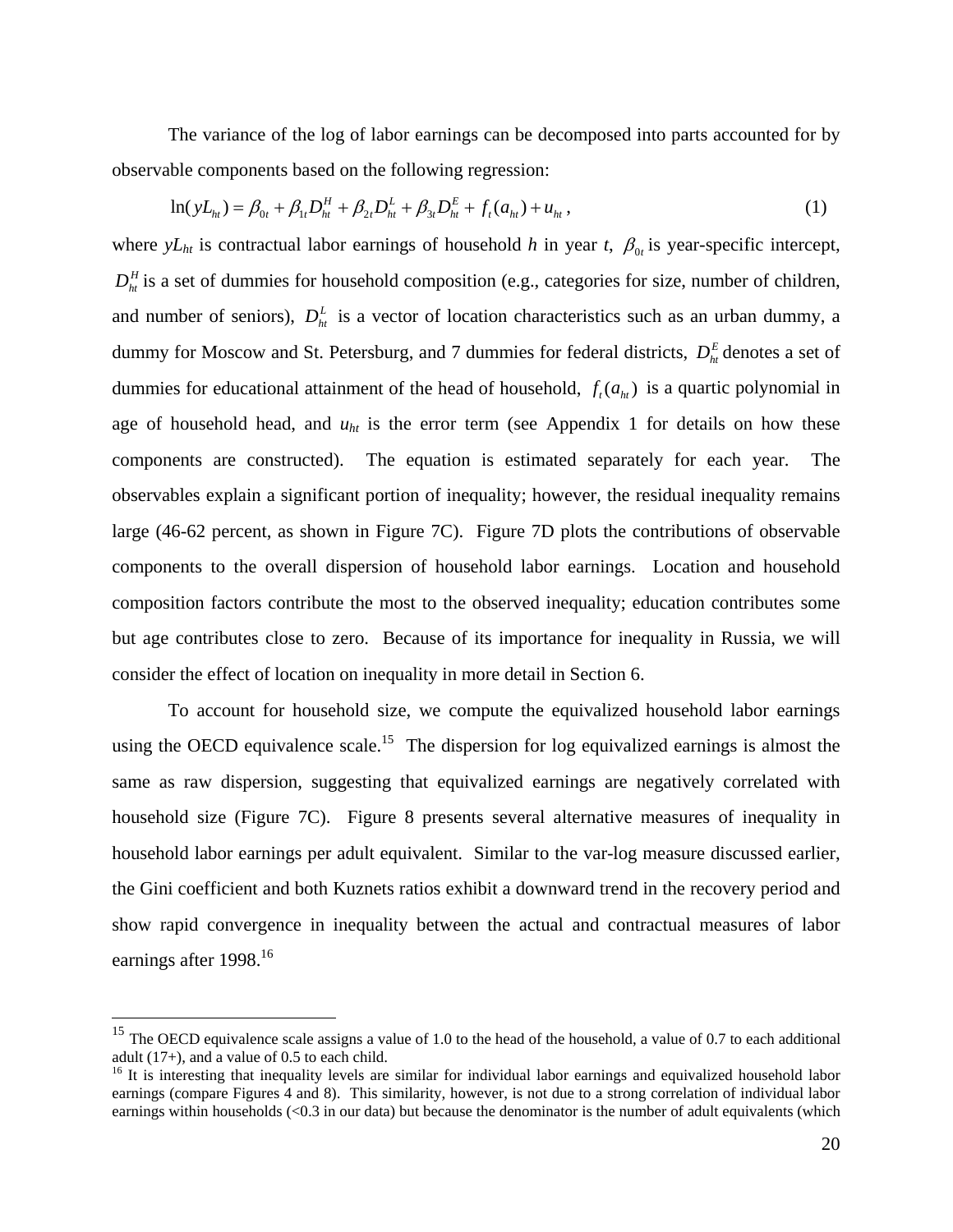### *From wages to disposable income*

Using the variance of the log, we analyze how income inequality changes as we add different components of household income. Figure 9A shows that the magnitude of dispersion and its trend hardly change as we move from hourly to monthly contractual earnings of household head and then add earnings of other household members (*yL*). The var-log of all three measures of labor earnings is trending downward.

Taking labor earnings as the base, we add income from other sources one at a time and report the corresponding inequality trend in panels B and C of Figure 9. For comparability purposes, all trends are estimated on a consistent sample of working households with non-zero contractual earnings. Net private transfers further increase the dispersion of earnings throughout the whole period (the *yL+* line in panel B is above the *yL* line), conceivably, because they are made irregularly.<sup>17</sup> Income derived from financial assets is negligible for most households, which is why financial income has virtually no effect on inequality. Government transfers, on the other hand, play a significant role in reducing income inequality, especially after 1998 (see *yD* line in panel B). The spike in income inequality in 1996 could be explained by unusually high pension arrears and unemployment benefit arrears in that year. Having income from subsidiary farming at home (which includes both own consumption valued at market prices and sales of home grown food) also have a large equalizing effect on earnings distribution, as evidenced in panel C.<sup>18</sup>

The dispersion of disposable income of working families with one or more wage earners exhibits a downward trend since 1996. However, adding non-working families (about 11% of the sample) not only shifts the overall income inequality up but also alters the time trend (see Figure 9D). This is because non-working families whose income consists of small private or

is negatively correlated with the average earnings of household members) rather than the number of working household members.

<sup>&</sup>lt;sup>17</sup> The correlation between net private transfers and household labor earnings is  $-0.14$ , suggesting that that more affluent households are likely to support other households, while not-so-affluent families are likely to receive support from others. However, unlike public transfers, sporadic lump-sum private contributions may cause sizeable movements in the resources available to households, which raise our measures of income inequality. In our view, private transfers would probably decrease inequality if they were measured on annual basis.

 $18$  A related study by Gottschalk and Mayer (2002) shows that income adjusted for the value of home production is more equally distributed than unadjusted income in the U.S.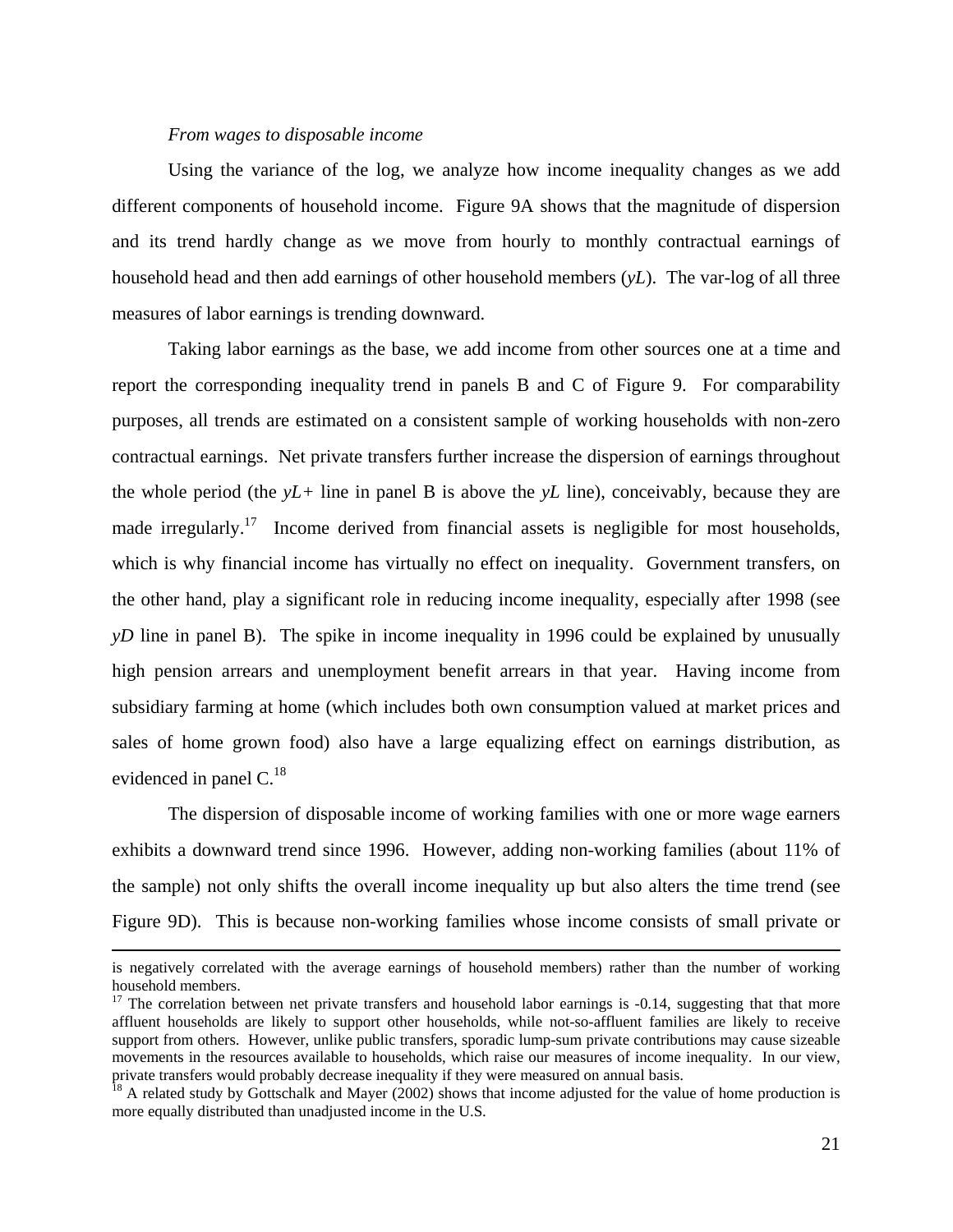public transfers are more likely to fall into the bottom end of income distribution. Over time, more non-working households report small positive income either because they started receiving public transfers or because payment of transfers became more regular. This may explain why income inequality for the pooled sample of working and non-working families does not decrease over time.

As previously discussed in Section 2, income is likely to be under-reported. To the extent that income under-reporting varies by income level, under-reporting can introduce a bias in measures of cross-sectional income inequality. For example, if higher income households report a smaller fraction of their income than the average household, cross-sectional measures of income inequality will be biased downwards. There are also reasons to believe that income under-reporting is time-varying, and it declined following the Russia's 2001 flat tax reform (see Gorodnichenko *et al* 2008 for evidence). If this is the case, then the attenuation of income reporting bias towards the end of our sample period makes the true fall in income inequality even larger than that in Figures 7-9.

#### *From disposable income to consumption*

1

Our benchmark measure of consumption, non-durable expenditures, is constructed from data on food expenditures in the reference week and expenditures on non-food items in the last 30 days (see the overview in Section 2 and Appendix 1 for more details). Figure 10 shows that the dispersion of non-durable consumption increases significantly during the downturn and falls rapidly during the economic recovery.<sup>19</sup> Other consumption variables follow this trend very closely, although their variance may have different magnitude. In particular, adding durable expenditures (*cD*) increases consumption variance while adjusting for services from owned housing reduces it (*cD*+). The equalizing effect of housing on consumption distribution is predictable since many households, especially older ones who are also poorer, inherited their housing from the Soviet era.

<sup>19</sup> Consistent with this, Artamonova *et al* (2007) find that top to bottom expenditure quintile ratio in the RLMS has been falling during 1998-2005, but rose in 2006.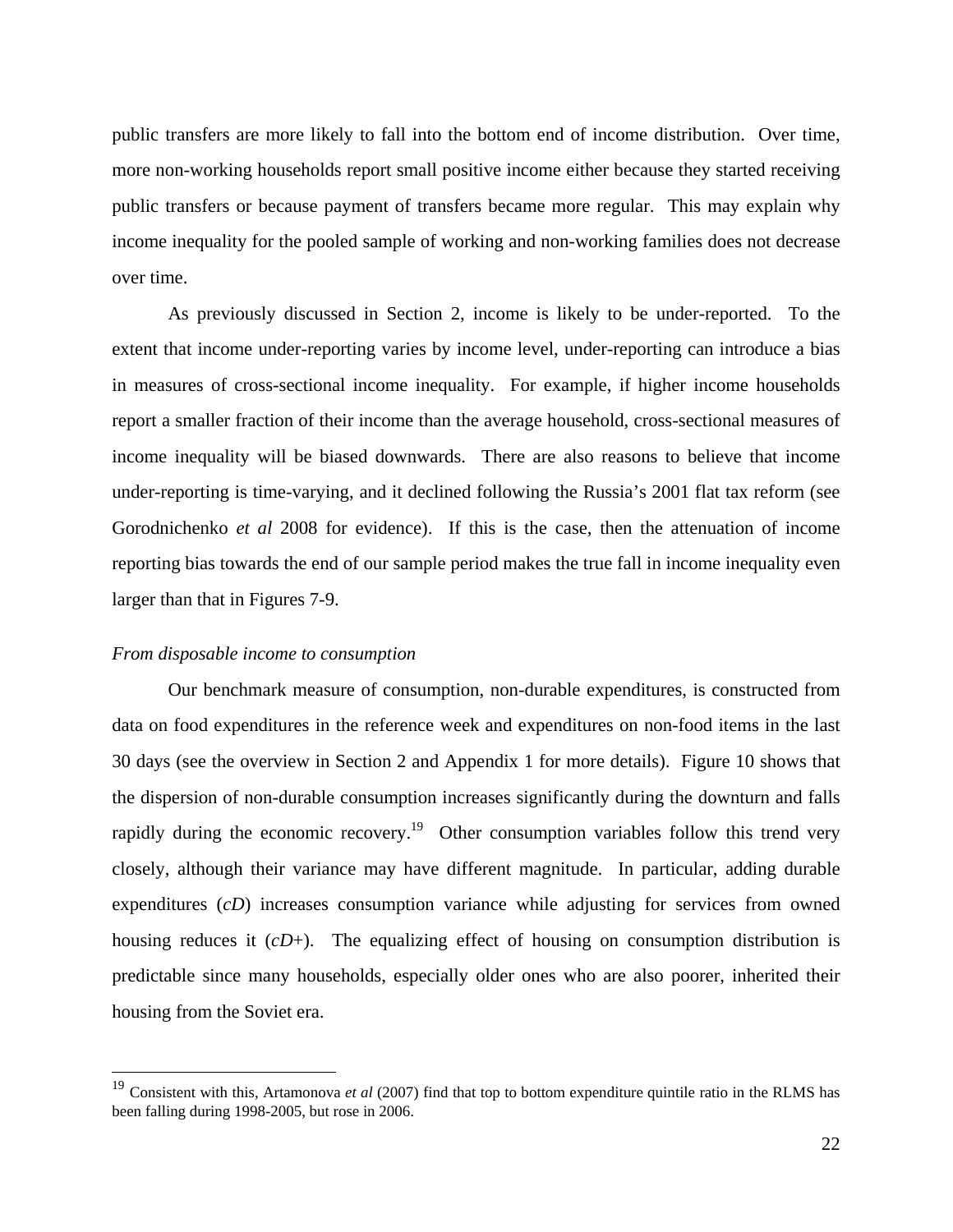Figure 10 also presents decomposition of consumption variance using the same covariates as in equation (1). The consumption decomposition results are broadly similar to those for earnings (see Figure 7). The dispersion of equivalized consumption is slightly lower than the dispersion of raw consumption. The residual consumption inequality is large and follows the same time pattern as the raw measure of consumption inequality (Figure 10C). As was the case with income decompositions, the largest observable contributors to consumption inequality are household composition and location. Education of household head explains some of the consumption inequality, but age explains almost none (Figure 10D). By contrast, in the U.S. inequality across households typically grows with age. The lack of correlation between measures of inequality and age in Russia is also reflected in the flat life-cycle inequality profiles (see Appendix 4).

Next, we compare consumption inequality to income inequality. Each of the four panels of Figure 11 depicts a different inequality measure: variance of the logs, 90-50 percentile ratio, 50-10 percentile ratio, and the Gini coefficient. Note that the measures of income inequality are for *all* households, including non-working. This makes income inequality measures different from those for earnings (see also Figure 9D). We observe that actual disposable income received last month (*yDa*) is highly volatile for the reasons discussed earlier, i.e., wage arrears, nonmonetary compensation, temporary layoffs, etc. As the economy stabilizes, inequality of *yDa* declines considerably and approaches the inequality of disposable income based on contractual labor earnings (*yD*).

We also see that the measures of consumption inequality are much closer to the inequality measures of *yD* than those of *yDa*. In some periods consumption inequality exceeds income inequality (compare lines *c* and *yD*). This could be due to a downward bias in measures of income inequality induced by underreporting among high earners (recall the discussion above). In particular, this can explain why the 90/50 ratio is higher for consumption than for income throughout the entire sample period.

In addition, consumption inequality may be subject to its own biases. For example, consumption inequality was markedly higher than income inequality during 1996-1998 (compare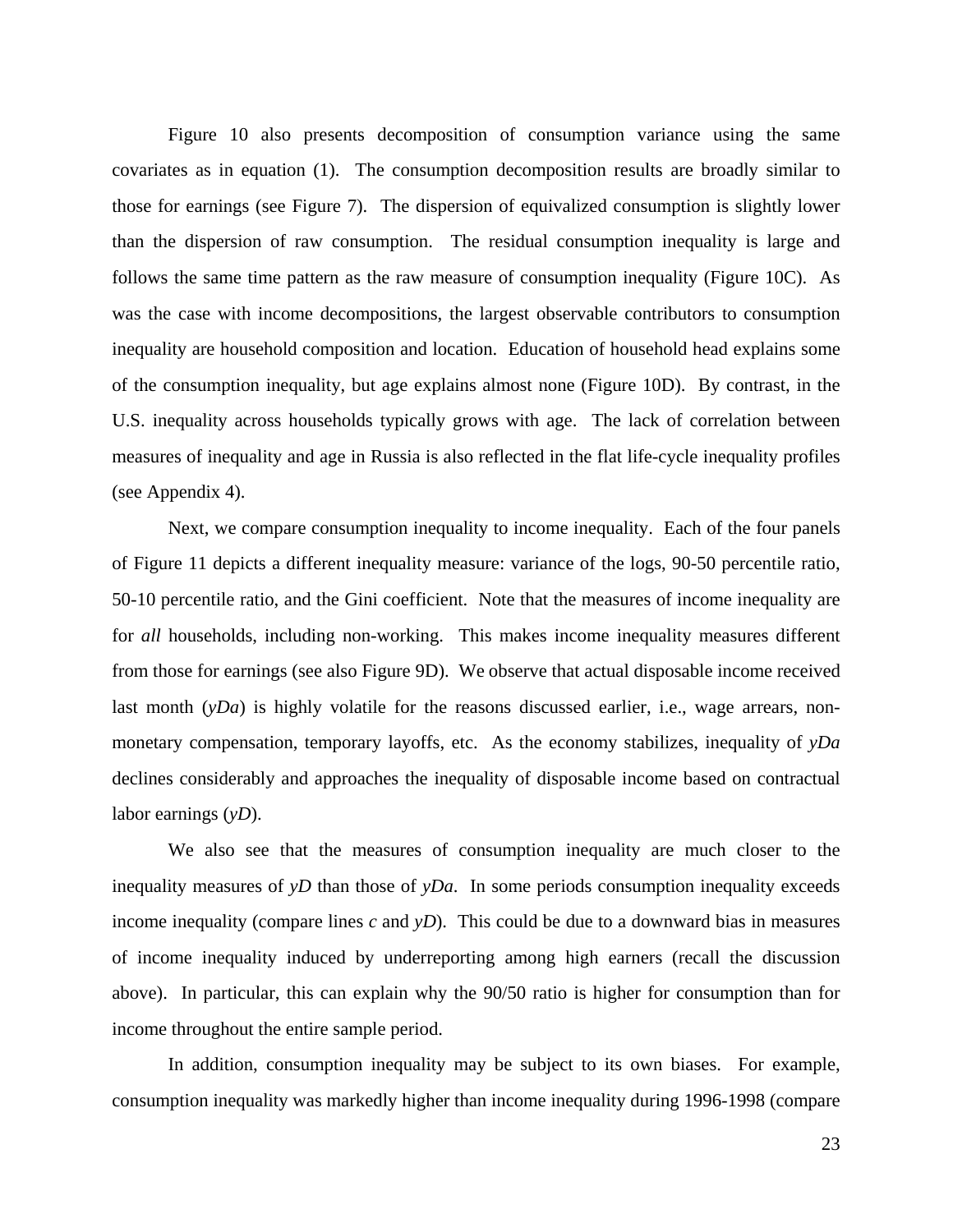lines *c* and *yD* in Figure 11). High consumption inequality in this particular period may be driven by the tendency to store food as a means of short-term consumption smoothing. Specifically, wage and government transfer arrears made household monthly income highly variable (e.g., see the *yLa* line in Figure 7). In perfect financial markets, these income variations would be smoothed by changing the stock of household financial assets. However, most households in our sample do not hold significant financial assets, perhaps due to undeveloped financial markets or the low real rate of return. We think that short-term consumption smoothing may have been done by adjusting food inventories: households that received several months of back pay purchased large quantities of storable food (i.e., flour, sugar, etc.) for future consumption. In this case we can have households that spend little and consume from their food inventories as well as households that spend a lot on food, but do not consume all of it. Thus, the presence of food storage can make consumption inequality artificially high. Since the size of food inventories is unknown, we cannot disentangle food consumption and food expenditures.

There may be another source of upward bias in consumption inequality that has to do with food grown at home. As noted in Section 2, many Russian households grow food on subsidiary plots and thus consume more food than their expenditure numbers suggest. Since food production tends to concentrate among rural and poorer households, expenditure inequality will overstate the true consumption inequality. Adjusting consumption for home-grown food produces a large equalizing effect on consumption distribution for all four measures of inequality, as can be seen in Figure 11, line *cH*. The impact of home-grown food on consumption inequality is particularly large at the lower end of the consumption distribution (compare panel B to panel C).

Thus, wage arrears, income underreporting, food storage, and food production at home may explain some of the differences between trends in income inequality and consumption inequality. Keeping these sources of differences in mind, we will next investigate to what extent changes in income inequality translate into changes in consumption inequality.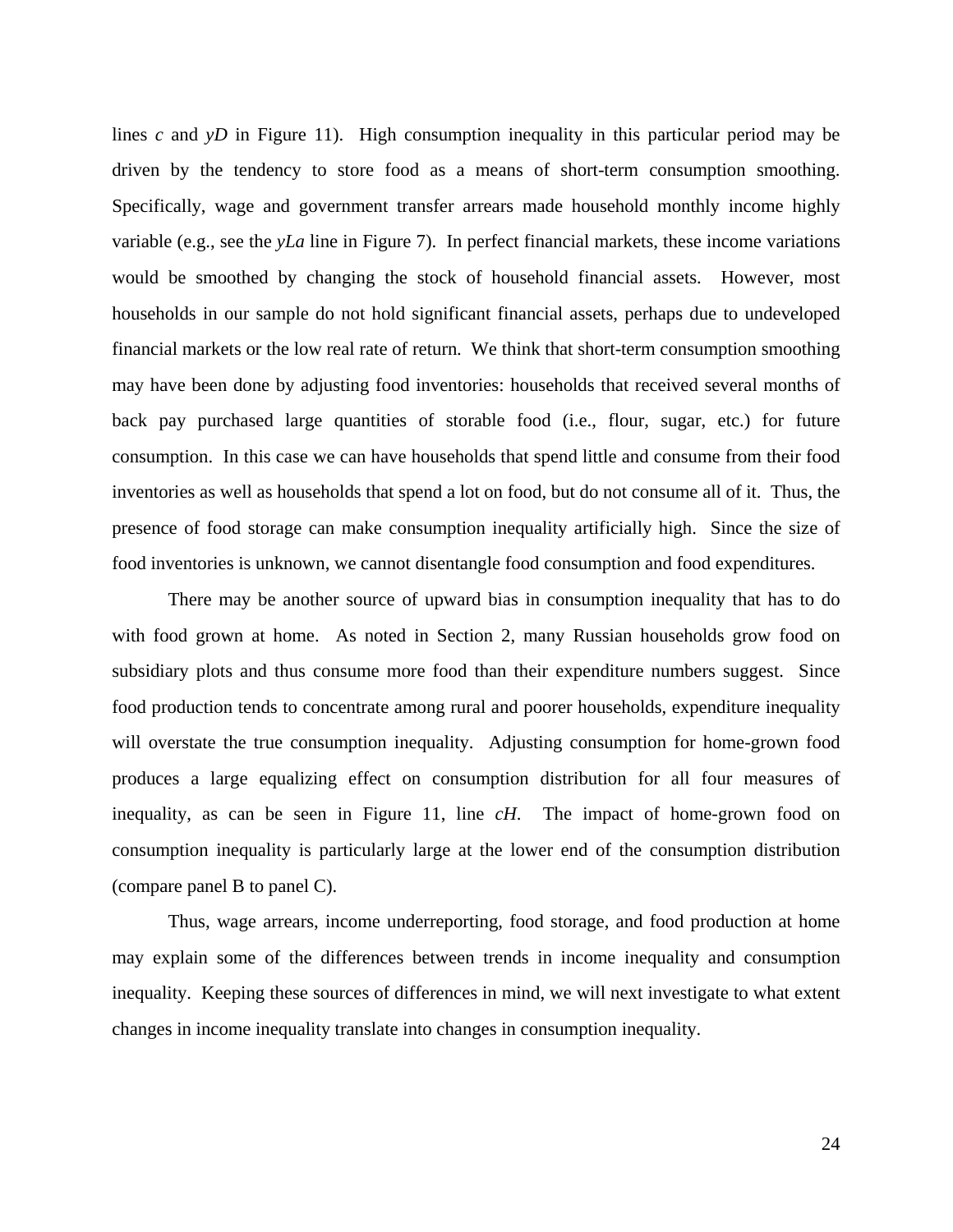#### **5. The Interaction of Income and Consumption Inequality**

To understand the dynamics of inequality and the interactions between consumption and income, we need to identify the sources of uncertainty faced by households and to assess households' ability to smooth the shocks.

As a first pass, we exploit the panel aspect of RLMS and decompose the residual variability in consumption and income into permanent and transitory components. Specifically, we use a statistical model  $\ln(s_{ht}) = X_{ht} \beta + u_{ht}^{(s)}$ , where  $s_{ht}$  is the variable of interest, such as income or consumption, and  $X<sub>ht</sub>$  is the same set of controls as in equation (1). We decompose the error term  $u_{ht}^{(s)}$  into the sum of a transitory component and a permanent component that follows a random walk process:

$$
u_{ht}^{(s)} = \alpha_{ht} + \varepsilon_{ht},
$$
  
\n
$$
\alpha_{ht} = \alpha_{ht} + \eta_{ht},
$$
  
\n(2)

where  $\varepsilon_{h} \sim (0, \sigma_{\varepsilon,t}^2)$  is the transitory shock,  $\eta_{h} \sim (0, \sigma_{\eta,t}^2)$  is the permanent shock, and  $s_{h}$  is a measure of income and consumption. Note that the variances of the transitory and permanent shocks are time-varying. Using covariances of growth in  $s<sub>ht</sub>$  and an equally weighted minimum distance estimator, we find the time series for  $\sigma_{\varepsilon t}^2$  and  $\sigma_{n,t}^2$  (Figure 12).<sup>20</sup>

Irrespective of what measure of income we use, we observe that the variance of permanent shocks remained relatively stable while the variance of transitory shocks declined considerably.<sup>21</sup> Thus the fall in residual income and consumption inequality is primarily due to moderation of transitory shocks. The variance of permanent and transitory shocks is at least three times larger in Russia than in the U.S. (Meghir and Pistaferri, 2004).

We find a very similar decomposition of shocks to consumption (see Figure 12D). This pattern sharply contrasts with recent trends in consumption and income inequality in the U.S. where dramatically increased income inequality did not translate into large increases in consumption inequality. Such divergence between the two inequality measures in the U.S. has

<u>.</u>

<sup>&</sup>lt;sup>20</sup> Due to identification constraints, we impose  $\sigma_{\eta,2005}^2 = \sigma_{\eta,2004}^2$ ,  $\sigma_{\varepsilon,2004}^2 = \sigma_{\varepsilon,2004}^2$ , and  $\sigma_{\varepsilon,1994}^2 = \sigma_{\varepsilon,1995}^2$ .

 $21$  In addition to individual and household labor earnings and disposable income reported in Figure 12, we find that other income measures such as household earnings with income from home production have a similar trend.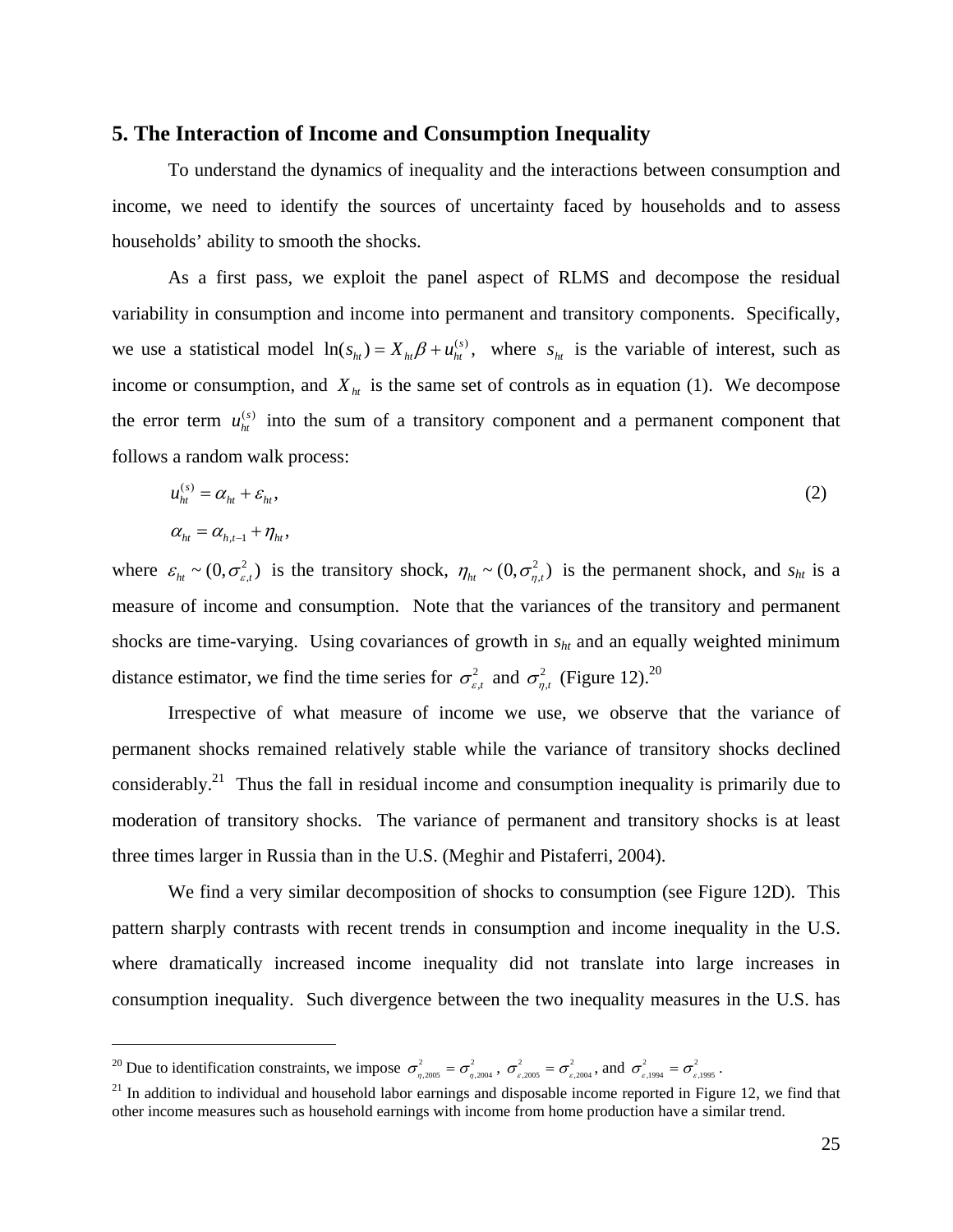been explained by developments in financial markets that allow more risk sharing and consumption smoothing (Krueger and Perri 2006) and by the changes in the persistence of income shocks (Blundell *et al* 2008). Russia witnessed significant advancements in financial markets (especially, consumer credit) towards the end of our sample period, yet we do not observe the divergence between consumption and income variance decompositions.<sup>22</sup> The similarity of variance decomposition for income and consumption is even more remarkable given that Russian households had a variety of consumption smoothing tools such as saving, food storage, home production, variable labor supply, and extended family. The negative correlation between wages and hours and low savings is also consistent with the lack of insurance against income shocks (Heathcote *et al* 2007).

To look at possible changes in consumption smoothing patterns, we examine the response of consumption to permanent and transitory income shocks. We model the sensitivity of consumption to income shocks as in Blundell *et al* (2008):

$$
\Delta u_{ht}^{(c)} = \phi_t \eta_{ht} + \psi_t \varepsilon_{ht} + \xi_{ht} - \xi_{h,t-1},
$$

<u>.</u>

where  $\eta_{ht}$  is the permanent income shock,  $\varepsilon_{ht}$  is the transitory income shock, and  $\xi_{ht} \sim (0, \sigma_{\xi,t}^2)$ absorbs measurement errors and non-income shocks to consumption. The coefficients  $\phi_t$  and  $\psi_t$ are called "loadings" and measure the responsiveness of consumption to various income shocks. Blundell *et al* (2008) interpret loadings close to one as indicating the lack of insurance against income shocks. In contrast, if loadings are close to zero, then households have enough instruments to insulate consumption from income shocks. Loadings between zero and one can be interpreted as partial insurance. $^{23}$ 

Assuming that  $\Delta u_{ht}^{(yD)}$  follows the process in equation (2), we estimate the consumption response to income shocks,  $\phi_t$  and  $\psi_t$ , as well as variances of shocks from the variancecovariance and autocovaraince matrices of consumption and income growth. The coefficients  $\phi_t$ and  $\psi_t$  are reported on Figure 13A. We find that the response of consumption to transitory

 $22$  Consumer credit more than doubled every year between 2002 and 2006 (Goskomstat 2006c).

<sup>&</sup>lt;sup>23</sup> Blundell *et al* (2008) show that under certain restrictions the permanent income hypothesis implies  $\phi$ =1 and  $\psi$ =0. That is, consumption should change by the same percentage as the change in the permanent income ( $\phi$ =1), and it should not respond at all to transitory shocks  $(\psi=0)$ .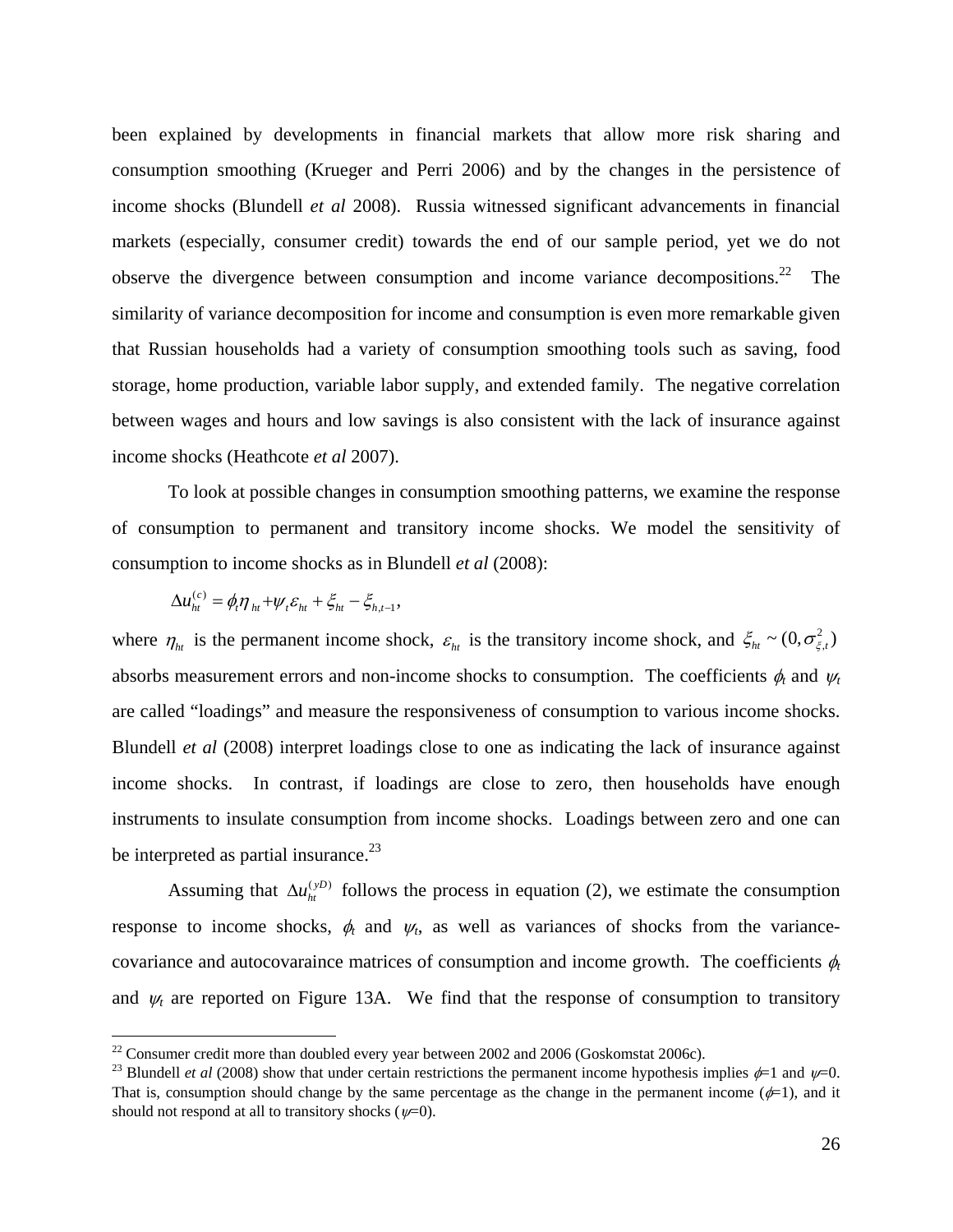shocks to disposable income fell from approximately 0.15 in 1995 to 0.03 in 2005, which is consistent with household being increasingly able to smooth transitory income shocks. Likewise, the coefficient on the permanent income shock decreased from 0.9 in 1995 to 0.7 in 2005. Interestingly, the 2005 estimates of φ*t* and <sup>ψ</sup>*t* are close to those reported in Blundell *et al* (2008) for the U.S. households. The weaker response of consumption to permanent shocks is, in theory, consistent with better self-insurance. $24$ 

Using our estimates, we can compute the variance of consumption growth that is due to income shocks,

$$
\sigma_{cy,t}^2 = \phi_t^2 \sigma_{\eta,t}^2 + \psi_t^2 \sigma_{\varepsilon,t}^2.
$$

 $\overline{a}$ 

This variance stayed relatively constant and modest, with  $\sigma_{cyl}^2 = 0.04$ . In contrast, the variance in the growth of non-durable consumption due to non-income shocks  $\xi_{ht}$  was substantially larger: it started at 0.25 in 1995 and declined to 0.14 in 2005. Hence income shocks can only explain between 14 and 22 percent of variance in non-durable consumption growth.

Given that incomplete insurance against income shocks appears to be a salient feature of Russian reality, one may be interested in assessing the benefit of providing such insurance to households. One can use the simple framework of Lucas (1987) to obtain a rough estimate of the welfare gains from eliminating fluctuations in consumption. Assuming relative risk-aversion parameter  $\gamma = 4$ , which is consistent with Barsky *et al* (1998), we find that households would be willing to sacrifice up to  $s \approx \frac{1}{2} \gamma \sigma_{cy,t}^2 = \frac{1}{2} \times 4 \times 0.04 = 0.08$  share of their consumption to eliminate income shocks that are not smoothed out. Obviously, with lower risk aversion, one can reach a smaller cost of consumption fluctuations. However, the cost of consumption fluctuations is likely to remain high given that consumption fluctuates significantly in response to non-income shocks.

Consistent with the permanent-transitory shock decompositions above, we find that the variance of the growth of income and consumption declined over 1995-2005 (Figure 13B).

<sup>&</sup>lt;sup>24</sup> This result has an important caveat: if households smooth consumption with food storage, this would induce strong response of expenditure to transitory income shocks, but will not necessary imply non-smooth consumption. Because of this, it is hard to tell whether Russian households did in fact achieve better consumption smoothing by the end of the sample period.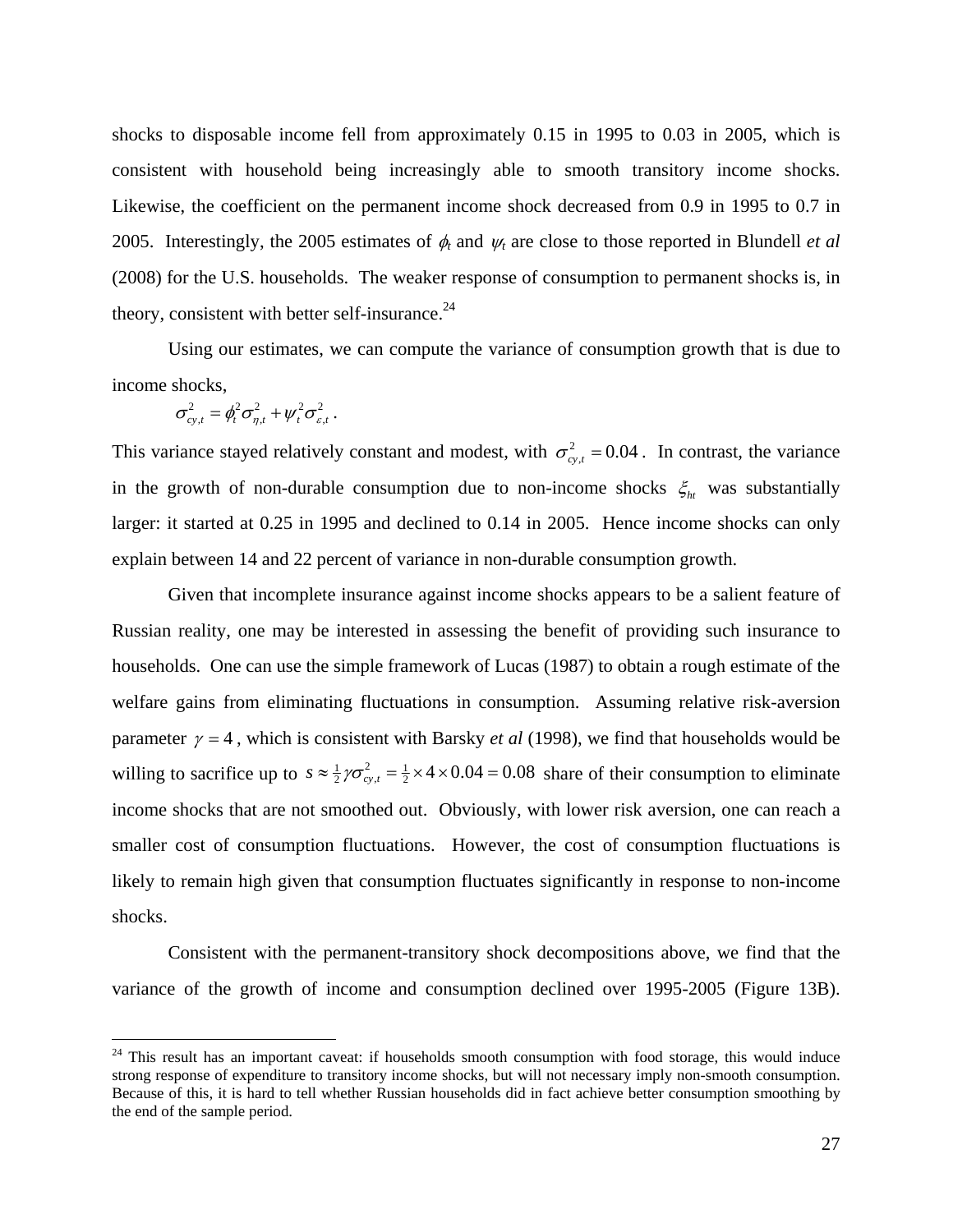Interestingly, the variation in observable characteristics of households contributed little to explaining the decreasing variance of consumption and income growth (Figure 13C).<sup>25</sup> In a similar vein, we find that the probability of staying in the same income quintile increased by 5 to 10 percentage points over 1995-2005 (Figure 13D).<sup>26</sup> Hence, the ranking of households in terms of income has been stabilizing in recent years.

Overall, our findings suggest that mobility in the early stages of transition was high and there was significant randomness in who lost or won during the 1990s. Despite recent improvements, households have had limited ability to smooth income shocks with financial assets, savings or other insurance instruments and the benefit from providing access to such insurance is probably substantial.

### **6. A Closer Look at Inequality Trends: the Role of Location and Prices**

 In the context of the Russian economy, two factors deserve special consideration as they can help with understanding of the observed inequality trends. This section takes a closer look at the role of geography and price dispersion.

#### *Location effect*

 $\overline{a}$ 

Income and consumption decompositions in Section 4 point out that location is the most important explanatory variable for the dispersion of equalized earnings and consumption (see Figures 7 and 10). This is not surprising, given how large and diverse Russia is. For example, monetary income per capita in the richest Russian region is 10.6 times larger than per-capita income in the poorest region in 2005 (Goskomstat 2007b). A similar maximum-to-minimum ratio across states in the U.S. is only 1.8 (U.S. Census Bureau 2007).

The substantial dispersion of the regional component of inequality may be associated with the large geographic variation in the cost of living. The 2005 ratio in the cost of fixed

 $25$  The result could be due to our choice of observables that has low variance over time. Other observable characteristics pertaining to sectoral shifts and changes in jobs and occupations may be better predictors of income and consumption growth but we will leave it for future research.

<sup>&</sup>lt;sup>26</sup> This probability is still less than its counterpart in the U.S., where it is in the 0.5-0.6 range (Moffitt and Gottschalk 1995).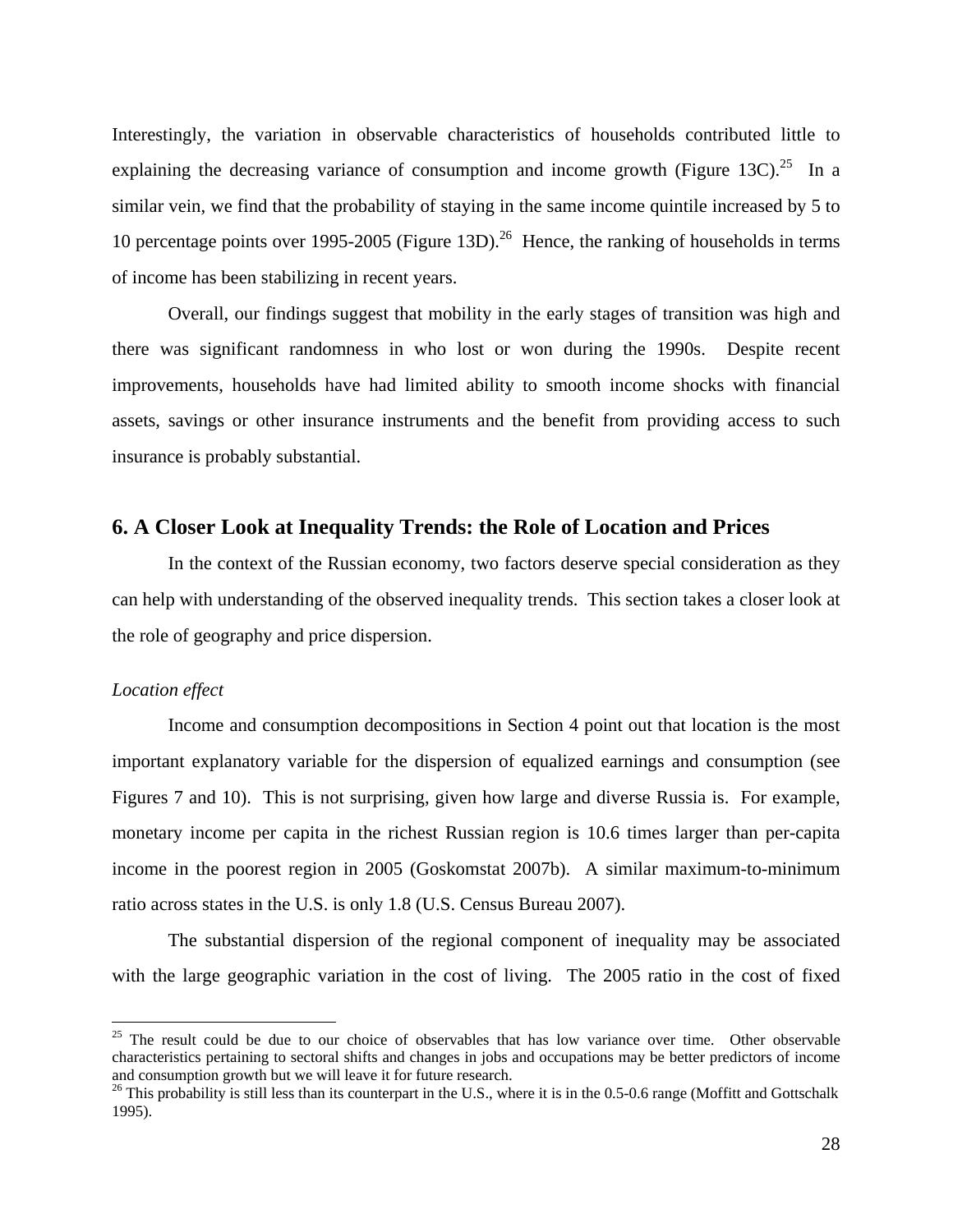consumer goods between the most expensive region and the least expensive region was 2.7 (Goskomstat 2006a). With such inter-regional diversity, using a common national CPI may overstate the extent of inequality in both income and consumption. Indeed, using regional CPI and accounting for the regional differences in the cost of living move the magnitude of inequality down, but this adjustment does not affect the time trend (see Figure 14A).

The regional dispersion of expenditure may also be affected by uneven distribution of amounts of food grown at home between urban and rural households. While big city residents purchase more than 95 percent of their food at the store, residents of small towns and villages purchase about 80 percent at the store (less in early years) and grow the rest on their subsidiary plots. Consequently, rural households are likely to have a larger discrepancy between expenditure inequality and consumption inequality. Panels B and C of Figure 14 implicitly confirm this argument. The panels depict the variance of the log of non-durable expenditures for the two groups and the pooled sample using regional deflators, with and without food grown at home. Expenditure inequality is apparently much higher among the rural population (Panel B). By contrast, inequality in *consumption* that includes food purchased and grown at home is much more similar across urban and rural households (panel C).

While time trends in expenditure inequality for the two groups are similar, trends in consumption inequality diverge during economic recovery. In particular, consumption inequality among rural households shows no downward trend (panel C). This difference in trends is consistent with transition of rural households from subsidiary farming to professional farming, which could have made the amount of food grown for own consumption more unequally distributed.

It is interesting to see if economic consequences of downturn and recovery differed between urban and rural populations. One would expect rural households to fall behind during the transition due to the lack of access to large and diverse labor markets that big cities offer and also because of possible migration of the ablest workers to cities.

Surprisingly, our data do not point to much divergence in the mean levels of income and consumption of the two groups until 2002. Figure 14D shows that the relative levels of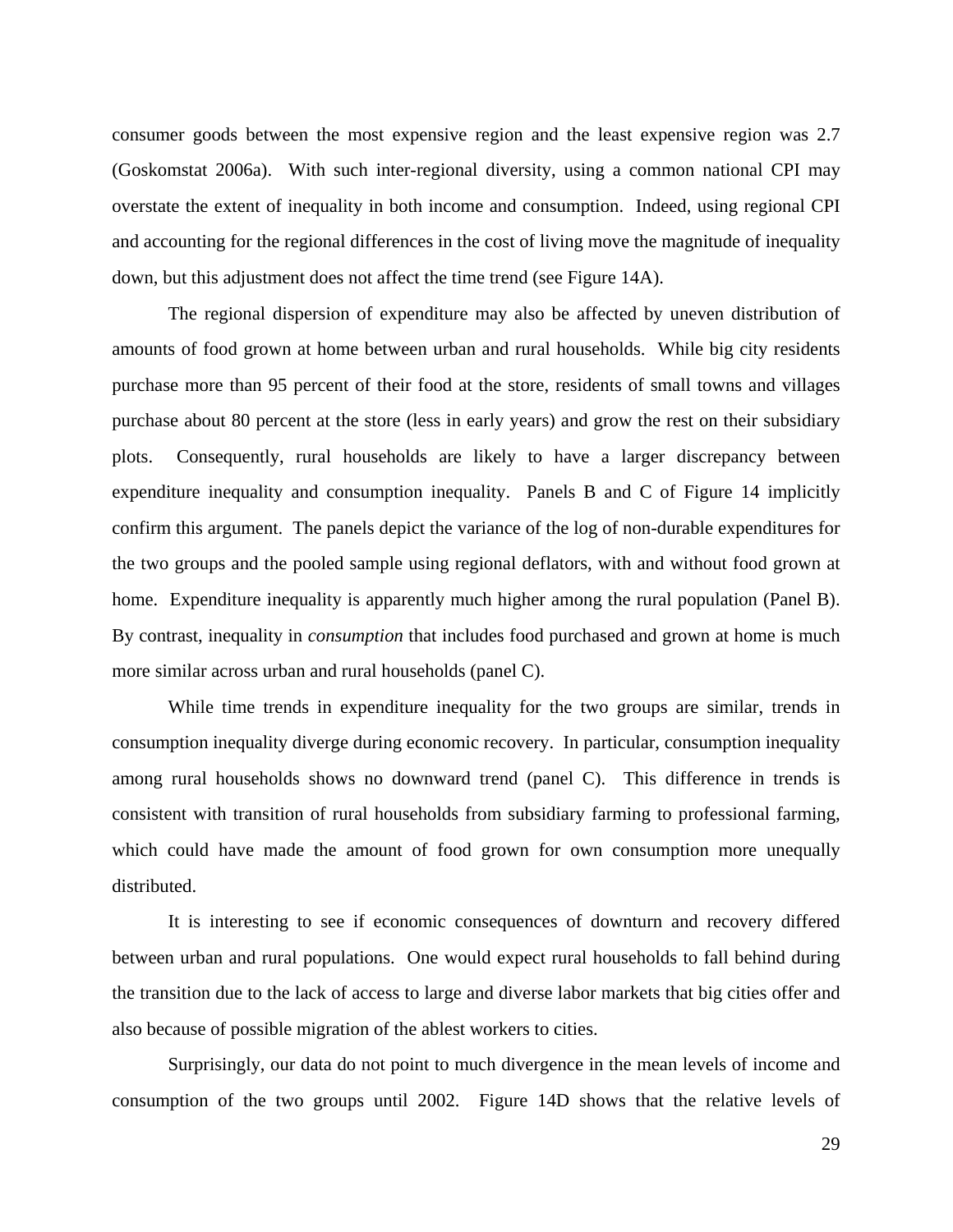disposable income (*yD*), expenditures (*c, cD*) and consumption (*cH*) stay fairly constant during 1994-2001. In other words, there is no evidence that rural areas experienced a relatively more severe economic downturn. On the other hand, the relative consumption level of urban household was at its all-time high in 2002, 2004 and 2005, suggesting that rural households did lag behind as the economic recovery progressed. Particularly, the growth of durable consumption was stronger among urban households (*c* and *cD* lines in Figure 14D diverge after 2000).

The role of food grown at home in equalizing consumption is strikingly apparent in Figure 14D. Urban households, who spend 45 percent more than rural households, enjoy only 29 percent higher consumption, on average (compare  $c$  and  $cH$  lines).<sup>27</sup>

Comparisons of group income and consumption differences reveal important facts. On average, urban households report roughly 71 percent more disposable income than rural households, but their total expenditure is just 45 percent higher. Because saving rates of most households are fairly low, this leads us to suspect that income under-reporting is more severe among the rural households.

#### *Price dispersion effect*

 $\overline{a}$ 

Data on food prices available in RLMS allow us to investigate the effect of prices on the mean and the variance of real expenditures. It is important to examine price data for two reasons: (1) there is a concern that the growth rates of real output and expenditures may be mismeasured due to a bias in the official CPI (Gibson *et al* 2004), (2) expenditure inequality can arise as a result of either price dispersion or quantity dispersion, and only the latter captures inequality in actual consumption.

Using the data on food prices, we find that the official CPI substantially overstates inflation during 1994-1998. We also find that the effect of price dispersion of inequality is

 $27$  Market value of home production probably overstates its net contribution to household welfare because of the cost of capital goods and materials and decreased leisure. Selling food is also likely to involve high transaction costs, making net income from home production lower than its value at market prices.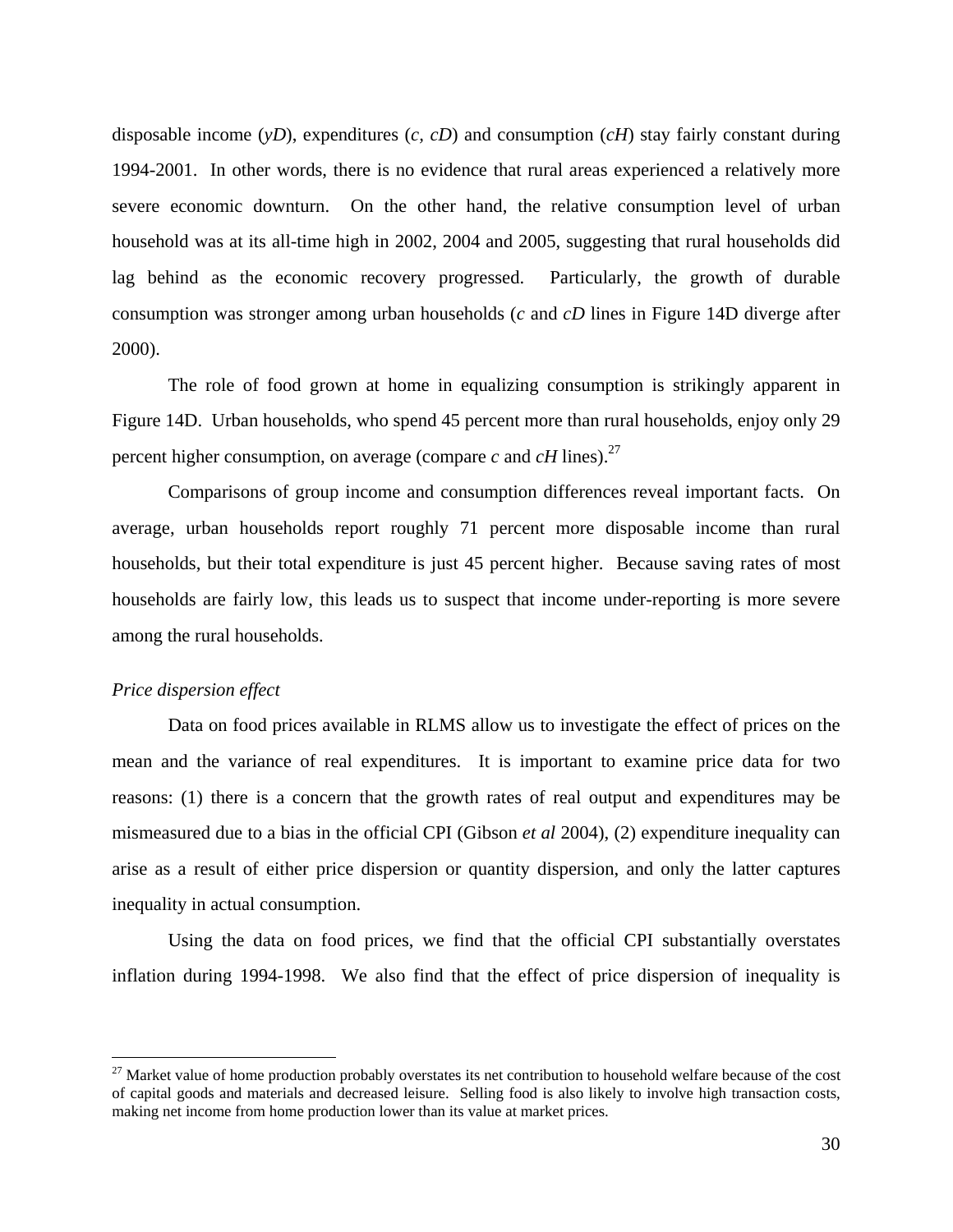relatively small: inequality measures based on expenditures and those based on quantities purchased are close to each other.

Figure 1C shows that food expenditure fell faster than income during the 1994-1998 downturn (see Figure 1B and also the discussion in Mroz *et al* 2005), but never returned to its 1994 level during the economic recovery. Since food expenditures declined rapidly during the early, high inflation, period, one may suspect that the decline is not genuine and may be driven by a bias in the national CPI that we use to deflate food expenditures.

To check this, we construct the food CPI from RLMS prices and compare it to the NIPA deflator for food. Let  $p_{kt}$  denote the sample average unit price of food category  $k$  in year  $t$ , and *q<sub>kt</sub>* denote the average physical quantity of food item *k* purchased in year *t*. Let  $\bar{p}_k$  and  $\bar{q}_k$  be the sample average price and the quantity purchased in the base year. Define a fixed-basket food CPI as

$$
cpiF_{RLMS,t} = \sum_{k} p_{kt} \overline{q}_{k} / \sum_{k} \overline{p}_{k} \overline{q}_{k}
$$

 $\overline{a}$ 

Figure 15A depicts the year-on-year growth rates of *cpiF<sub>RLMS,t</sub>* (with base year 2002) and the NIPA CPI deflator.<sup>28</sup> Unfortunately, the two deflators are not directly comparable, because we could not replicate the NIPA procedure without knowing the NIPA choice of base year and when it was changed. Predictably, two deflators in Figure 15A disagree most during the years with high inflation: the inflation rate derived from RLMS data on food prices is lower than the official CPI inflation in 1995 and 1998 years. As a result, between December 1994 and December 1998 food prices in RLMS grew by a factor of 4.5, compared to a factor of 5.6 according to NIPA. If the RLMS food deflator was used in place of the official CPI to compute real consumption, the 1998 value of aggregate consumption (*cD*) in Figure 1 would have been almost 25 percent higher.

The CPI deflator can also be subject to substitution bias if the composition of food consumption changes. To check whether this is the case, we compare two alternative measures of real food expenditures: nominal expenditures deflated by the fixed-basket food CPI, *cFRLMS,t*

 $28$  To make it comparable, we calculate the NIPA inflation rate as the average monthly inflation rate weighted by the share of respondents interviewed in a given month.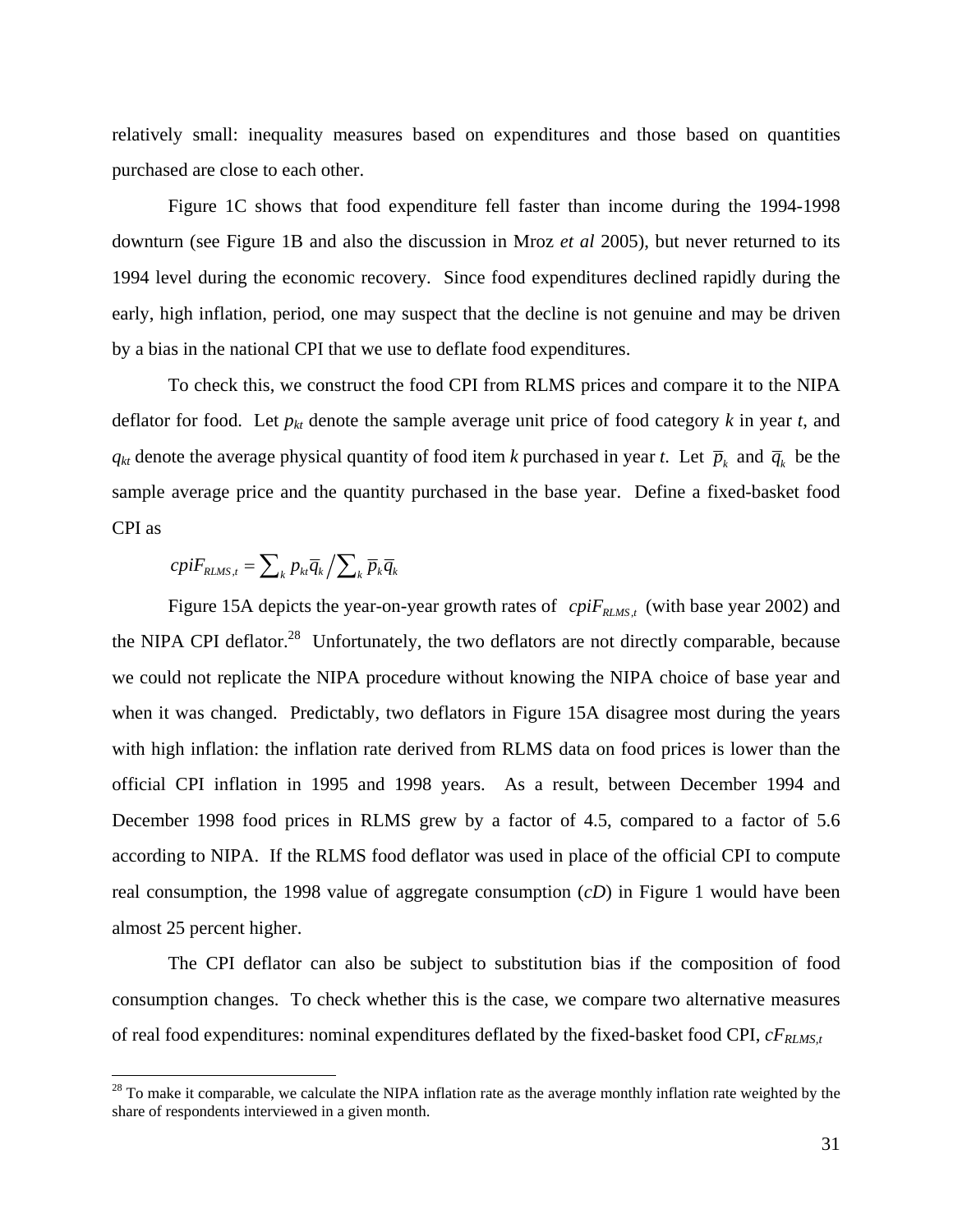$$
cF_{RLMS,t} = \sum_{k} p_{kt} q_{kt} / cpiF_{RLMS,t}
$$

and the food quantity index,  $qF_{RLMS,t}$ 

$$
qF_{\scriptscriptstyle R L M S,t} = \sum\nolimits_k \overline{p}_k q_{kt}
$$

that weights current year quantities at base year prices. By construction, the ratio of the two expenditure measures equals the ratio of the CPI derived from the current year basket to the CPI derived from the base year basket. If  $cF_{RLMS,t}$  and  $qF_{RLMS,t}$  are substantially different, this is an indication of a time-varying consumption basket.

Figure 15B compares  $cF_{RLMS,t}$  and  $qF_{RLMS,t}$  and find that they are very similar to each other, suggesting that the food consumption basket was essentially fixed throughout the sample period. However, the real food consumption *cF* (computed with the official deflator) is substantially higher than both  $cF_{RLMS,t}$  and  $qF_{RLMS,t}$  during 1994-1998, indicating inflation overstatement by the official CPI.

Despite their apparent differences, all measures of real food expenditure show a decline over the sample period. The share of food in aggregate expenditures, a measure not dependent on the definition of deflator, also steadily declined over the sample period (Figure 15C). At the same time, the ratio of NIPA food deflator to NIPA non-food goods deflator (that excludes services), a proxy for the relative price of food, has not changed much (Figure 15D).

From a viewpoint of static utility maximization, a change in demand may be driven either by a change in income or a change in relative price. We do not think that income change was driving the food demand, because real income was roughly the same in 1994 as in 2002, but food expenditures were much lower in 2002 than in 1994. Superficially, at least, there is no change in the relative price of food either, so the apparent fall in the share of food expenditures is puzzling.

We think that one explanation for the falling share of food may be the lack of quality adjustment in the NIPA non-food CPI. The Soviet-era consumer goods were notorious for their low quality. If the relative quality of non-food goods rose over the sample period, this may have caused the quality-adjusted goods price to fall and the expenditure share to shift away from food towards non-food goods.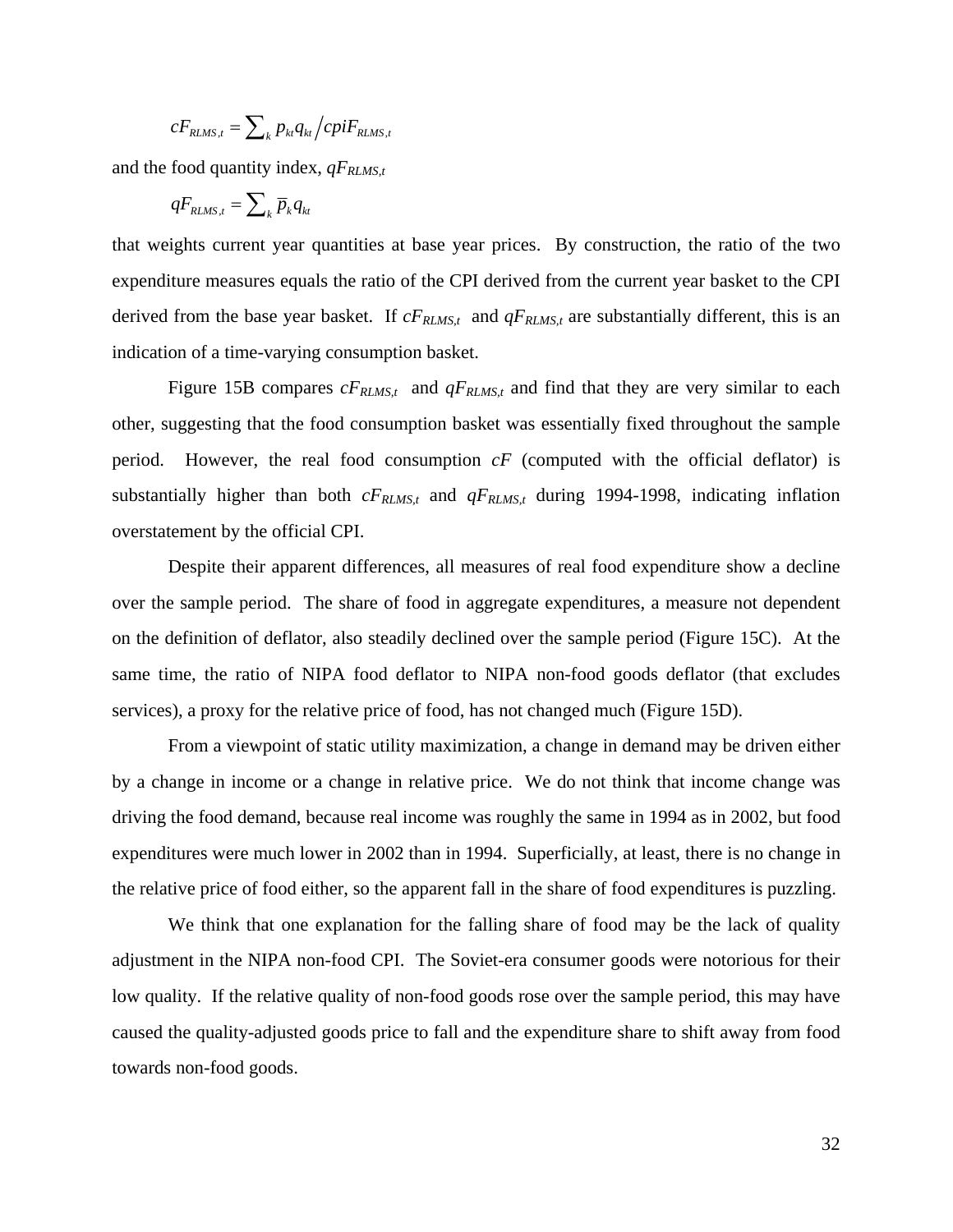To summarize, our examination of food price and quantity data and its comparison with NIPA price indices point to evidence of quality bias, but not substitution bias. Gibson *et al* (2004) use RLMS food expenditure data to indirectly infer the total CPI bias from Engel curves and estimate that 2001 real GDP level may be understated by as much as 30 percent.

It is also important to check if the observed level of inequality in food expenditures arises from the difference in food prices that households face. Russia is a geographically diverse country with large variations in the price level by location. Other peculiar features of the Russian transition, including price liberalization, hyperinflation spikes, regional disintegration, imperfect markets, and elevated uncertainty, may contribute to relatively high price dispersion not only across locations but also within locations. As the economy stabilizes and markets develop, we may expect a decline in the level of price dispersion. On the other hand, the Soviet era products were fairly standardized with low quality variance. Over time, import penetration and domestic competition have brought new products of various qualities, thus increasing price dispersion. The resulting effect of transition on price dispersion is thus ambiguous. Figure 16A shows the trends in dispersion of food prices, overall and within location. Price dispersion was high in 1994 but stayed constant afterwards, suggesting that counter-factors of dispersion cancel each other out.

To control for cross-sectional price dispersion, we measure the inequality in food quantity index,  $qF<sub>RLMS,t</sub>$ , that weights the quantity of food purchased at constant, base year prices. Figure 16B compares the variances of  $ln(qF_{RLMS,t})$  and  $ln(cF)$ . Quantity dispersion does not have to be lower than expenditure dispersion, because the prices paid by individual households and the quantity of food that they purchased may be negatively correlated. In fact, Figure 16B shows that quantity dispersion is slightly higher than expenditure dispersion in 1995 and 1996 and slightly lower than expenditure dispersion in other years. Overall, the inequality trends for food expenditures and food quantity are similar.

Expenditure inequality may also be affected by regional differences in the cost of living. To control for this, we deflate food expenditures by *regional* CPI. The *cF-reg* line of Figure 16B shows the resulting measure of expenditure inequality. Predictably, using regional price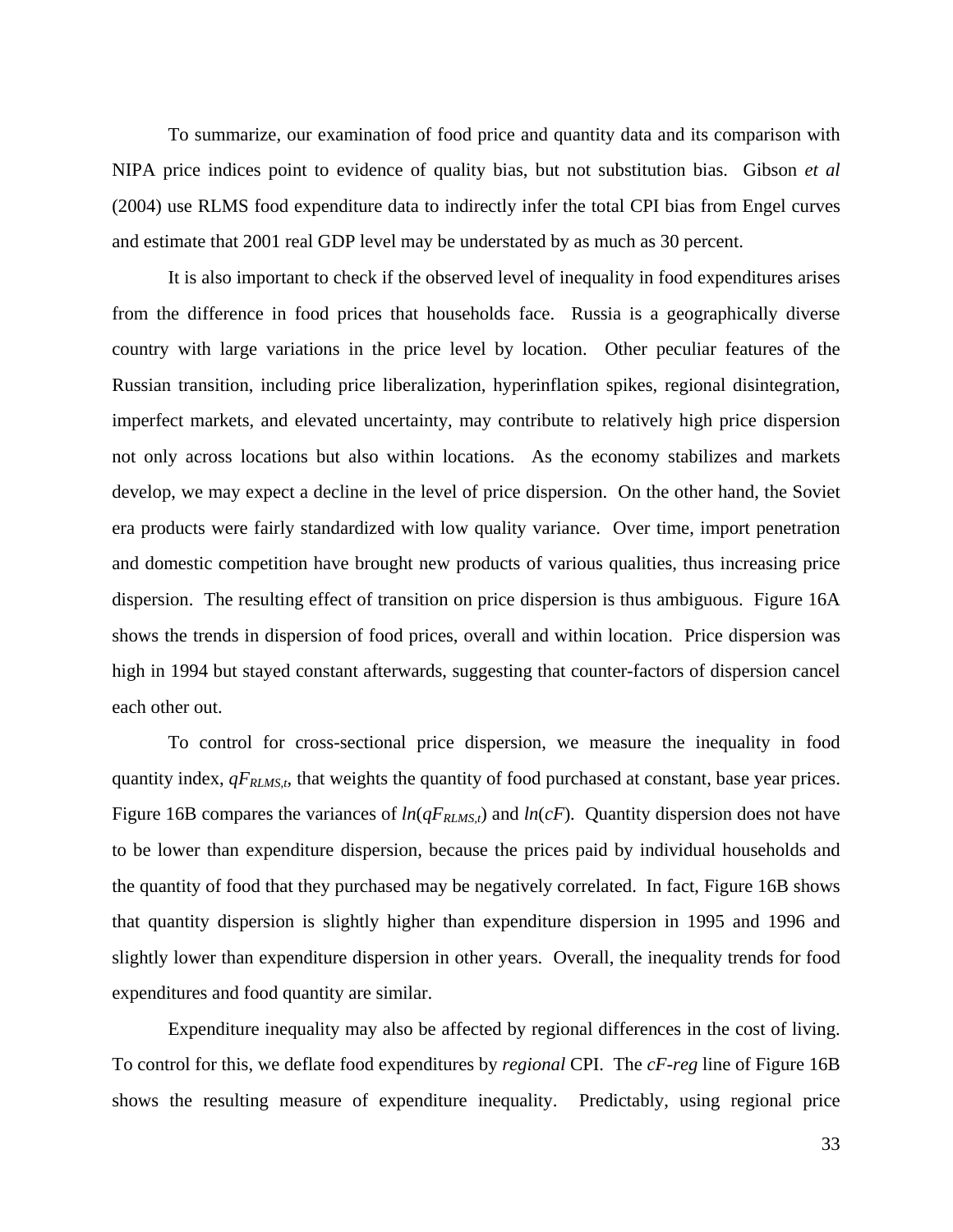adjustment has an equalizing effect on consumption distribution. Food expenditures with regional deflators show *less* dispersion than the food quantity index  $qF<sub>RLMS,t</sub>$ , which indicates a negative correlation between the region-specific food prices and the quantity purchased.

### **7. Conclusions and Open Questions**

We investigate the levels and the time trends of consumption and income inequality in Russia. The paper makes a number of contributions on issues of inequality measurement. We explain, for example, why consumption that includes home production, avoids underreporting of resources available to households, and is adjusted for regional variation in the cost of living should be a preferred inequality measure for Russian economy. We find that compared to its pre-transition level, inequality first rose and subsequently fell. The rise in inequality appeared to have happened during the price liberalization in the early 1990s while the fall started after 2000. The level of inequality in Russia is now very similar to that in the U.S. (e.g., Krueger and Perri 2006).

We uncover several important facts about inequality in Russia. First, poor households appear to gain from recent economic growth. Second, changes in key observable characteristics of households have a small contribution to the dynamics of consumption and income inequality. The size of permanent and transitory shocks is much larger in Russia than in developed countries. It is fair to say that determination of losers and winners had a significant random component. Third, recent moderation in consumption and income inequality and mobility appears to be driven by the decline in the volatility of transitory shocks. Fourth, consumption and income inequality have similar magnitudes over last 10 years which sharply contrasts with recent dynamics of consumption and income inequality in developed countries. Russian households seem to have limited ability to smooth consumption in face of income and nonincome shocks. There are probably large gains from introducing insurance schemes to smooth consumption fluctuations.

Our results also point out some inconsistencies between RLMS and NIPA. In particular, comparisons of consumption levels across data sources suggest that there may be an insufficient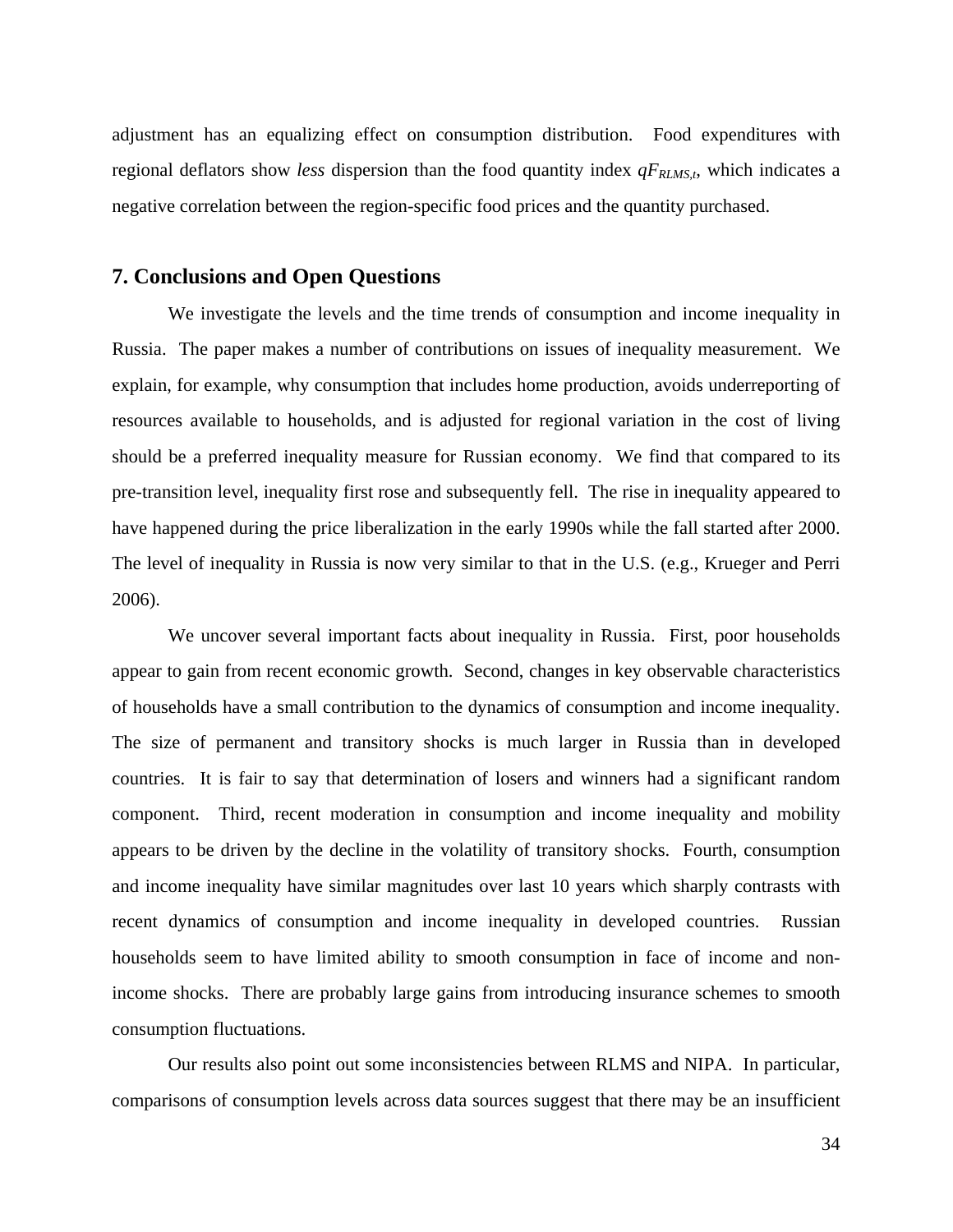adjustment for shadow economic activity in the official statistics. The growth rate of consumption in NIPA has recently become higher than that in RLMS, a phenomenon that was noted in other developing economies (e.g., Deaton 2005). The comparison of CPI levels reveals that NIPA may significantly overstate inflation, and that quality bias is potentially important.

Our analysis highlights several phenomena that merit further research. For example, it is unclear if the falling variance of transitory shocks reflects a time-varying measurement error that gets smaller over time. The finding that income shocks explain a modest part of consumption variance is also puzzling, but the latter does not have to be due to a measurement error. This is because financial markets as well as consumer durables can play a role in consumption smoothing. There is a theoretical possibility that income shocks are mostly absorbed by durable consumption. That is, non-durable consumption may be insulated from shocks, because households react to income shocks by changing the timing and the size of planned durable purchases (e.g., Leahy 2005 and Stacchetti and Stolyarov 2007). The panel structure of RLMS provides a natural data set for investigating the role of durable expenditure as a propagation mechanism for income shocks.

### **References**

- Aivazian, Serguei and Stanislav Kolenikov, 2001. "Poverty and Expenditure Differentiation of the Russian Population," *EERC Working Paper Series*, No.01/01.
- Artamonova Elena, Irina Denisova, Zlata Dorofeeva, and Marina Kartseva, 2007. "Monitoring Economic Conditions in the Russian Federation: The Russia Longitudinal Monitoring Survey 1992-2004," Report submitted to the U.S. Agency for International Development. Carolina Population Center, University of North Carolina at Chapel Hill, June 2007.
- Attanasio, Orazio, Erich Battistin, and Hidehiko Ichimura, 2004. "What Really Happened to Consumption Inequality in the US?" *NBER Working Paper*, No. 10338.
- Attanasio, Orazio and Steven Davis, 1996. "Relative Wage Movements and the Distribution of Consumption," *Journal of Political Economy* 104 (6): 1227-1262.
- Autor, David H., Lawrence F. Katz, and Melissa S. Kearney, 2008. "Trends in U.S. Wage Inequality: Revising the Revisionists," *Review of Economics and Statistics* 90(2): 300- 323.
- Barro, Robert J., 2000. "Inequality and Growth in a Panel of Countries," *Journal of Economic Growth* 5(1): 5–32.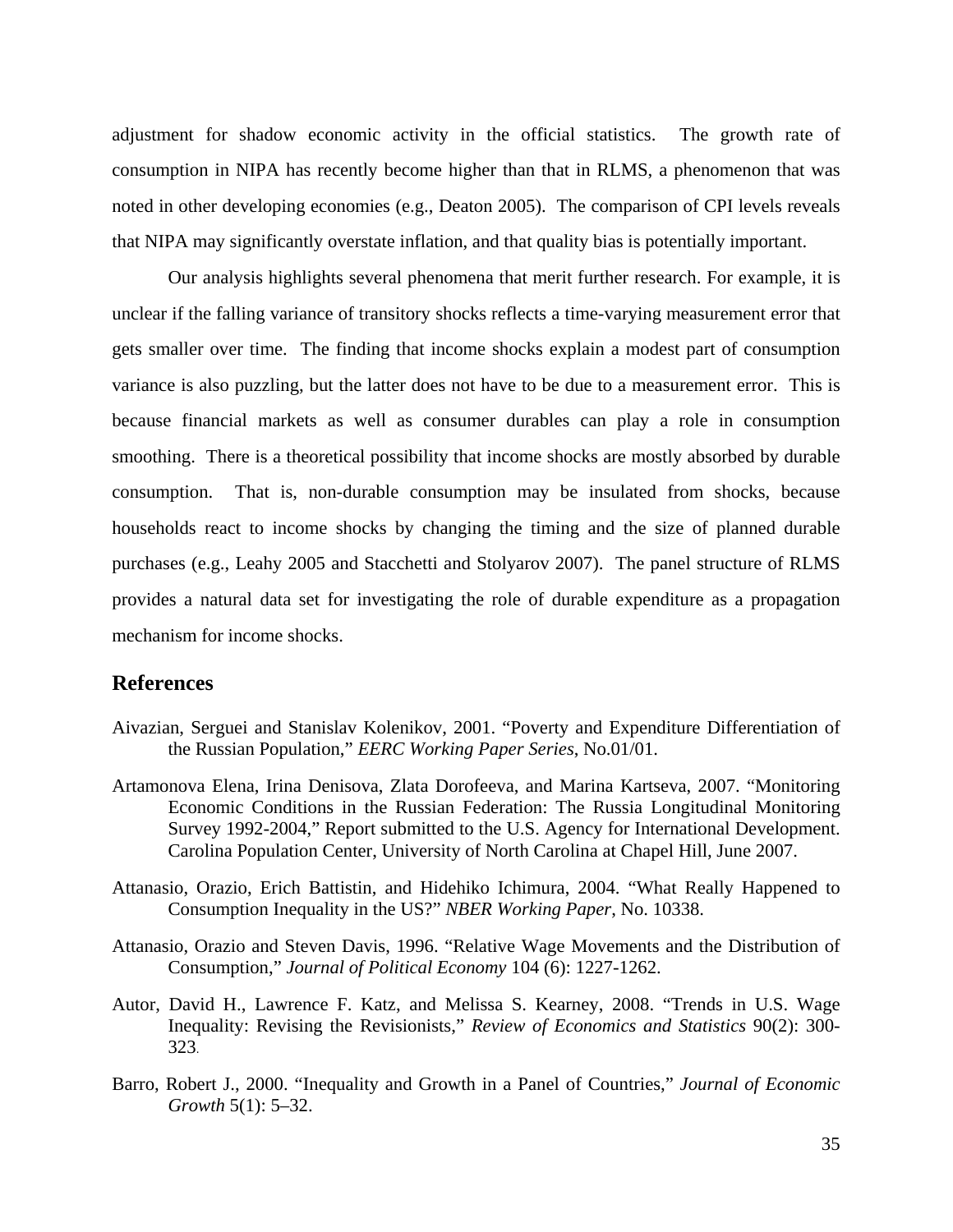- Barsky, Robert B., F. Thomas Juster, Miles S. Kimball, and Matthew D. Shapiro, 1998. "Preference Parameters and Behavioral Heterogeneity: An Experimental Approach in the Health and Retirement Study," *Quarterly Journal of Economics* 112(2), 537-579.
- Blau, Francine D. and Lawrence M. Kahn, 2000. "Gender Differences in Pay," *Journal of Economic Perspectives* 14(4): 75-99.
- Blundell, Richard and Ian Preston, 1998. "Consumption Inequality and Income Uncertainty," *Quarterly Journal of Economics* 113(2): 603-640.
- Blundell, Richard, Luigi Pistaferri, and Ian Preston, 2008. "Consumption Inequality and Partial Insurance," *American Economic Review*, forthcoming.
- Boeri, Tito and Katherine Terrell, 2002. "Institutional Determinants of Labor Reallocation in Transition," *Journal of Economic Perspectives* 16(1): 51-76.
- Borjas, George J., 1980. "The Relationship between Wages and Weekly Hours of Work: The Role of Division Bias," *Journal of Human Resources* 15(3): 409-423.
- Brainerd, Elizabeth and David M. Cutler, 2005. "Autopsy on an Empire: Understanding Mortality in Russia and the Former Soviet Union," *Journal of Economic Perspectives* 19(1): 107-130.
- Chen, Shaohua, and Martin Ravallion, 1996. "Data in Transition: Assessing Rural Living Standards in Southern China," *China Economic Review* 7(1), 23-56.
- Commander, Simon, Andrei Tolstopiatenko, and Ruslan Yemtsov, 1999. "Channels of Redistribution: Inequality and Poverty in the Russian Transition," *Economics of Transition* 7(2): 411–447.
- Cutler, David M. and Lawrence F. Katz, 1992. "Rising Inequality? Changes in the Distribution of Income and Consumption in the 1980's," *American Economic Review Papers and Proceedings* 82(2): 546-551.
- Deaton, Agnus, 1997. *The Analysis Of Household Surveys: A Microeconometric Approach to Development Policy*. Baltimore: The John Hopkins University Press.
- Deaton, Angus, 2005. "Measuring Poverty in a Growing World (or Measuring Growth in a Poor World)," *Review of Economics and Statistics* 87(1): 1-19.
- Earle, John, and Klara Sabirianova, 2002. "How Late to Pay? Understanding Wage Arrears in Russia," *Journal of Labor Economics* 20(3): 661-707.
- Earle, John, and Klara Sabirianova Peter, 2008. "Complementarity and Custom in Wage Contract Violation," *Review of Economics and Statistics,* forthcoming.
- Eckstein, Zvi and Nagypal, Eva, 2004. "The Evolution of U.S. Earnings Inequality: 1961–2002," *Federal Reserve Bank of Minneapolis Quarterly Review* 28(2): 10–29.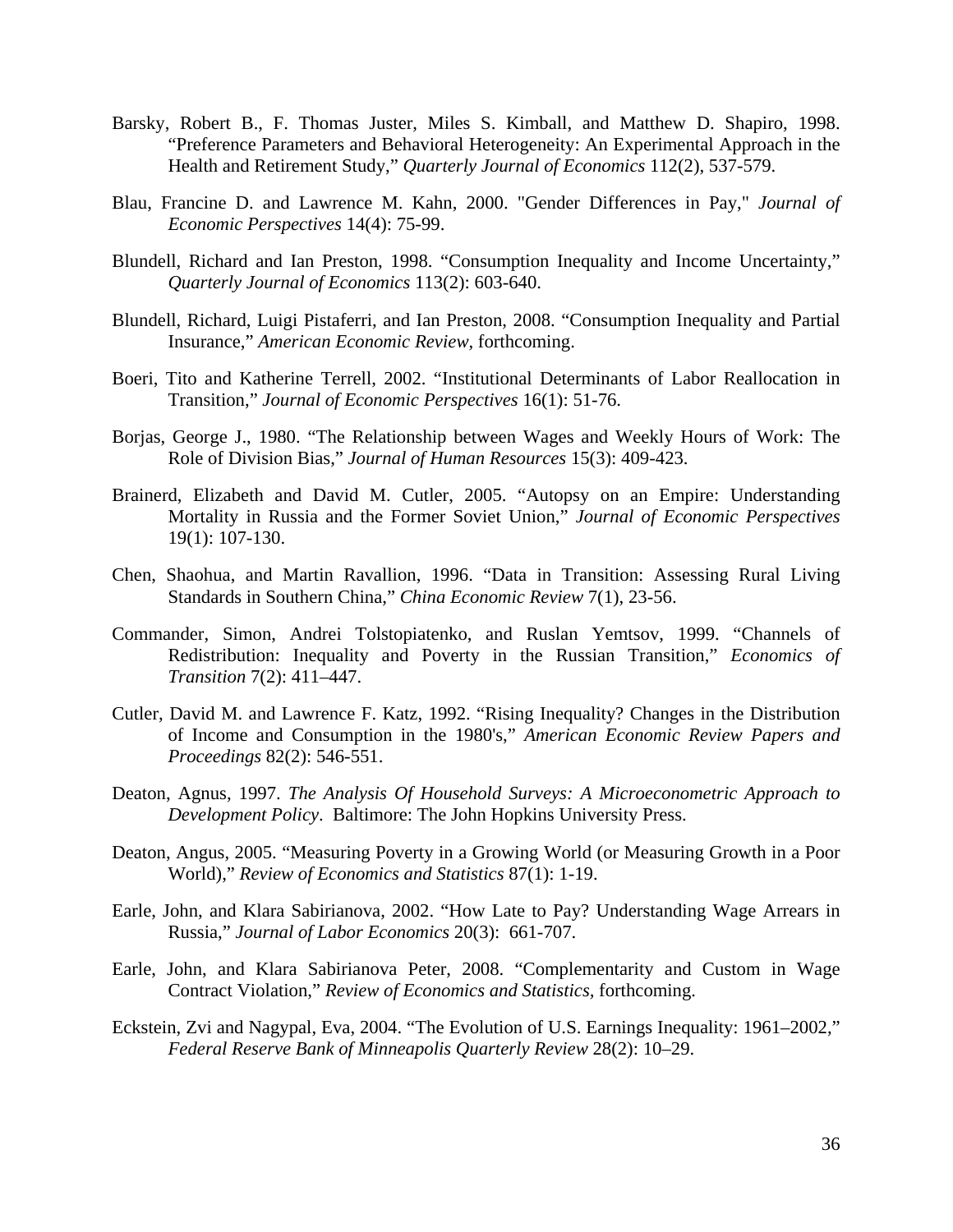- Flemming, John S. and John Micklewright, 2000. "Income Distribution, Economic Systems and Transition," in Anthony B. Atkinson and Francois Bourguignon, eds., *Handbook of Income Distribution*, Elsevier, pp. 843-918.
- Galbraith, James K., Ludmila Krytynskaia, and Qifei Wang, 2004. "The Experience of Rising Inequality in Russia and China during the Transition," *The European Journal of Comparative Economics*. 1(1): 87-105.
- Gibson, John, Steven Stillman, and Trinh Le, 2004. "CPI Bias and Real Living Standards in Russia During the Transition," *William Davidson Institute Working Paper*, No. 684.
- Gorodnichenko, Yuriy, Jorge Martinez-Vazquez, and Klara Sabirianova Peter, 2008. "Myth and Reality of Flat Tax Reform: Micro Estimates of Tax Evasion Response and Welfare Effects in Russia," *NBER Working Paper*, No. 13719.
- Goskomstat, 1999. *Social Situation and Standards of Living of Population in Russia (Sotsial'noe Polozhenie i Uroven' Zhizni Naseleniia Rossii)*. Moscow: The Federal Bureau of State Statistics of the Russian Federation.
- Goskomstat, 2006a. *Prices in Russia (Tseny v Rossii)*. Moscow: The Federal Bureau of State Statistics of the Russian Federation, also earlier editions in 1996, 1998, 2000, 2002, and 2004.
- Goskomstat, 2006b. *Statistical Methods (Metodologicheskie Polozhenia po Statistike)*, also earlier edition in 1996.
- Goskomstat 2006c. Finances in Russia (*Finansy Rossii*), also earlier edition in 2004.
- Goskomstat, 2007a. *National Accounts of Russia (Natsional'nye Scheta Rossii)*. Moscow: The Federal Bureau of State Statistics of the Russian Federation, annual series, also earlier editions in 1995-2006.
- Goskomstat, 2007b. *Social Situation and Standards of Living of Population in Russia (Sotsial'noe Polozhenie i Uroven' Zhizni Naseleniia Rossii)*. Moscow: The Federal Bureau of State Statistics of the Russian Federation, annual series, also earlier editions in 1996-2006.
- Gottschalk, Peter, and Susan Mayer, 2002. "Changes in Home Production and Trends in Economic Inequality," in D. Cohen, T. Piketty, and G. Saint-Paul, eds., *The Economics of Rising Inequalities*, Oxford University Press.
- Guriev, Sergei M. and Andrei A. Rachinsky, 2006. "The Evolution of Personal Wealth in the Former Soviet Union and Central and Eastern Europe," *UNU-World Institute for Development Economics Research Paper*, No. 2006/10.
- Guriev, Sergei and Ekaterina Zhuravskaya, 2008. "(Un)Happiness in Transition," available at SSRN: http://ssrn.com/abstract=1077709.
- Heckman, James J., Lance J. Lochner, and Petra E. Todd, 2008. "Earnings Functions and Rates of Return," *NBER Working Papers*, No. 13780.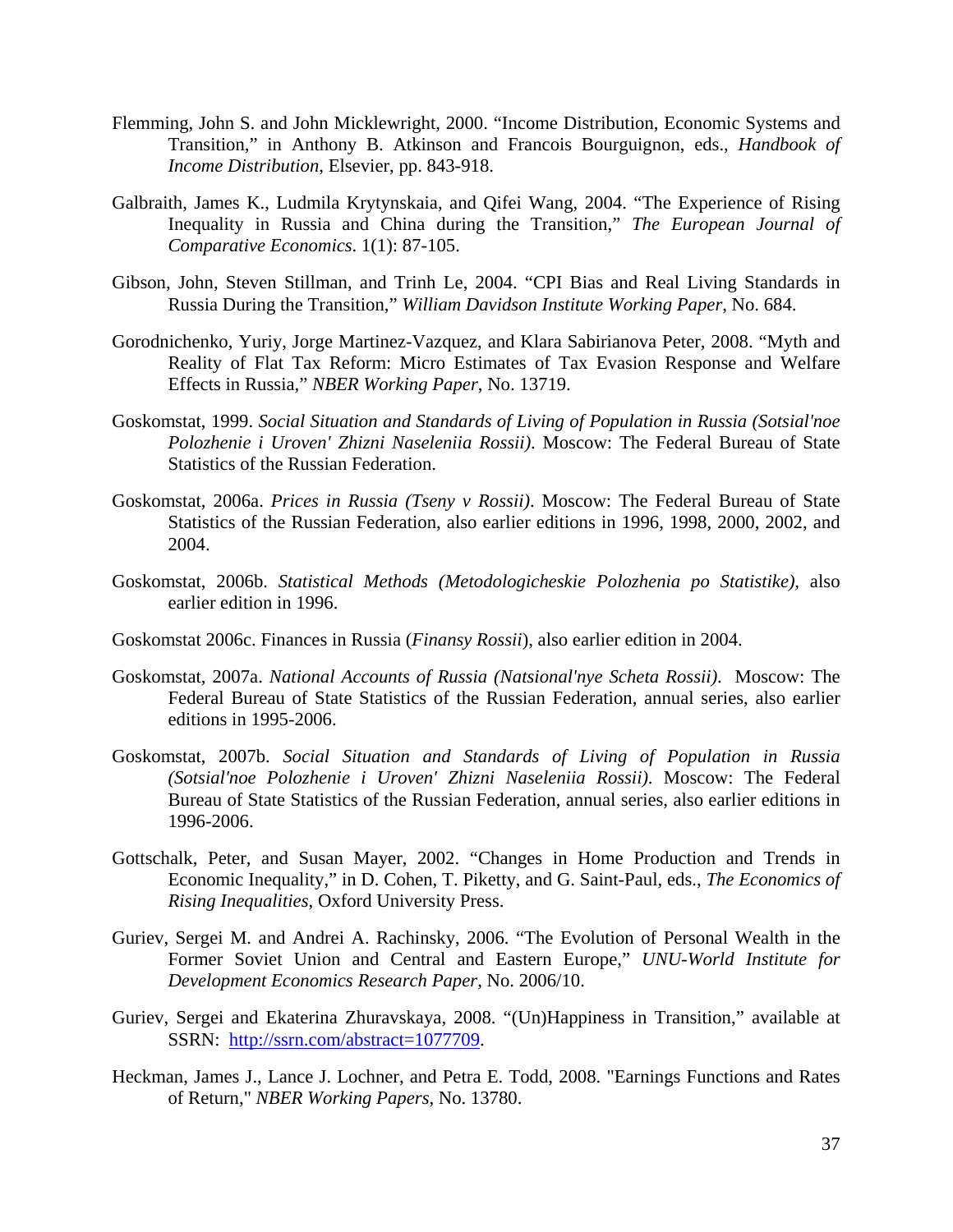- Heathcote, Jonathan, Kjetil Storesletten, and Giovanni K. Violante, 2007. "Consumption and Labor Supply with Partial Insurance: An Analytical Framework," *CEPR Discussion Paper*, No. 6280.
- Jovanovic, Branko, 2001. "Russian Roller Coaster: Expenditure Inequality and Instability in Russia, 1994-1998," *Review of Income and Wealth* 47(2), 251-271.
- Krueger, Dirk and Fabrizio Perri, 2006. "Does Income Inequality Lead to Consumption Inequality? Evidence and Theory," *Review of Economic Studies* 73(1): 163-193.
- Lemieux, Thomas, 2006. "Increasing Residual Wage Inequality: Composition Effects, Noisy Data, or Rising Demand for Skill?" *American Economic Review* 96(3): 461-498.
- Leahy, John V. 2005. "The Timing of Purchases and Aggregate Fluctuations," *Review of Economic Studies* 72(4): 1127-1151.
- Lucas, Robert E., 1987. *Models of Business Cycles*. London: Blackwell.
- Meghir, Costas, and Luigi Pistaferri, 2004. "Income Dynamics and Heterogeneity," *Econometrica* 72(1), 1-32.
- Milanovic, Branco, 1999. "Explaining the Increase in Inequality during Transition," *Economics of Transition* 7(2):299–341.
- Moffitt, Robert, and Peter Gottschalk, 1995. Trends in the Variances of Permanent and Transitory Earnings in the U.S. and Their Relation to Earnings Mobility. Manuscript.
- Mroz, Thomas, Laura Henderson, and Barry Popkin, 2005. "Monitoring Economic Conditions in the Russian Federation: The Russia Longitudinal Monitoring Survey 1992-2004," Report submitted to the U.S. Agency for International Development. Carolina Population Center, University of North Carolina at Chapel Hill, April 2005.
- Shleifer, Andrei and Daniel Treisman, 2005. "A Normal Country: Russia after Communism," *Journal of Economic Perspectives* 19(1): 151-174.
- Slesnick, Daniel T., 2001. *Consumption and Social Welfare. Living Standards and Their Distribution in the United States*. Cambridge: Cambridge University Press.
- Stacchetti, Ennio and Dmitriy Stolyarov, 2007. "Obsolescence of Durables and Optimal Consumption," *working paper, University of Michigan*, available at http://wwwpersonal.umich.edu/~stolyar/Papers/odoc2006.pdf.
- Stillman, Steven, 2001. "The Response of Consumption in Russian Households to Economic Shocks," *William Davidson Institute Working Paper Series*, No. 412.
- U.S. Bureau of Labor Statistics (2006). *Women in the Labor Force: A Databook*. U.S. Department of Labor, Bureau of Labor Statistics, available at http://www.bls.gov/cps/wlf-databook2006.htm
- U.S. Census Bureau, 2007. *Statistical Abstract of the United States*. Washington, D.C.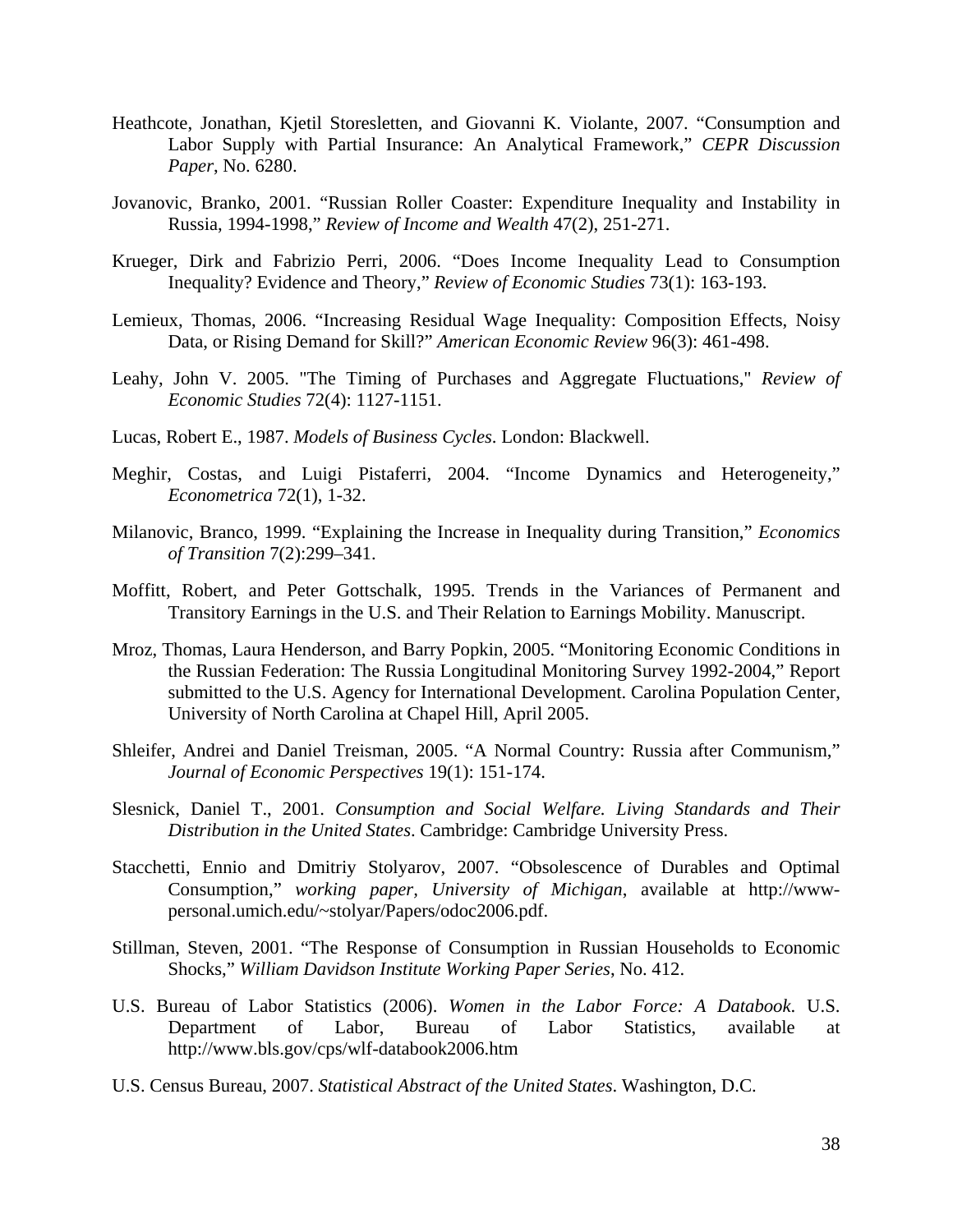World Bank, 2002. *The Russian Labor Market: Moving from Crisis to Recovery,* Mansoora Rashid, ed., Washington D.C.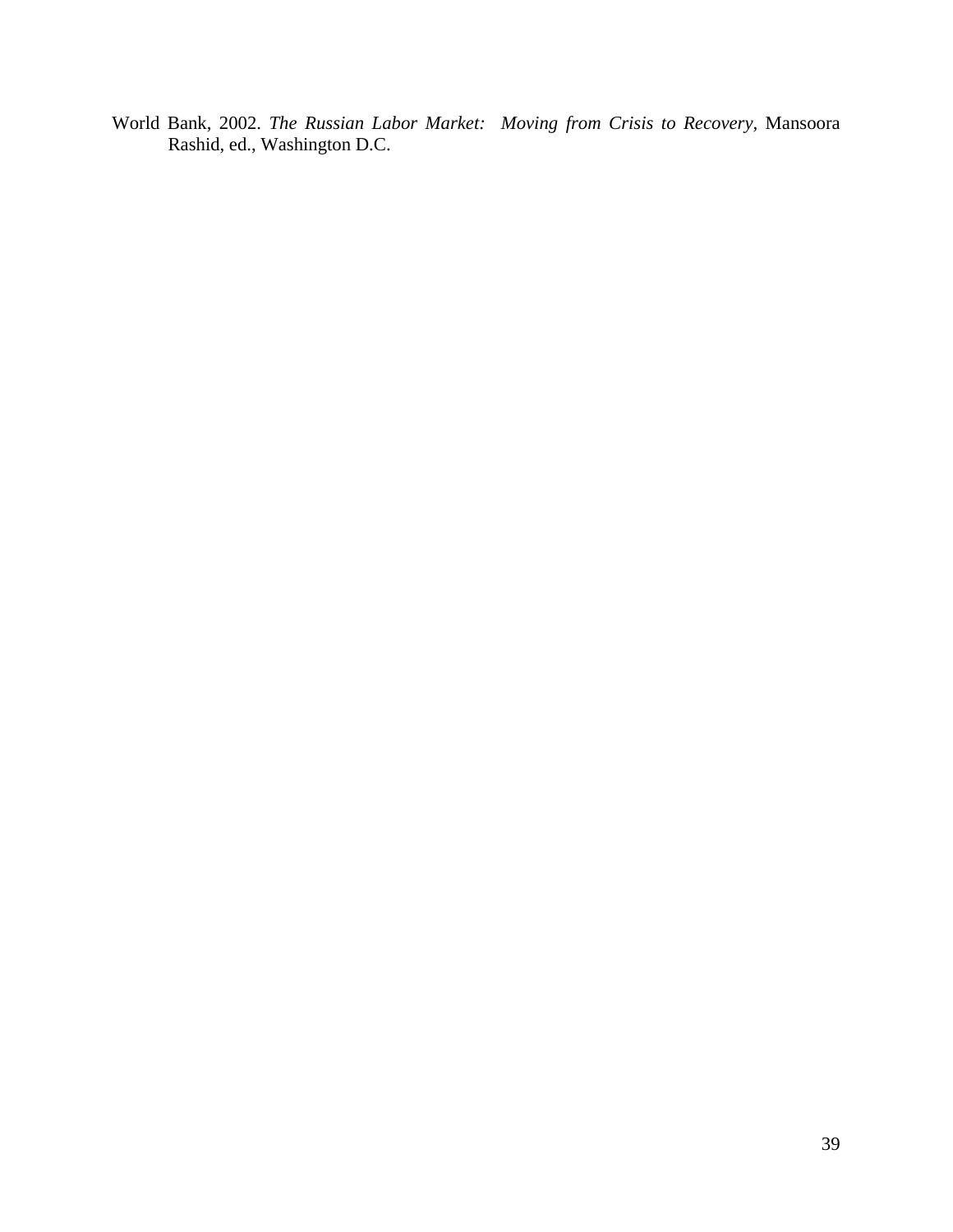

**Figure 1: Trends in Household Income and Consumption** 

**Notes:** Panel A shows annual inflation rate using national end-year CPI from official sources. In remaining panels, all measures are in constant December 2002 prices (deflated using national monthly CPI and the date of interview).  $yL =$  household contractual labor earnings per month;  $yL +$  $y = yL$ + net private transfers;  $y = (yL+)$  + financial income;  $yD$  = disposable household income =  $y +$ government transfers;  $cF =$  expenditures on food, beverages, and tobacco last week (multiplied by 30/7);  $c =$  household non-durable expenditures last month;  $cH = c +$  consumption of home-grown food;  $cD = c +$  expenditures on durables;  $cD + = cD +$  imputed services from housing.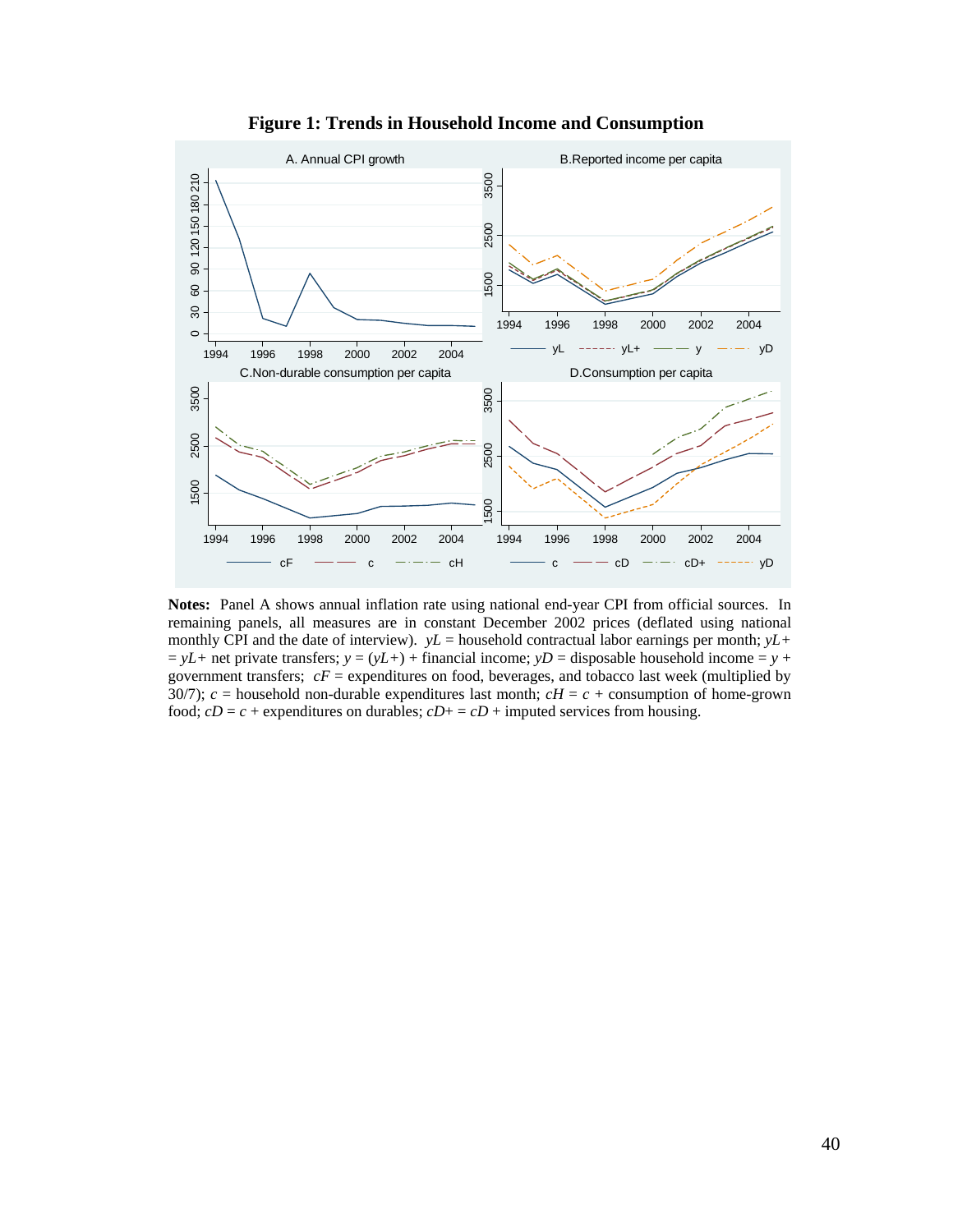

**Figure 2: Comparison of RLMS with Official Statistics** 

**Notes:** For comparability purposes, the following RLMS measures are selected: *yD* in panel A, *cD* in panel B, *cF* + consumption of home-grown food in panel C, *cD* - *cF* in panel D. The RLMS sample is unrestricted. All RLMS measures are deflated using monthly CPI and the date of interview. All NIPA and HBS measures are deflated using annual average CPI. RLMS income and consumption for 1997 are imputed using the lagged RLMS value multiplied by the 1997 growth rate from NIPA.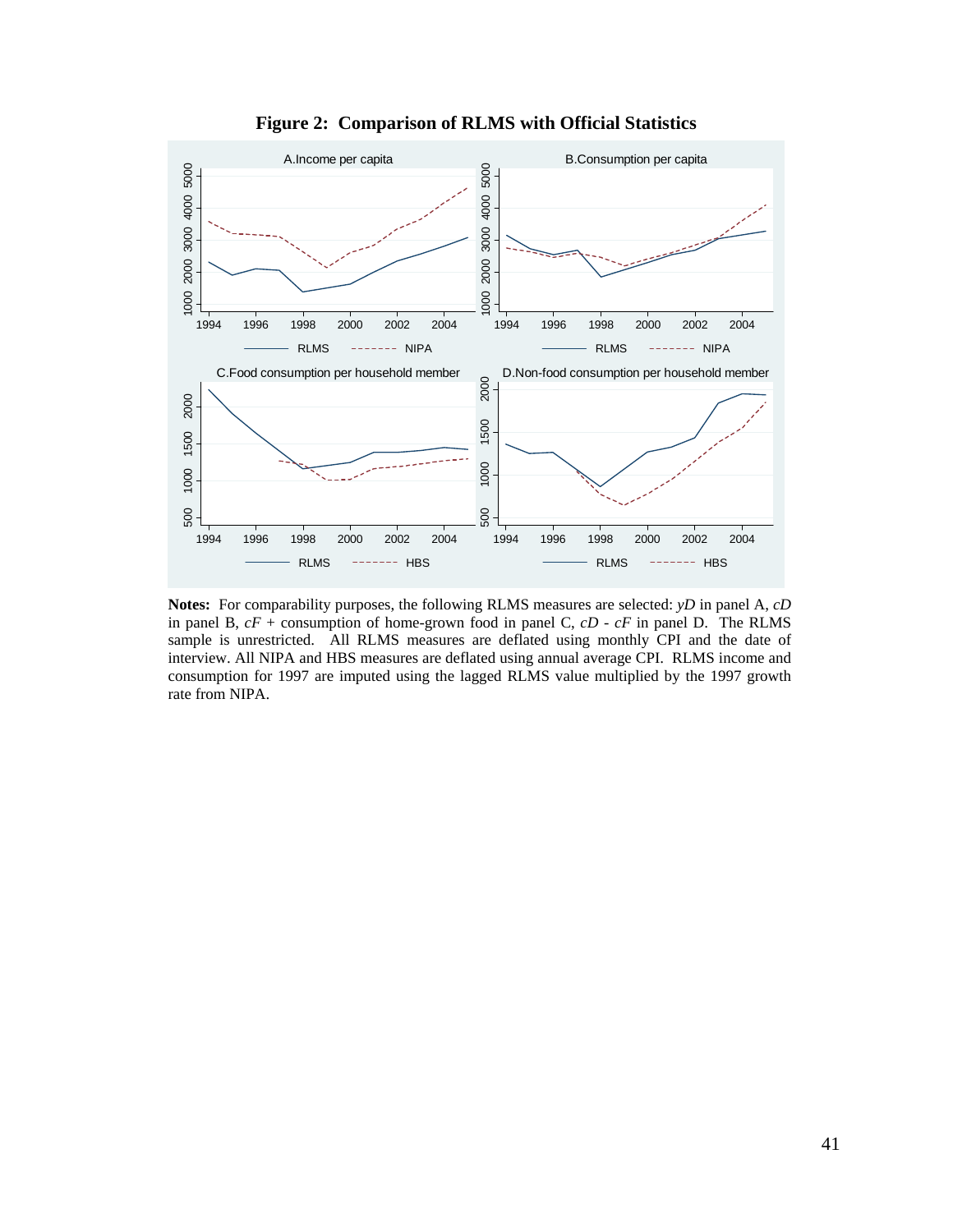

### **Figure 3: Trends in Labor Supply**

**Notes:** *wa* = hourly wage rate based on earnings received last month; *wc* = contractual hourly wage rate; *ha* = hours worked last month; *hc* = usual hours of work per month. All wages are deflated with national monthly CPI. Workers are considered full-time if actual hours at primary job were more than 120 hours in the reference month. Panel D compares employment-population ratios in the RLMS sample (R:) and official Goskomstat statistics (G:). Both ratios are calculated for age group 25-59.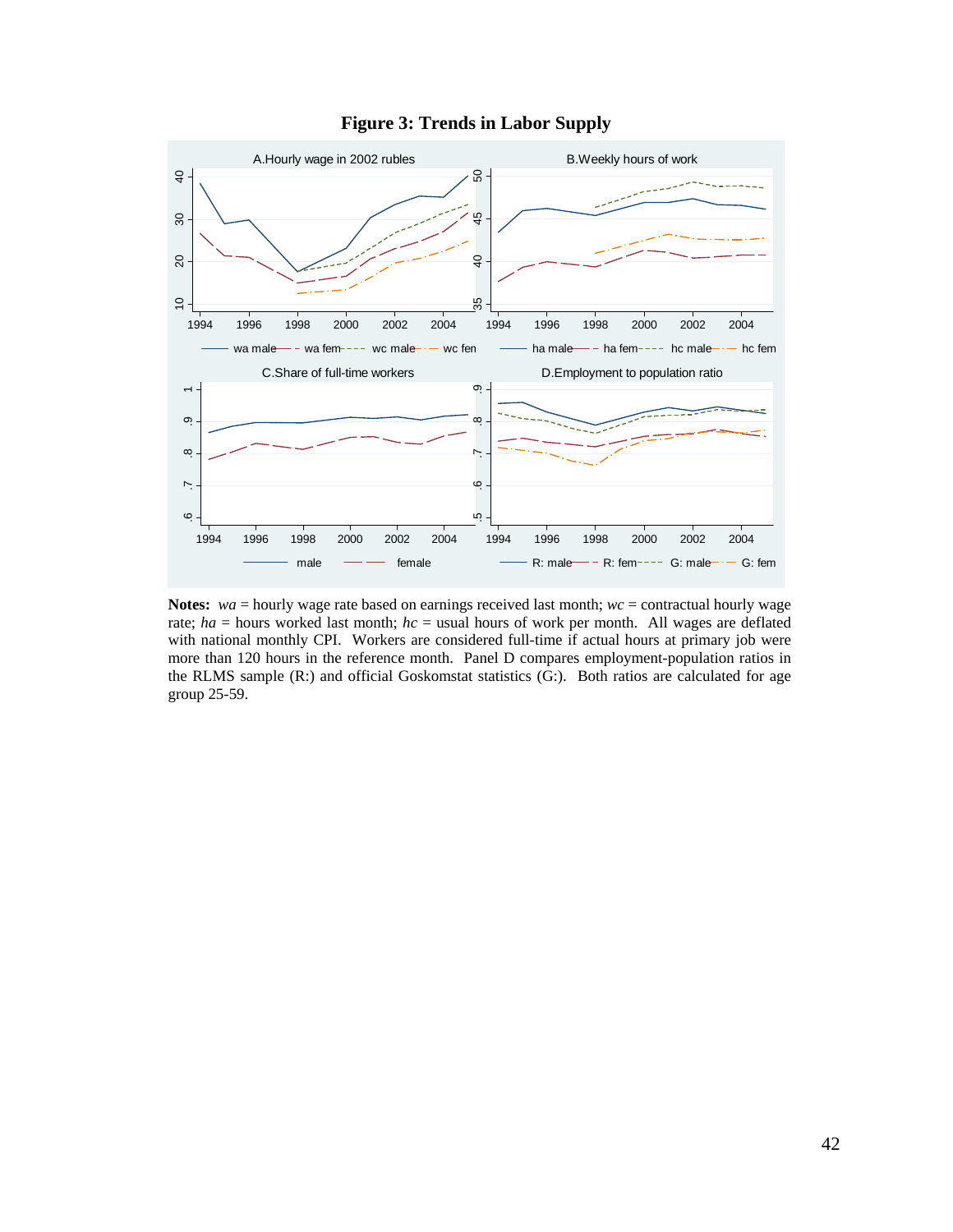

**Figure 4: Basic Inequality in Individual Wages** 

**Notes:** *ea* = actual individual labor earnings received last month; *ec* = contractual individual labor earnings per month;  $wa =$  hourly wage rate based on earnings received last month;  $wc =$ contractual hourly wage rate. Var-log is the variance of log earnings. All earnings are after-tax.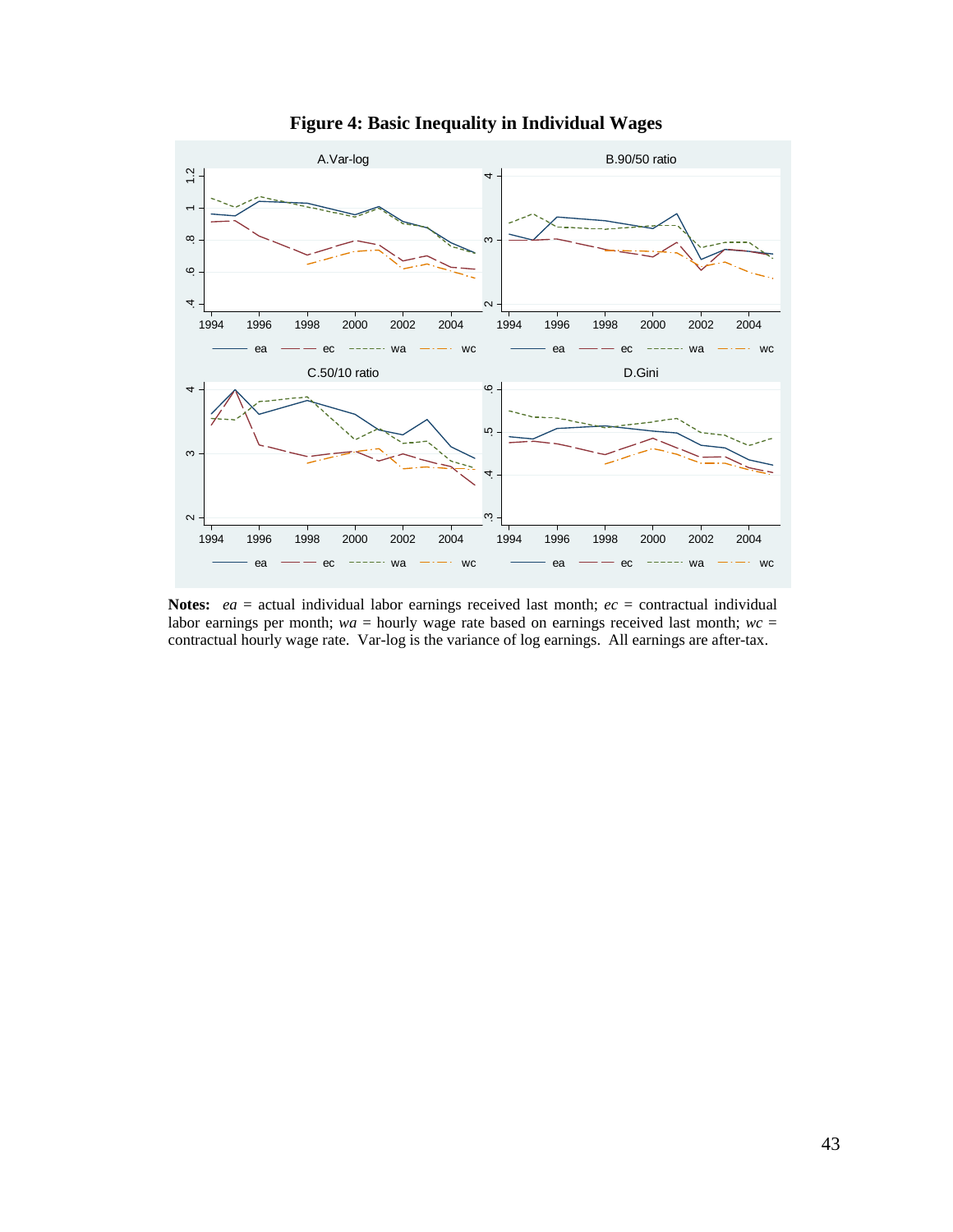

**Figure 5: Wage Premia** 

**Notes:** *ec* = contractual individual labor earnings per month; *wc* = contractual hourly wage rate. All earnings are after-tax. Education premium is the average wage of university educated males divided by the average wage of non university-educated males. Gender premium is the average wage of males divided by the average wage of females. Experience premium is the average wage of age group 45-55 divided by the average wage of age group 25-35. The variance of residuals is from equation (1).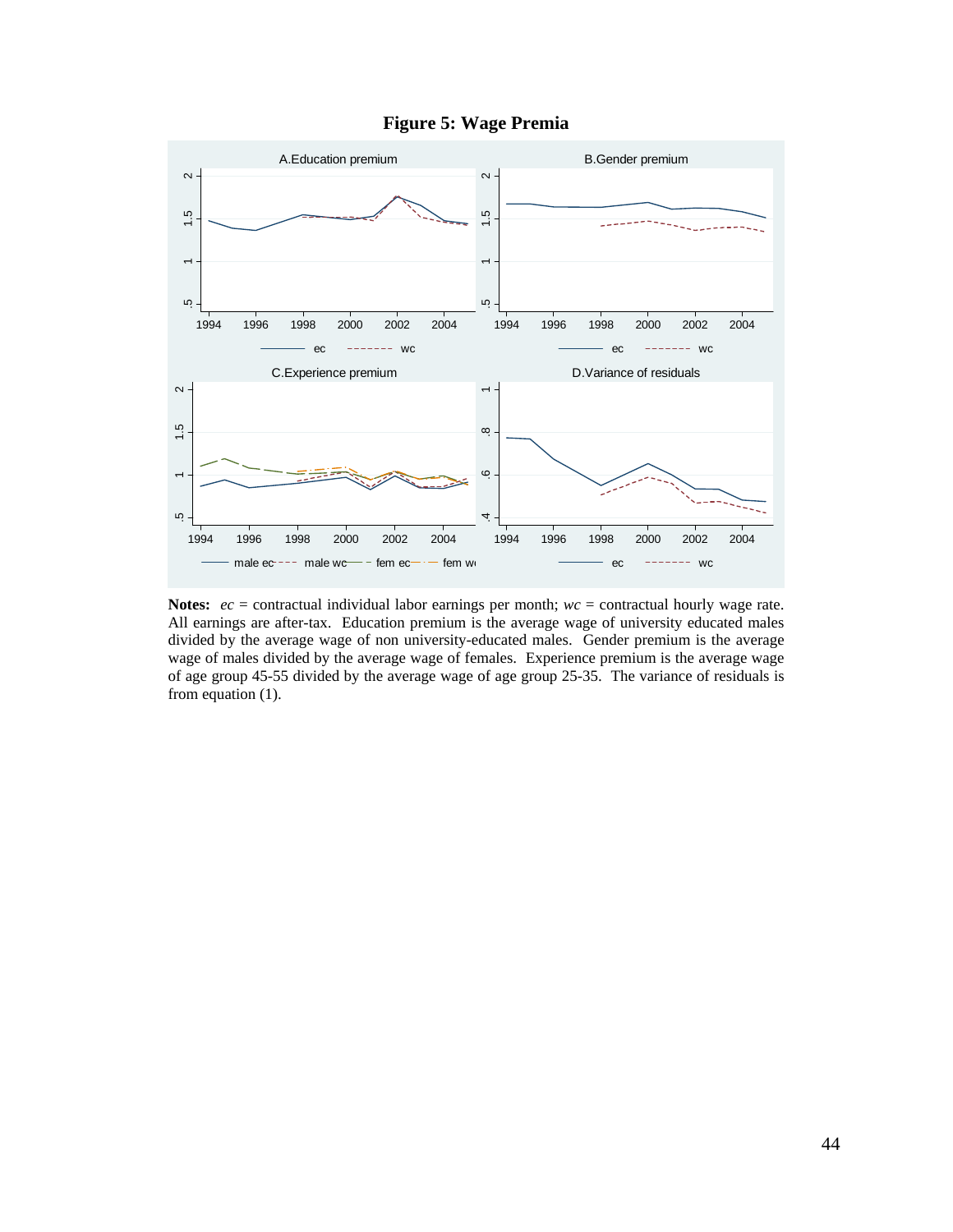

### **Figure 6: Inequality in Labor Supply**

**Notes:** *wa* = hourly wage rate based on earnings received last month; *wc* = contractual hourly wage rate; *ha* = hours worked last month; *hc* = usual hours of work per month.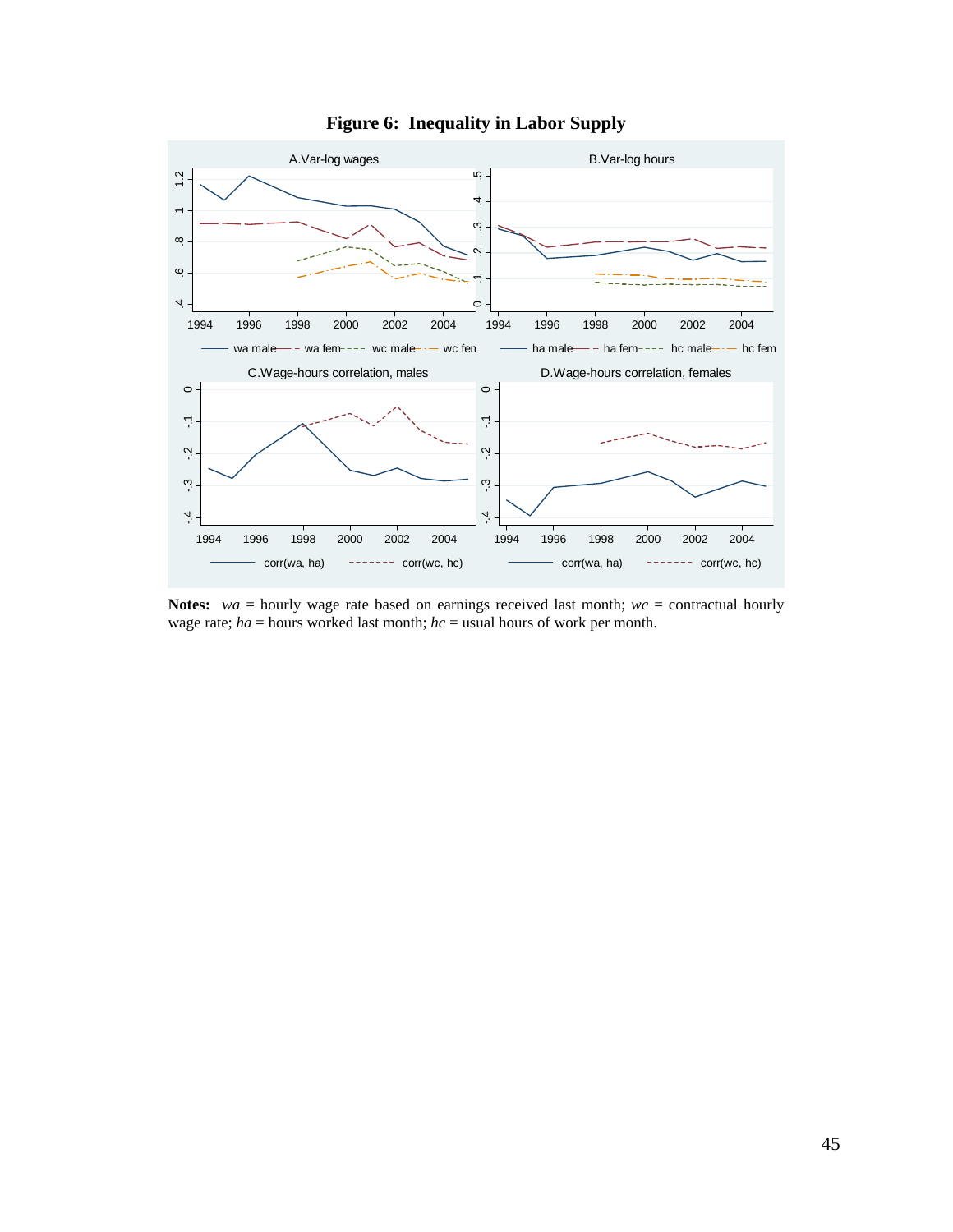

**Figure 7: Household Earnings Inequality and Its Decomposition** 

**Notes:** All earnings are after-tax and deflated using national monthly CPI. *yLa* = actual household labor earnings received last month; *yLc* = household contractual labor earnings per month; *yL* = household contractual labor earnings per month adjusted for non-response. Panel C reports the variance of log raw *yL*, the variance of log *yL* equivalized with an OECD equivalence scale, and the variance of residuals from equation (1). Panel D reports the variance of each observable component of equation (1).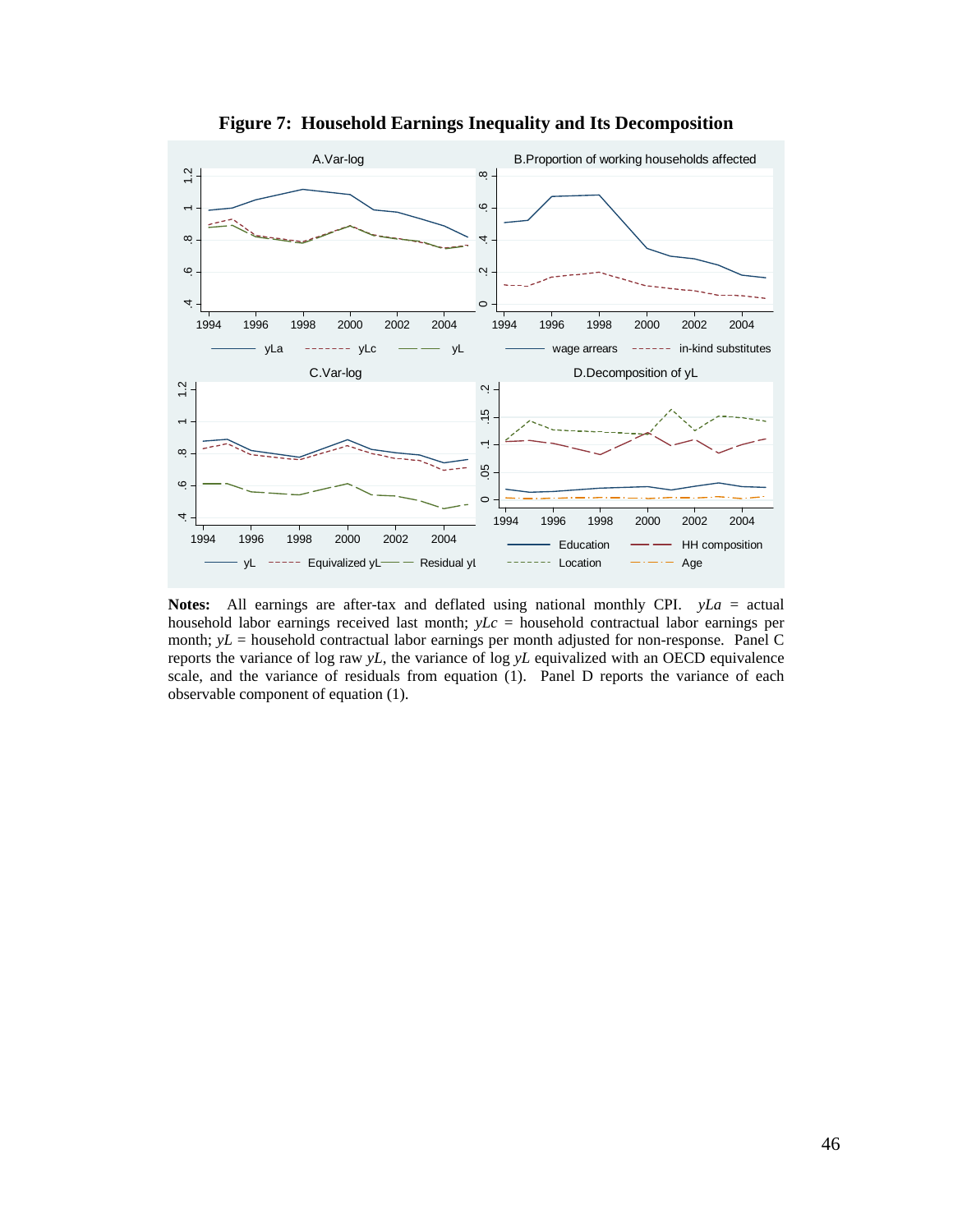

**Figure 8: Basic Inequality in Equivalized Household Earnings** 

**Notes:** All earnings are after-tax, equivalized using an OECD equivalence scale, and deflated using national monthly CPI.  $yLa =$  actual household labor earnings received last month;  $yL =$  household contractual labor earnings per month adjusted for non-response.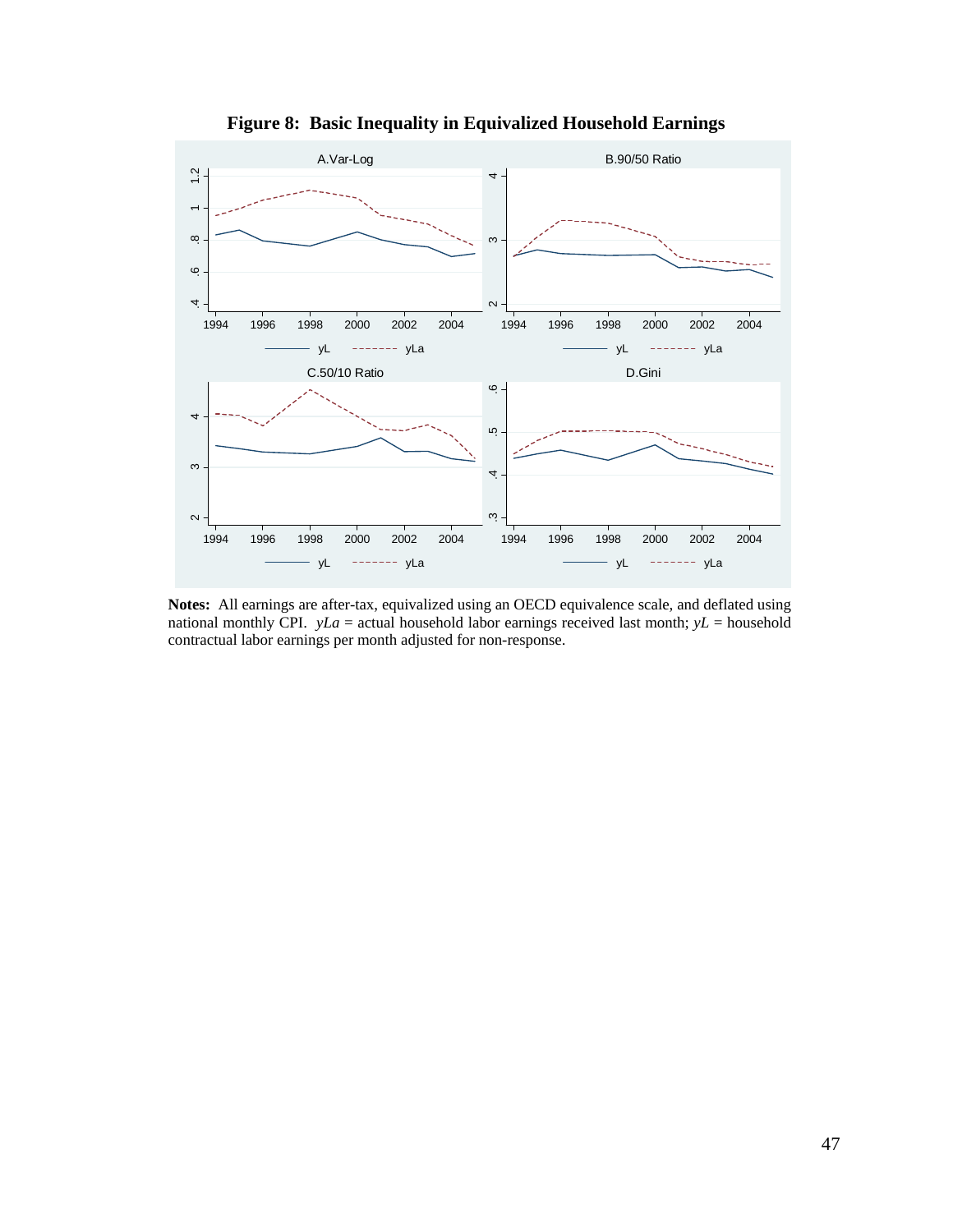

**Figure 9: From Wages to Disposable Income** 

**Notes:** All income measures are after-tax, equivalized using an OECD equivalence scale, and deflated using national monthly CPI. *HH head wc* = contractual hourly wage rate of the head of household; *HH head ec* = contractual labor earnings per month of the head of household; *yL* = household contractual labor earnings per month adjusted for non-response;  $yL + = yL +$  private transfers;  $y = (yL+)$  + financial income;  $yD =$  disposable household income =  $y +$  government transfers;  $yH = yL +$  income from home production. Working households include households with at least one wage earner. Var-log is the variance of the logarithm of income.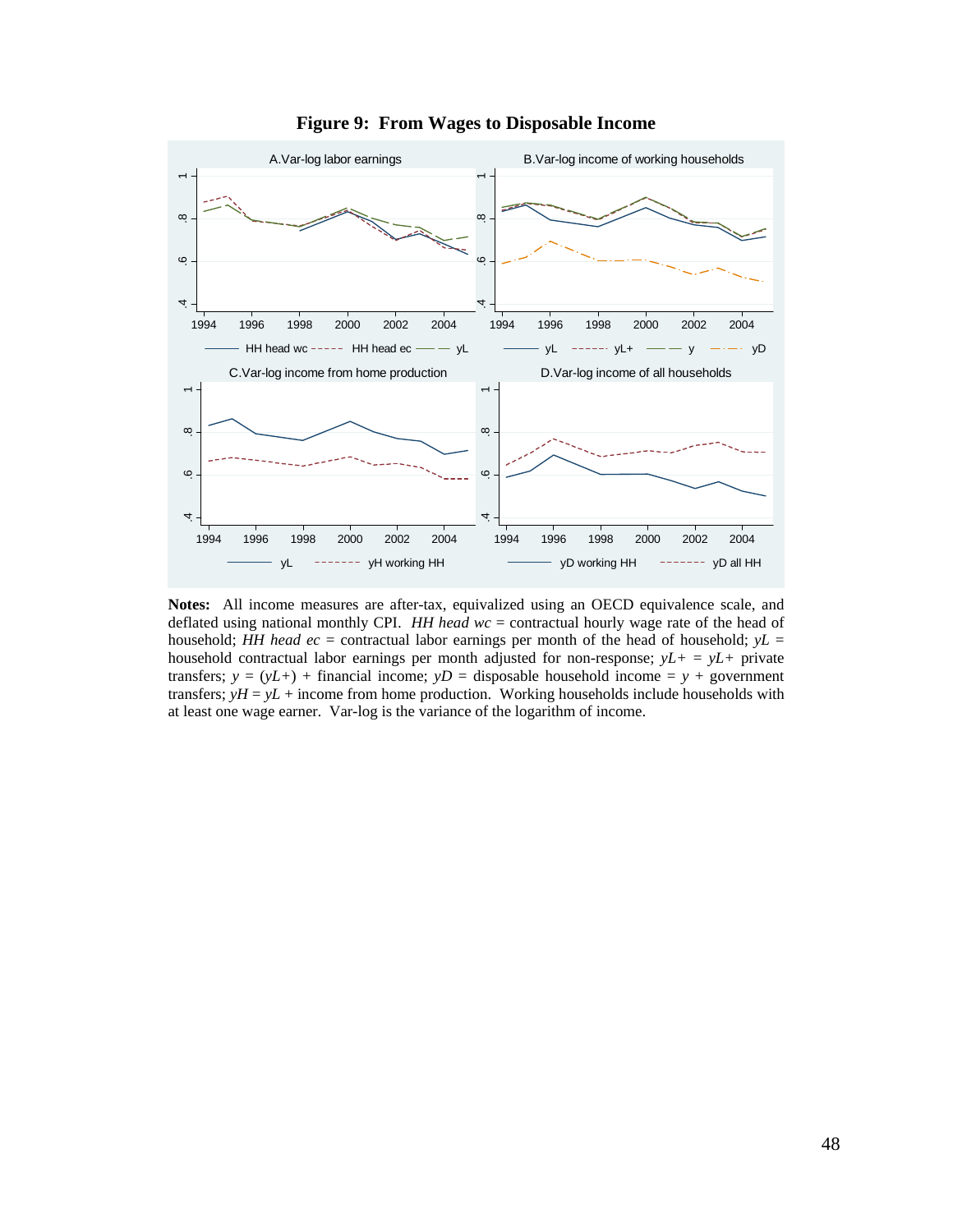

**Figure 10: Consumption Inequality and Its Decomposition** 

**Notes:**  $cF$  = expenditures on food, beverages, and tobacco last week (multiplied by 30/7);  $c$  = household non-durable expenditures last month;  $cD = c +$  expenditures on durables;  $cD + = cD +$ imputed services from housing. All consumption variables in Panels A and B are per adult equivalent. Panel C reports the variance of log raw *c*, the variance of log *c* equivalized with an OECD equivalence scale, and the variance of the residuals from equation (1). Panel D reports the variance of each observable component from equation (1).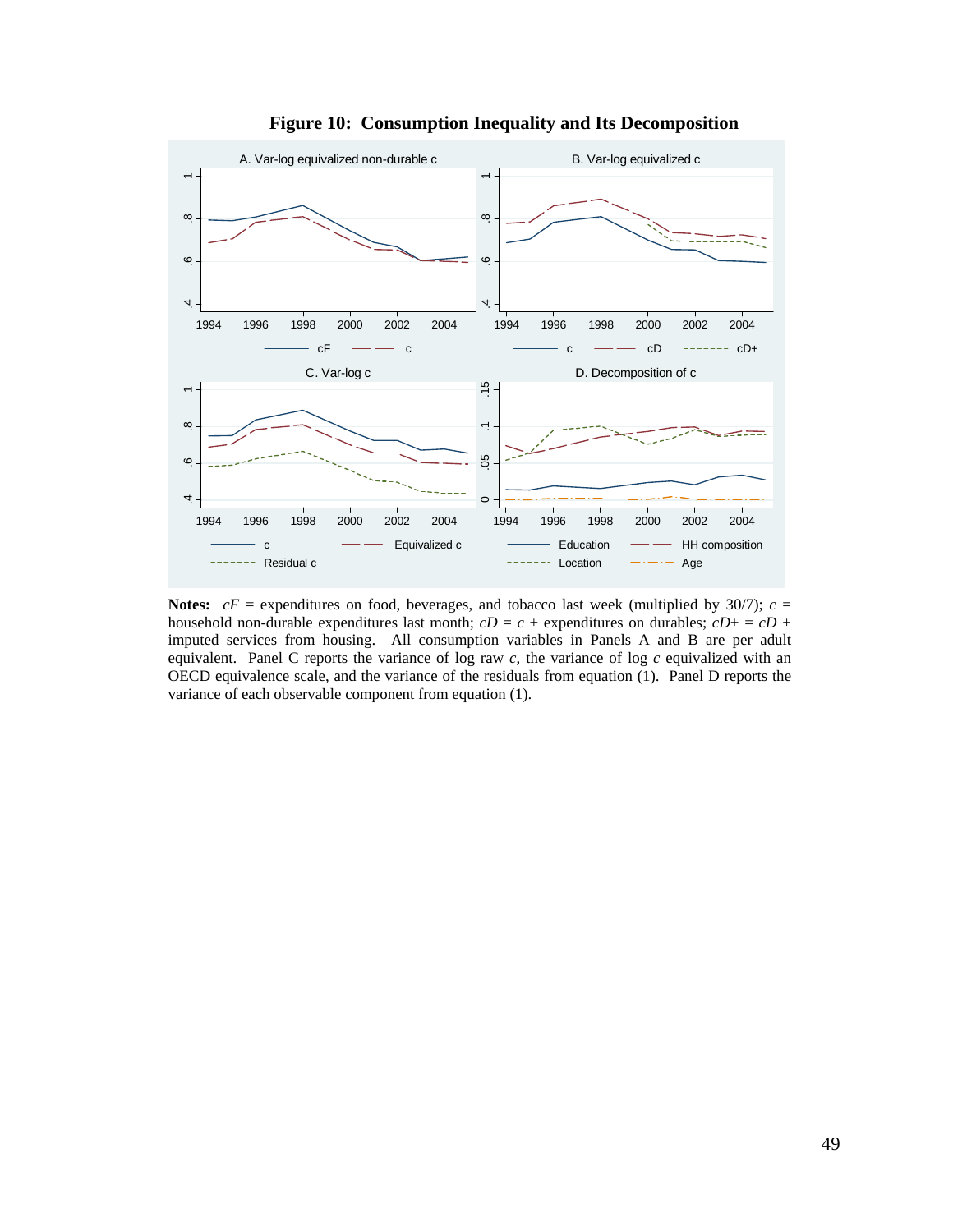

**Figure 11: From Disposable Income to Consumption** 

**Notes:**  $yD =$  disposable household income based on contractual labor earnings;  $yDa =$  disposable household income based on actual labor earnings received last month; *c* = household non-durable expenditures last month;  $cH = c +$  consumption of home-grown food. All measures are equivalized using an OECD equivalence scale and deflated with national monthly CPI.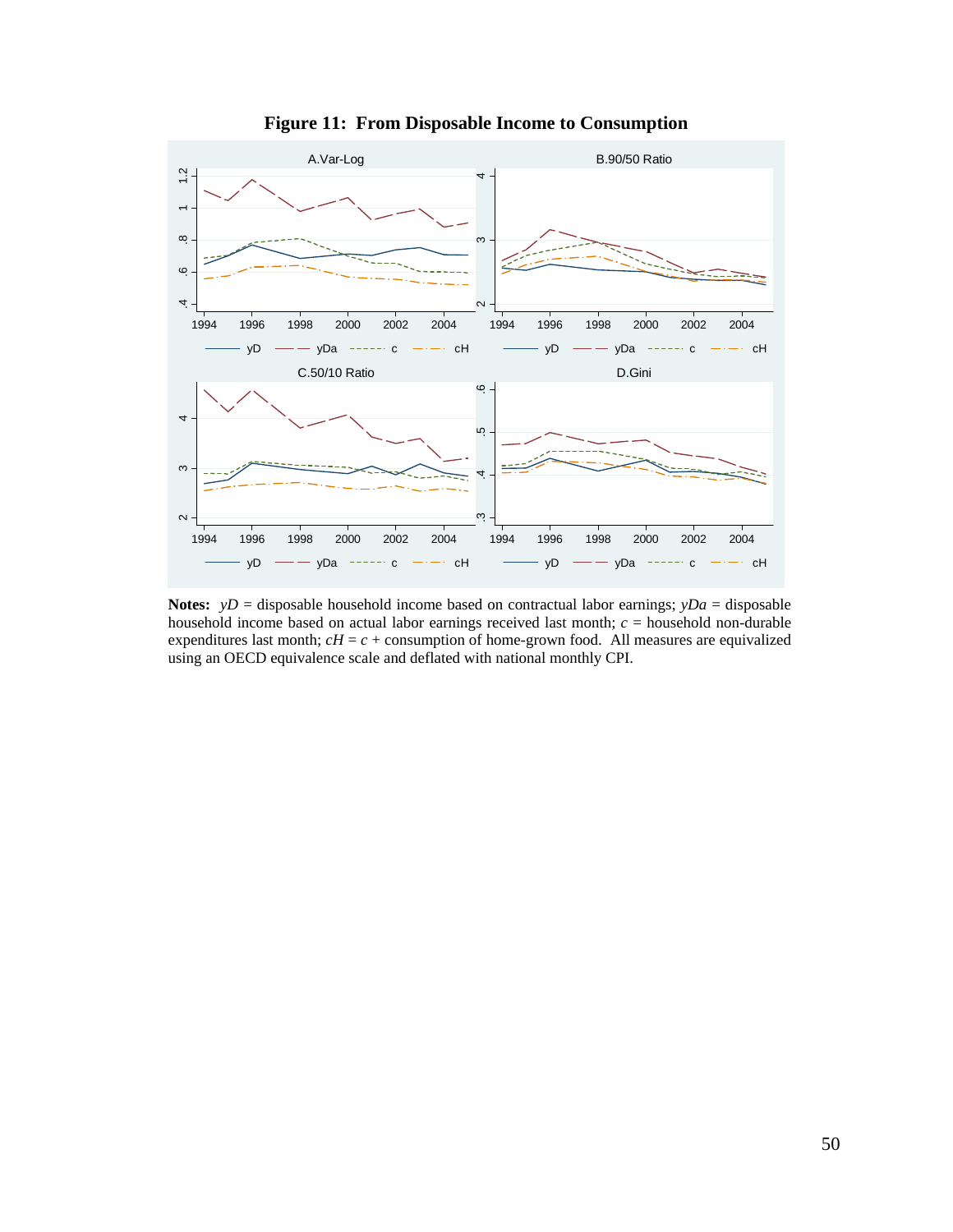

 **Figure 12: Variance of Shocks in the Estimated Stochastic Processes** 

**Notes:** The figure reports the time series of estimated variance of permanent and transitory shocks. The estimated process is  $u_{ht} = \alpha_{ht} + \varepsilon_{ht}$ ,  $\alpha_{ht} = \alpha_{h,t-1} + \eta_{ht}$ , where  $\varepsilon_{ht}$  is the transitory shock and  $\eta_{ht}$  is the permanent shock. In all specifications,  $u<sub>ht</sub>$  is the residual from projecting the relevant measure of income or consumption on our baseline vector of observable characteristics of households or heads of households. *ec* is contractual labor earnings of household head, *yL* is household contractual labor earnings per month, *yD* is disposable household income based on contractual labor earnings, and *c* is household non-durable expenditures last month. Values in 1998 and 2000 are adjusted for the fact that the permanent shock is accumulated over two years. For both permanent and transitory shocks, 1997 and 1999 values are set equal to 1998 and 2000 values respectively.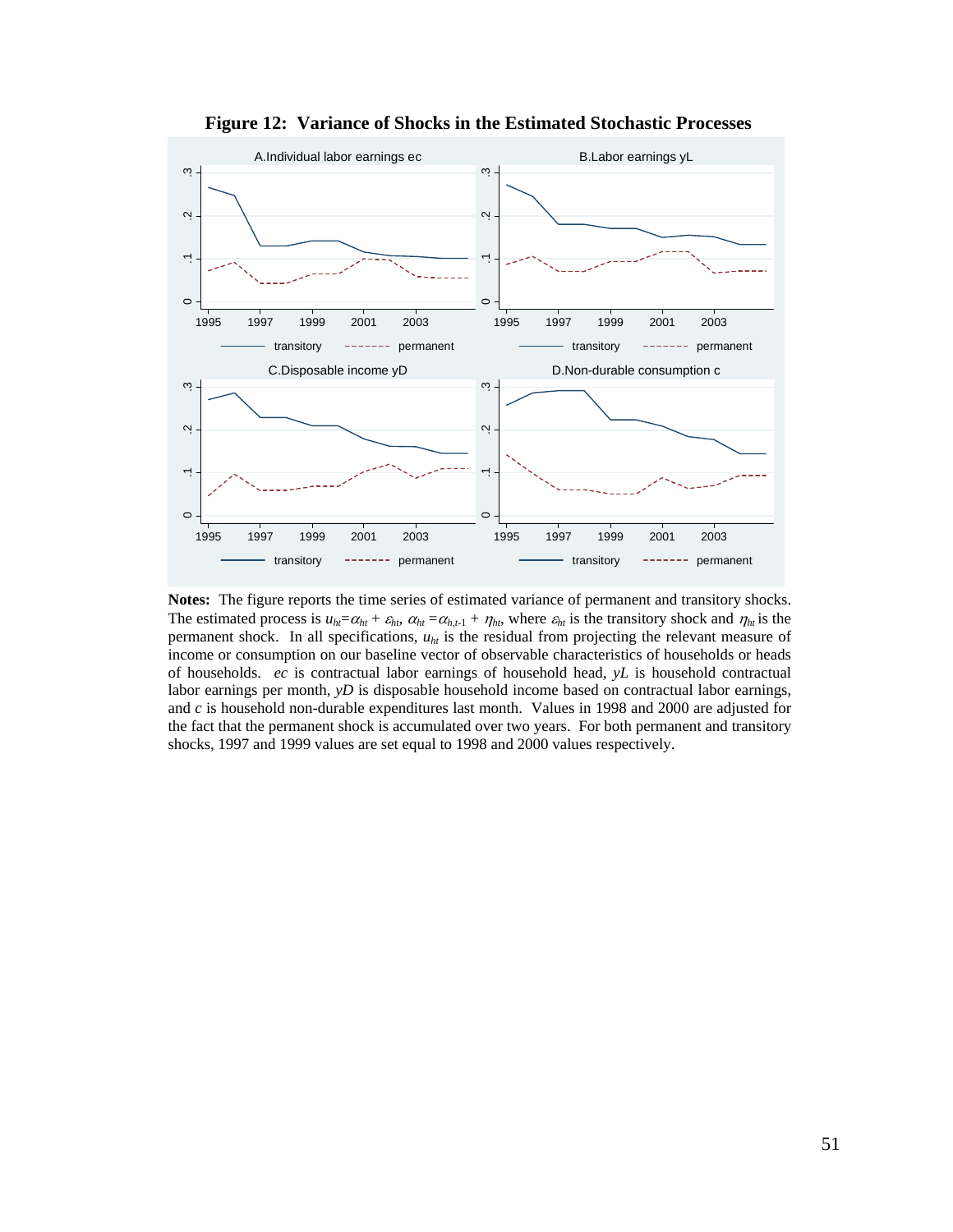

**Figure 13: Inequality in Income and Consumption Growth** 

**Notes:** The responses of consumption to income shocks in panel A are constructed using *yD* for income and *cH* for consumption. See text and notes to Figure 12 for details on constructing shocks. *yL* = household contractual labor earnings per month adjusted for non-response; *yD* = disposable household income based on contractual labor earnings; *c* = household non-durable expenditures last month;  $cH = c +$  consumption of home-grown food. All measures are equivalized using an OECD equivalence scale and deflated with national monthly CPI.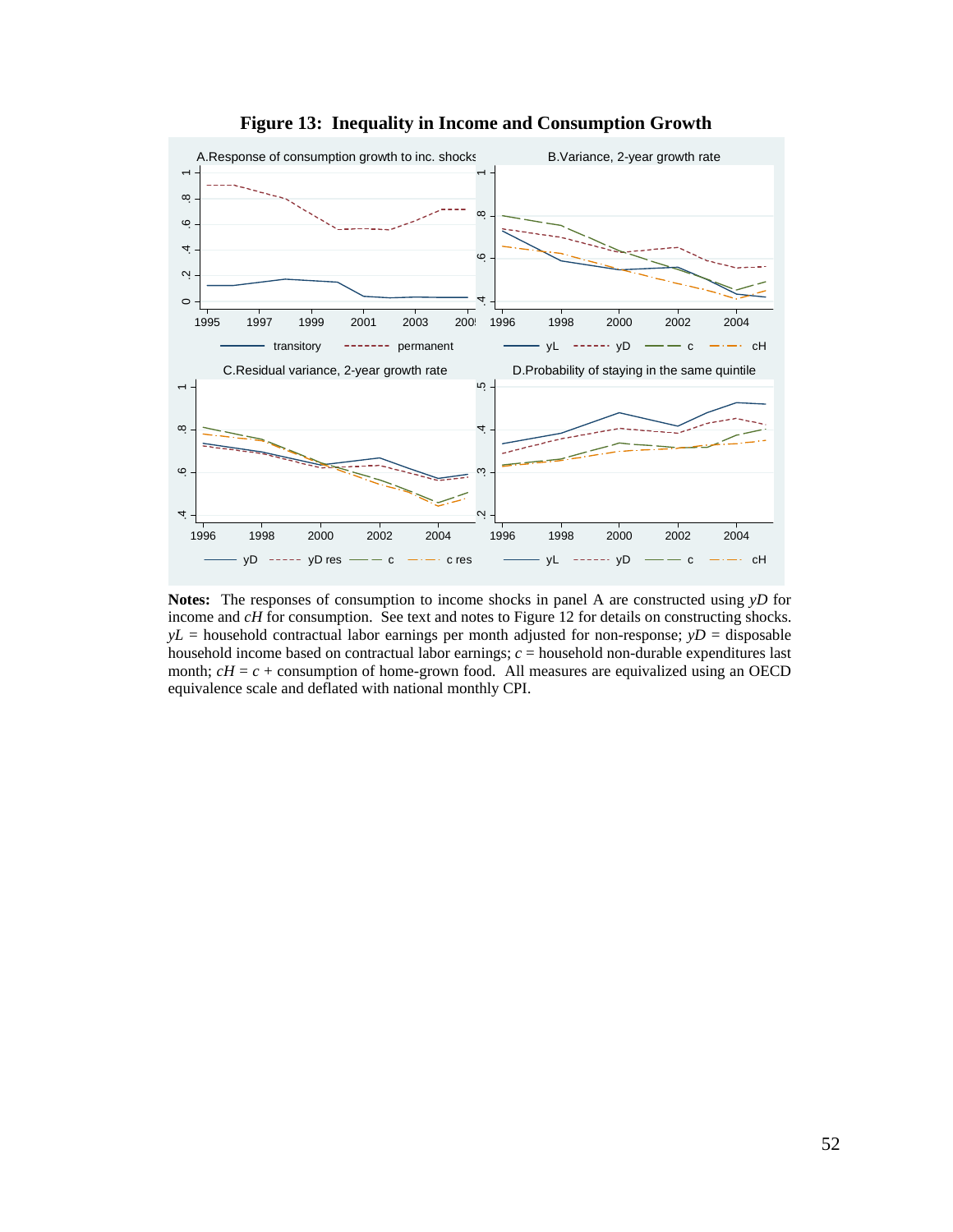

**Figure 14: Within-Group and Between-Group Inequality** 

**Notes:** Rural location is defined as villages and small towns.  $yD =$  disposable household income based on contractual labor earnings;  $c =$  household non-durable expenditures last month;  $cD = c +$ expenditures on durables;  $cH = c +$  consumption of home-grown food. All measures are equivalized using an OECD equivalence scale and deflated with regional CPI unless indicated otherwise.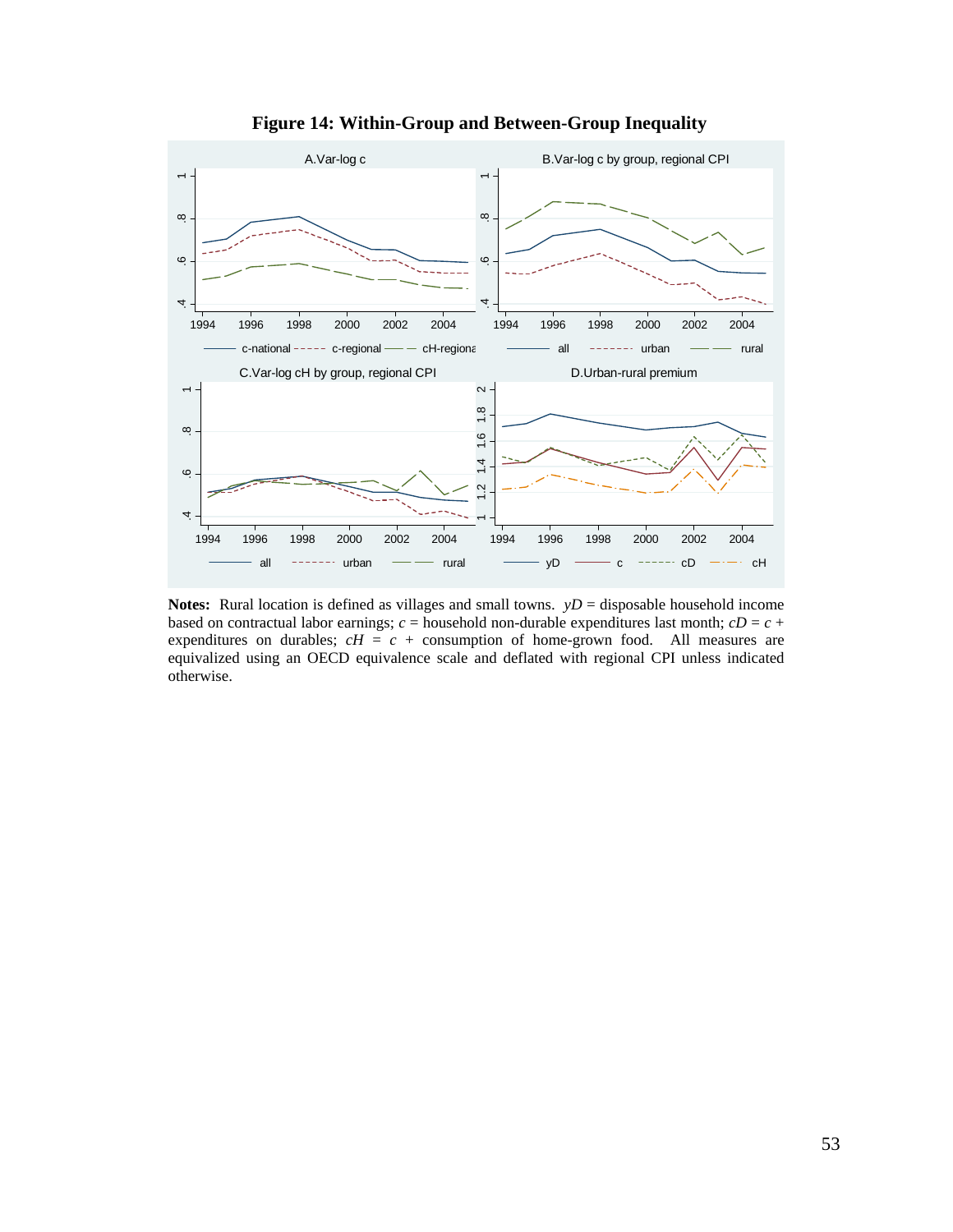

**Figure 15: Trends in Food Expenditures** 

**Notes:** *cF\_RLMS* = expenditures on food, beverages, and tobacco last week (multiplied by 30/7) deflated using national monthly CPI; *cF\_RLMS* = expenditures on food, beverages, and tobacco last week deflated using RLMS food CPI; *qF\_RLMS* = food quantity index in constant 2002 mean prices for each location. Panel C reports the share of food expenditures *cF* in aggregate consumption expenditures *cD*. All food expenditures are per adult equivalent.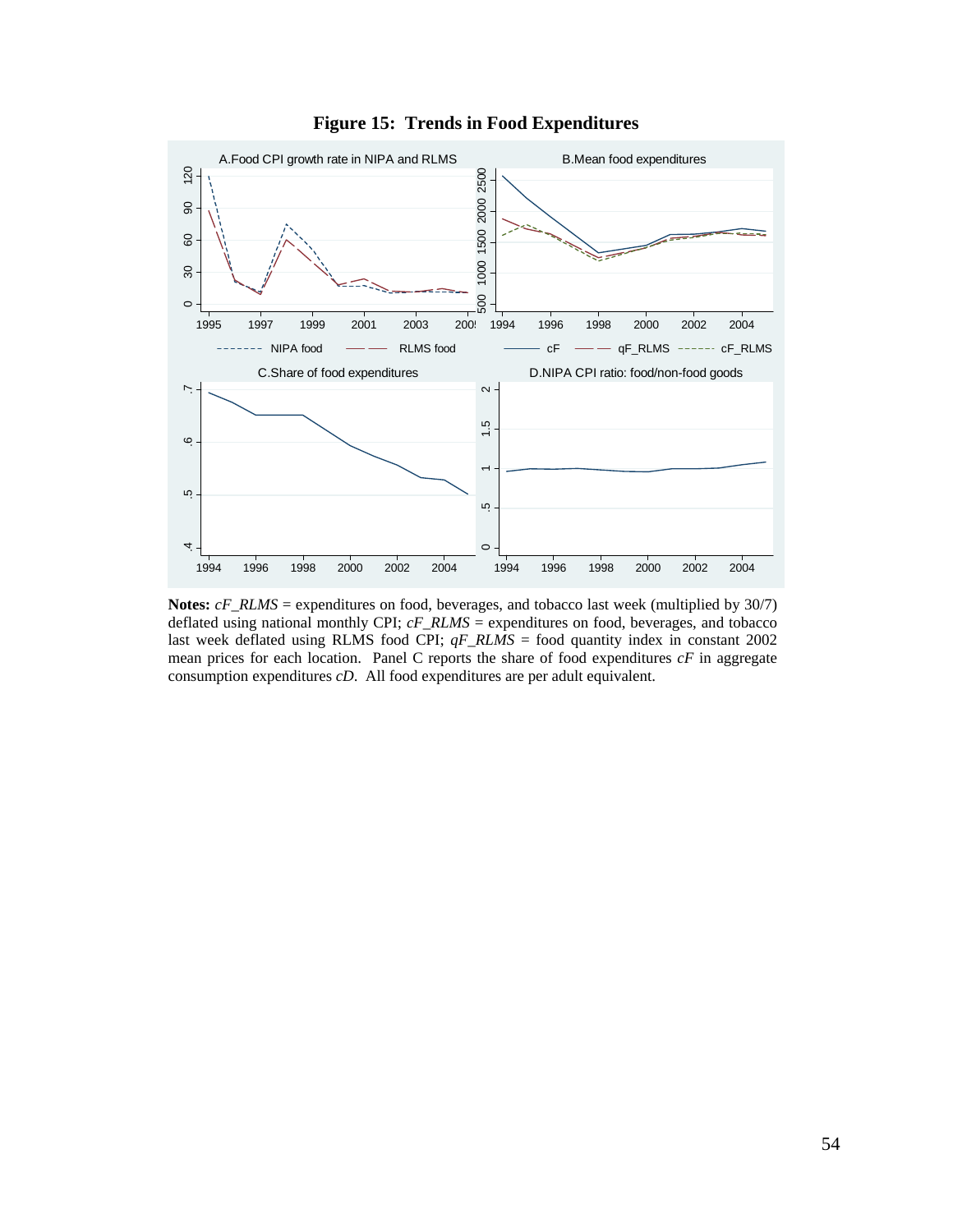

**Figure 16: Inequality in Food Expenditures** 

**Notes:**  $cF$  = expenditures on food, beverages, and tobacco last week (multiplied by 30/7) deflated using national monthly CPI; *cF-reg* = *cF* deflated using regional CPI and adjusted for regional differences in cost of living;  $qF =$  food quantity index in constant 2002 mean prices for each location. All food expenditures are per adult equivalent.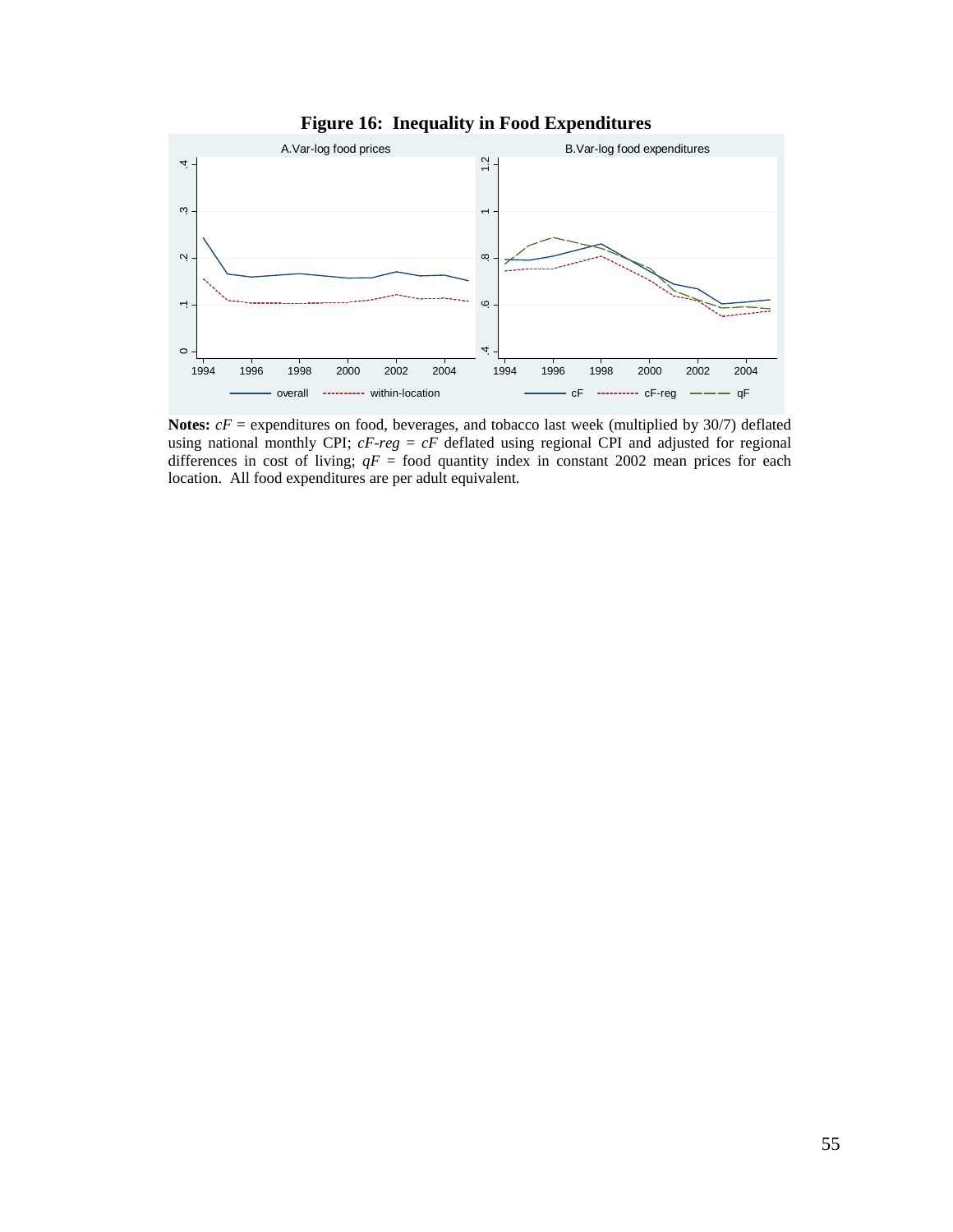### **Appendix 1: Data Description**

#### **Description of RLMS sample**

This study uses ten rounds of the Russian Longitudinal Monitoring Survey (RLMS) that was conducted in 1994-1996, 1998, and 2000-2005. RLMS was not conducted in 1997 and 1999. Time-series reported on the figures are linearly interpolated for missing annual data points. The RLMS sample consists of the 38 randomly selected primary sample units (municipalities) that are representative of the whole country. They are located in 32 regions (or constituent subjects of the Russian Federation) and 7 federal districts. Russia had 89 constituent subjects and 7 federal districts as of December 1, 2005.

#### **Sample restrictions**

We restrict our sample to households in which at least one individual is 25-60 years old. The head of the household in the selected sample is the oldest working-age male or the oldest working-age female if no working-age males are present. If more than one person of the same age-gender is qualified for the head, then the reference person (or the first person surveyed in the roster files) is chosen.

#### **General notes**

- 1. All income variables are *after tax*.
- 2. All income and consumption variables are constructed on a *monthly basis*.
- 3. Summary statistics are weighted with individual and household sample weights provided in the RLMS.
- 4. When a household purchased the item but did not report the amount of the purchase, the missing amounts are imputed by regressing the log of expenditure on the complete interaction between year dummies and federal district dummies, controlling for the size of the household (5 categories), number of children 16 years old or younger (4 categories), number of elderly members 60+ (3 categories), and urban location. Because of the log dependent variable, the predicted values of expenditures are adjusted as  $\mathbf{y} = \exp(\mathbf{d}^T/\mathbf{2})$  and  $\exp(\mathbf{d}^T/\mathbf{2})$ . The subcategories with the largest number of missing values include utilities (2.12% of the sample), gasoline and motor oil (1.63%), transportation services (1.54%), and contributions to non-relatives (1.35%). Missing values for other subcategories are trivial.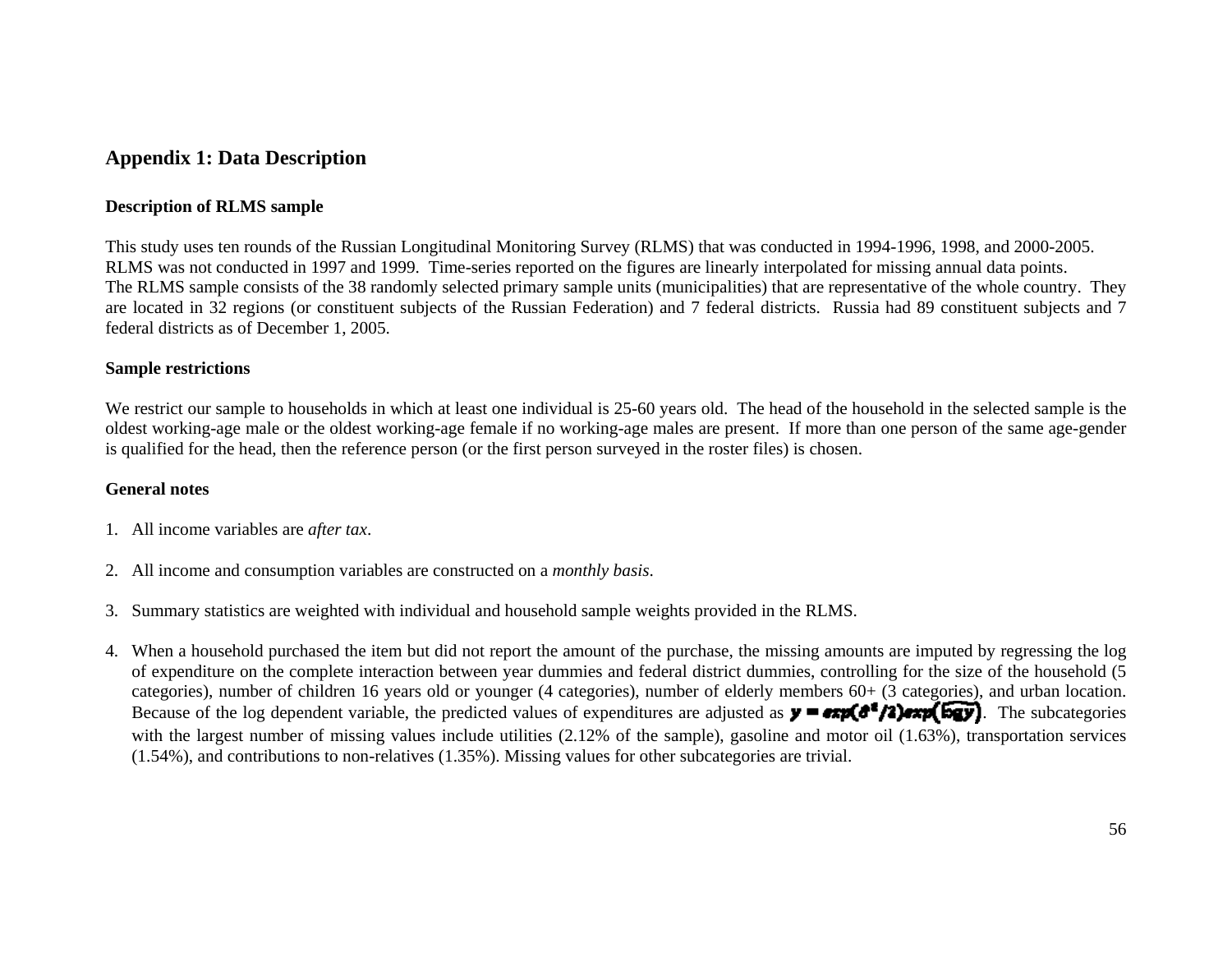5. Similar regression-based imputations are performed for missing subcategories of non-labor income and income from home production. Imputations of labor income are described in the table below. Although the share of missing values for each individual subcategory of nonlabor income and expenditures is very small, altogether missing values affect about a third of surveyed households. Our imputation procedure is an improvement over the existing RLMS practice that treats missing values as zeros in computing aggregate income and expenditures.

|        | <b>Variable Name</b>                | <b>Definition</b>                                                                                                                                                                                                                                                                                                                         | <b>Notes</b>                                                                                                                          |  |
|--------|-------------------------------------|-------------------------------------------------------------------------------------------------------------------------------------------------------------------------------------------------------------------------------------------------------------------------------------------------------------------------------------------|---------------------------------------------------------------------------------------------------------------------------------------|--|
|        |                                     | <b>Individual Earnings and Labor Supply</b>                                                                                                                                                                                                                                                                                               |                                                                                                                                       |  |
| ha     | Actual hours of work<br>last month  | $=$ hours worked last month at primary job +<br>hours worked last month at secondary job $+$<br>hours spent last month on regular individual<br>economic activities (activities for which an<br>individual is paid for regularly, such as sewing a<br>dress, assisting with repairs, selling goods in a<br>market or on the street, etc.) | Unusually high hours are top coded at 480<br>hours per month (16 hours per day*30 days)                                               |  |
| hc     | Usual hours of work<br>per month    | $=$ 4 times usual hours in a typical week at<br>primary job $+4$ times usual hours in a typical<br>week at secondary job $+$ hours spent last month<br>on regular individual economic activities.                                                                                                                                         | <i>hc</i> is available in 1998-2005 only. Unusually<br>high hours are top coded at 480 hours per<br>month (16 hours per day*30 days). |  |
| status | Working status                      | $=$ full-time if actual hours at primary job $\geq$ 120,<br>part-time if actual hours at primary job<120,<br>not working if a respondent did not work last<br>month at primary job, was not on a temporary<br>leave, and was not engaged in regular individual<br>economic activities                                                     |                                                                                                                                       |  |
| ea     | Actual labor earnings<br>last month | $=$ money received last month from primary job $+$<br>money received last month from secondary job $+$                                                                                                                                                                                                                                    | The variable is highly volatile during the<br>period of wage arrears since a worker may                                               |  |

### **Variable description and notes**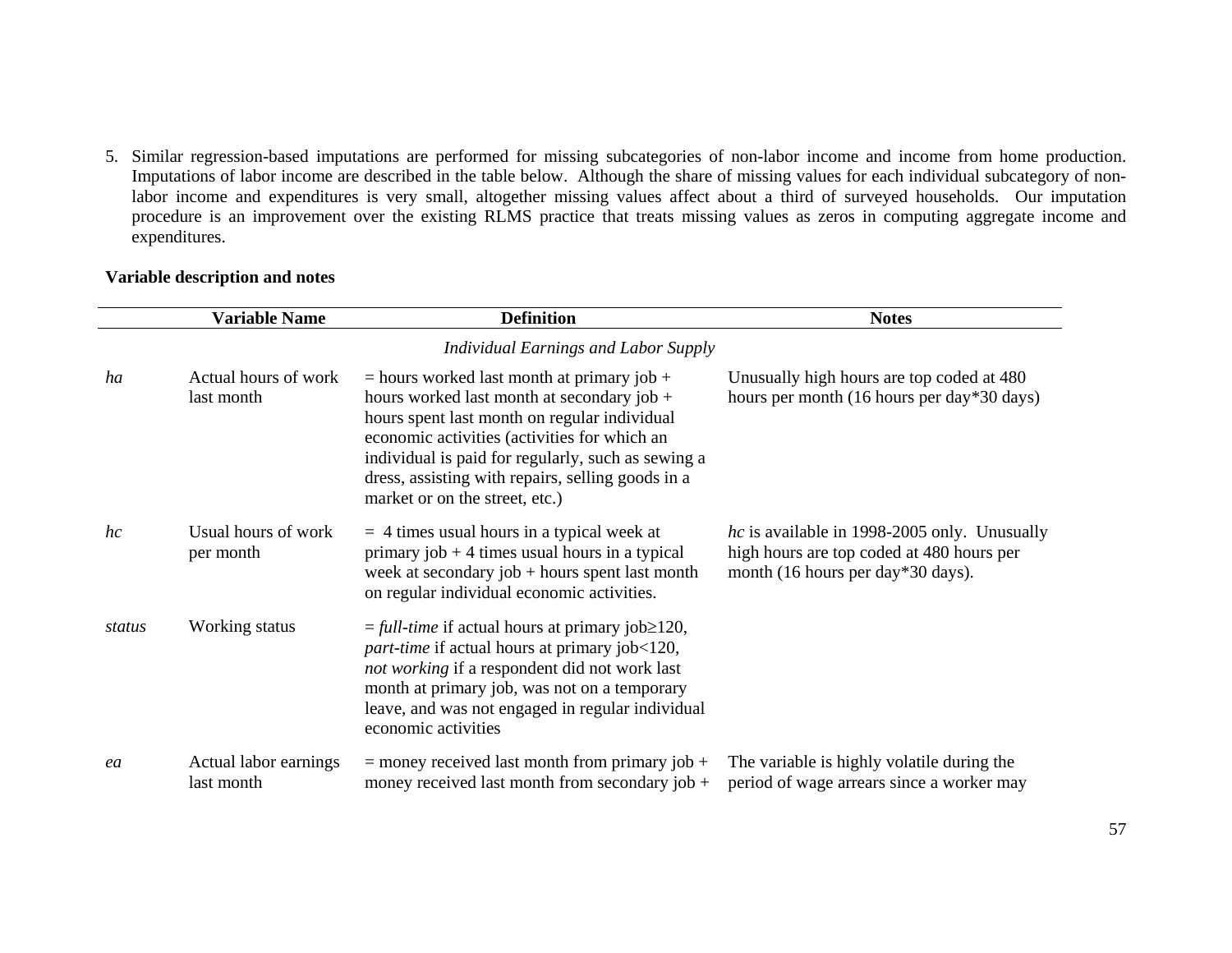money received last month from regular individual economic activities + payments in kind received last month from primary job  $+$ payments in kind received last month from secondary job

*1998-2005, all employees*:

 $=$  monthly average (over the last 12 months) after-tax labor earnings of an employee at primary job + money received last month from additional jobs for all employees in 1998-2005

*1994-1996, employees with wage arrears*: = total accumulated wage debt divided by the number of months of overdue wages + money received last month from additional jobs for employees with wage arrears at primary job in 1994-1996

*1994-1996, employees with no wage arrears*: = monetary portion of *wa* for employees with no wage arrears

*All years, self-employed*:

= monetary portion of *wa* for self-employed (or individuals reporting place of work other than an organization), including those involved in regular individual economic activities in all years.

not receive any money last month or receive back payments for several months at once.

- 1. *ec* does not include payments in kind.
- 2. Average monthly earnings are available for an employee at primary job in 1998- 2005.
- 3. Implausibly low earnings below ½ of the official minimum monthly wage are recoded into missing (0.47% of positive earnings).
- 4. Implausibly high earnings are also recorded into missing if the residuals exceed five standard deviations from the mean after controlling for occupational categories, hours of work, age, age squared, years of schooling, and individual fixed effects (0.13% of positive earnings).
- 5. For household aggregation purposes, if a respondent worked last month at least one hour but has missing contractual earnings, missing values are imputed using occupational categories, hours of work, gender, age, age squared, years of schooling, urban location and federal district dummies (the share of imputed earnings is 7.8%).

*wa* **Hourly** wage rate last  $= ea / ha$ 

earnings per month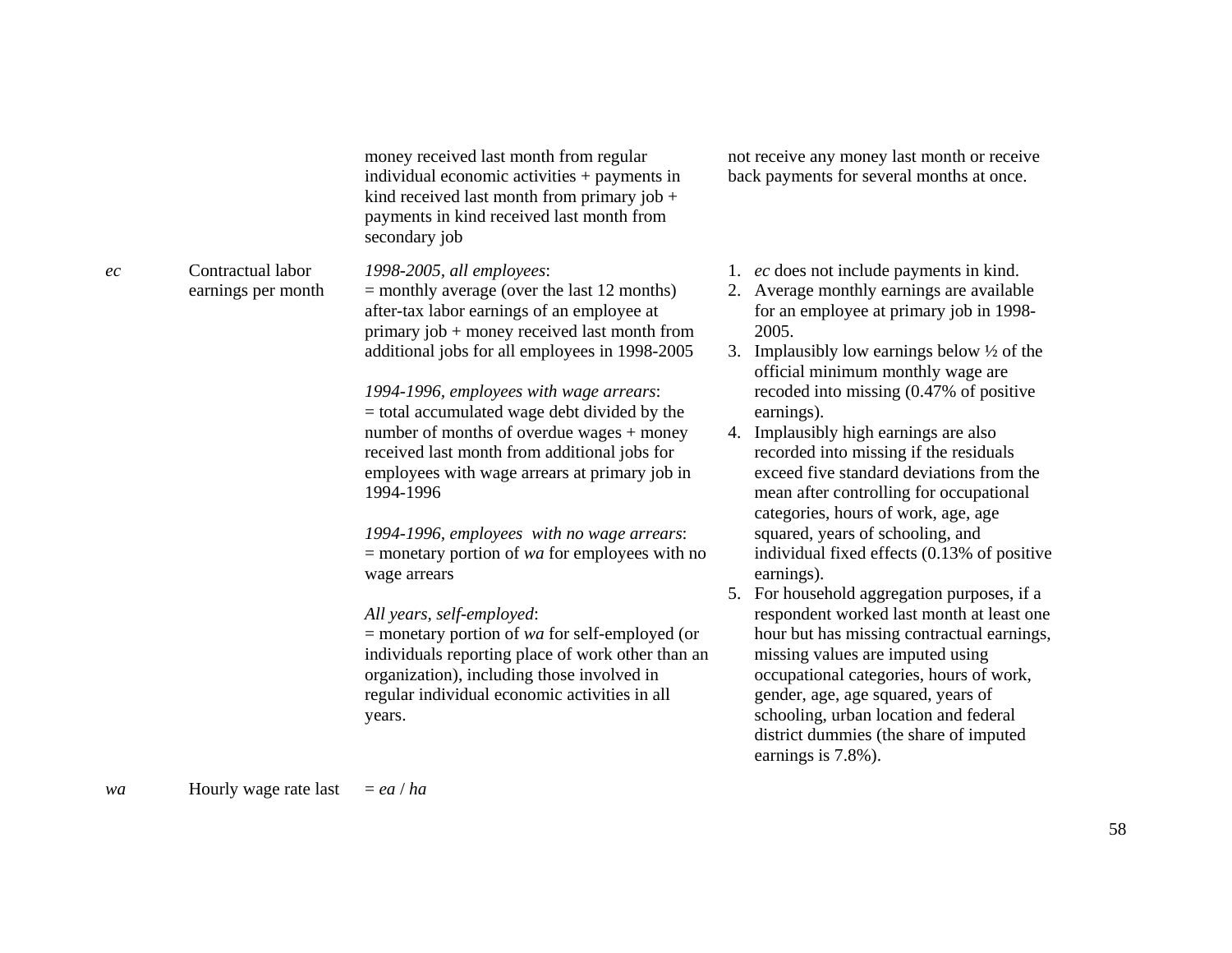month

| WC  | Contractual hourly<br>wage rate                                          | $=ec/hc$                                                                                                                                                                                                                                                                                                   | hc is available in 1998-2005 only; wc is<br>calculated for non-imputed earnings                                                                                                                                                                                                                                             |  |
|-----|--------------------------------------------------------------------------|------------------------------------------------------------------------------------------------------------------------------------------------------------------------------------------------------------------------------------------------------------------------------------------------------------|-----------------------------------------------------------------------------------------------------------------------------------------------------------------------------------------------------------------------------------------------------------------------------------------------------------------------------|--|
|     | Household Income                                                         |                                                                                                                                                                                                                                                                                                            |                                                                                                                                                                                                                                                                                                                             |  |
| yLa | Actual labor earnings<br>received last month                             | After-tax payments received by all household<br>members from all places of work in the form of<br>money, goods, and services in the last 30 days as<br>reported by the reference person of the<br>household.                                                                                               | The variable is highly volatile during the<br>period of wage arrears.                                                                                                                                                                                                                                                       |  |
| yLc | Contractual labor<br>earnings per month                                  | The sum of ec across all individual respondents<br>within the household.                                                                                                                                                                                                                                   | Such aggregation omits those adult household<br>members who did not respond to an<br>individual questionnaire; the response rate for<br>working age individuals within the surveyed<br>household is 96.5%.                                                                                                                  |  |
| yL  | Contractual labor<br>earnings per month<br>adjusted for non-<br>response | $= yLc + imputed$ contractual labor earnings for<br>working-age non-respondents within the<br>household.                                                                                                                                                                                                   | Labor earnings of working-age non-<br>respondents are imputed as predicted earnings<br>times the predicted probability of working<br>using the full set of interactions between the<br>four age groups (18-60) and two gender<br>groups and controlling for urban and federal<br>district dummies for each year separately. |  |
| yH  | Labor earnings plus<br>income from home<br>production                    | $y = yL + 0.9h$ , where h is average monthly income<br>from home-grown food in the last year defined<br>as the sum of physical quantity of produced food<br>items (minus items given away) multiplied by<br>their mean price in a given region, 0.9 is the<br>assumed labor share of home food production. | Mean prices are obtained in two steps. First,<br>the household-specific market price of<br>individual food item is calculated by dividing<br>the cost of purchase by the amount purchased<br>in the last 7 days. Then the mean price of<br>individual food items is computed for each<br>region (oblast) and year.          |  |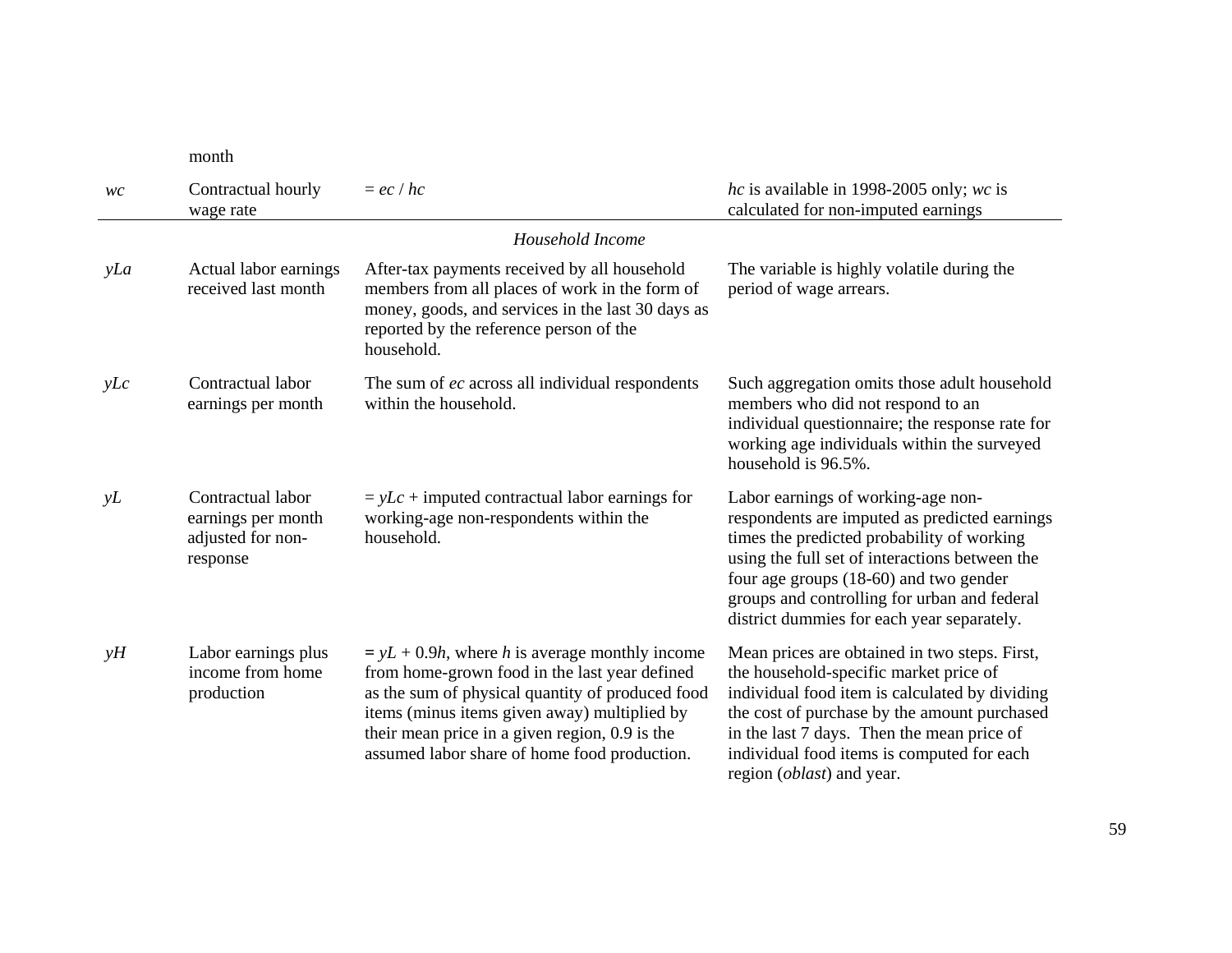| $yL+$         | Labor earnings plus<br>net private transfers                 | $= yL +$ private transfers received last month –<br>private transfers given to individuals outside the<br>household unit last month.                                                                             | "Private transfers received" include received<br>alimonies and 11 subcategories of<br>contributions from persons outside the<br>household unit, including contributions from<br>relatives, friends, charity, international<br>organizations, etc. "Private transfers given"<br>include alimonies paid and various<br>contributions in money and in kind given to<br>individuals outside the household unit (6)<br>categories). |  |  |  |
|---------------|--------------------------------------------------------------|------------------------------------------------------------------------------------------------------------------------------------------------------------------------------------------------------------------|--------------------------------------------------------------------------------------------------------------------------------------------------------------------------------------------------------------------------------------------------------------------------------------------------------------------------------------------------------------------------------------------------------------------------------|--|--|--|
| $\mathcal{Y}$ | Household income<br>before government<br>transfers           | $= yL$ + net private transfers + financial income<br>received last month.                                                                                                                                        | Financial income includes dividends on<br>stocks and interest on bank accounts.                                                                                                                                                                                                                                                                                                                                                |  |  |  |
| yD            | Disposable household<br>income                               | $= y +$ public transfers.                                                                                                                                                                                        | Public transfers include government pensions,<br>state child benefits, stipends, unemployment<br>benefits, and government welfare payments.                                                                                                                                                                                                                                                                                    |  |  |  |
| yDa           | Actual disposable<br>household income<br>received last month | $= yLa + net private transfers + financial income$<br>received last month $+$ public transfers.                                                                                                                  |                                                                                                                                                                                                                                                                                                                                                                                                                                |  |  |  |
|               | <b>Household Consumption</b>                                 |                                                                                                                                                                                                                  |                                                                                                                                                                                                                                                                                                                                                                                                                                |  |  |  |
| cF            | Market expenditures<br>on food, alcohol and<br>tobacco       | Monthly expenditures on food, alcohol, and<br>tobacco are computed as the sum of expenditures<br>on individual items in the reference week<br>multiplied by $30/7=4.286$ .                                       | Items include 50 categories of food at home<br>and away from home, alcoholic and non-<br>alcoholic beverages, and tobacco products.<br>See Appendix 2 for details of computation.                                                                                                                                                                                                                                              |  |  |  |
| qF            | Food quantity index                                          | $qF_t = \sum_k \overline{p}_k q_{kt}$ , where $q_{kt}$ is the quantity of food<br>item k purchased in year t and $\bar{p}_k$ is average price<br>of item $k$ for each location (psu) in the base year<br>(2002). |                                                                                                                                                                                                                                                                                                                                                                                                                                |  |  |  |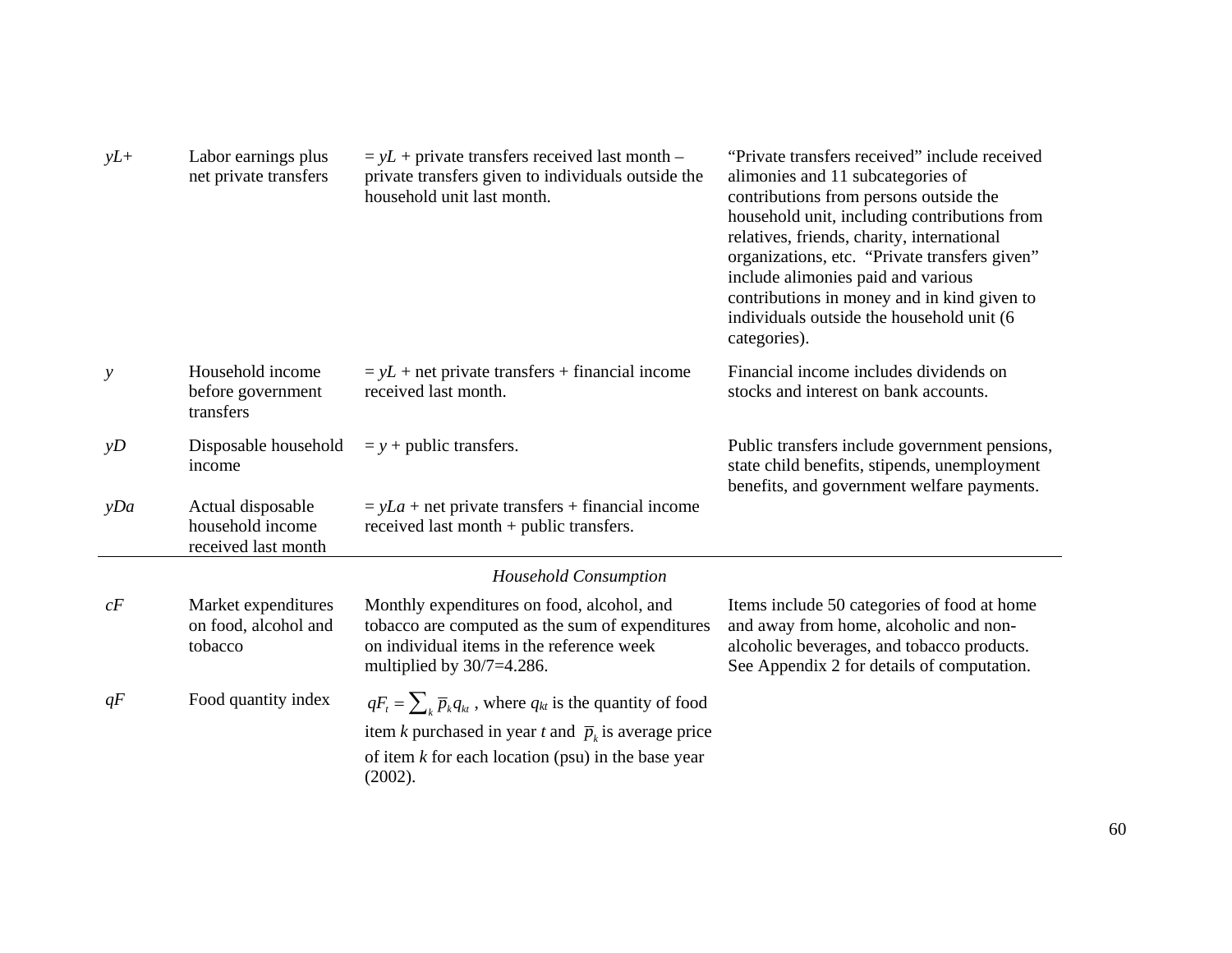| $\boldsymbol{c}$                      | Non-durable<br>expenditures                                            | Sum of expenditures on non-durables in the last<br>30 days. Non-durable items include food,<br>alcohol, tobacco, clothing and footwear, gasoline<br>and other fuel expenses, rents and utilities, and<br>15-20 subcategories of services (such as<br>transportation, repair, health care services,<br>education, entertainment, recreation, insurance, |                                                                                                             |  |
|---------------------------------------|------------------------------------------------------------------------|--------------------------------------------------------------------------------------------------------------------------------------------------------------------------------------------------------------------------------------------------------------------------------------------------------------------------------------------------------|-------------------------------------------------------------------------------------------------------------|--|
| cD                                    | Aggregate<br>expenditures                                              | $etc.$ ).<br>$= c +$ expenditures on durables in the last 3<br>months / 3. Durable items include 10<br>subcategories such as major appliances, vehicles,<br>furniture, entertainment equipment, etc.                                                                                                                                                   | This is compared with purchases of goods and<br>services from NIPA                                          |  |
| cH                                    | Non-durable<br>expenditures plus<br>consumption of home-<br>grown food | $= c +$ consumption of home-grown food, where<br>the last term is calculated as average monthly<br>quantities of consumed home-grown food items<br>multiplied by their mean price in a given region.                                                                                                                                                   | Mean prices are determined in the same way<br>as in $yH$ .                                                  |  |
| $cD+$                                 | Aggregate<br>expenditures plus<br>services from housing                | $= cD +$ imputed services from housing.                                                                                                                                                                                                                                                                                                                | Imputed services from housing are calculated<br>as 5% of the current housing market value<br>divided by 12. |  |
| Adjustments to Income and Consumption |                                                                        |                                                                                                                                                                                                                                                                                                                                                        |                                                                                                             |  |
| equiv                                 | OECD equivalence<br>scale                                              | This equivalence scale assigns a value of 1.0 to<br>the first adult household member, a value of 0.7<br>to each additional adult, and a value of 0.5 to<br>each child 16 years old and younger.                                                                                                                                                        |                                                                                                             |  |
| $cpi_t$                               | National monthly CPI                                                   | All income and consumption variables are<br>deflated in prices of 2002 using monthly national                                                                                                                                                                                                                                                          | If the date of interview is in the first half of<br>month, the previous month CPI is used. If the           |  |

CPI.

 month, the previous month CPI is used. If the date of interview is in the second half of month, the current month CPI is used.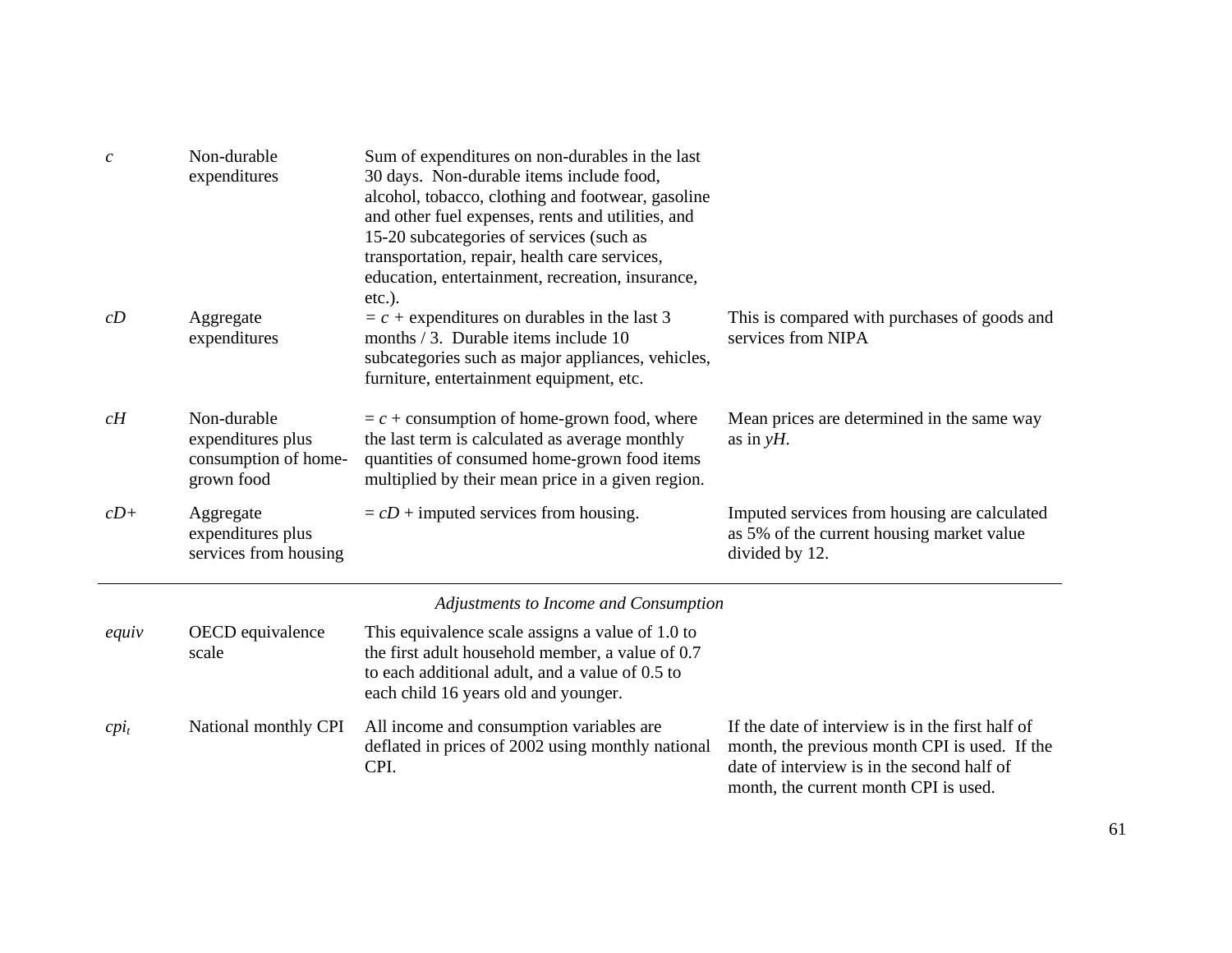| def <sub>t</sub>                  | Regional deflator<br>Deflator that combines monthly national CPI,<br>December to December regional CPIs, and the<br>regional value of fixed basket of goods and<br>services.                                                                                                                                                                           |                                                                                                                                                     | To adjust for monthly inflation, the flow<br>variables are expressed in December prices of<br>each year by using a country average monthly<br>CPI and the date of interview. Next, the<br>annual (December to December) CPI for each<br>32 oblasts (regions) is applied to convert the<br>flow variables into prices of December 2002.<br>Finally, these real values are adjusted for<br>regional differences in the cost-of-living by<br>using the regional value of fixed basket of<br>goods and services. |  |
|-----------------------------------|--------------------------------------------------------------------------------------------------------------------------------------------------------------------------------------------------------------------------------------------------------------------------------------------------------------------------------------------------------|-----------------------------------------------------------------------------------------------------------------------------------------------------|--------------------------------------------------------------------------------------------------------------------------------------------------------------------------------------------------------------------------------------------------------------------------------------------------------------------------------------------------------------------------------------------------------------------------------------------------------------------------------------------------------------|--|
| $\textit{cpiF}_{\textit{RLMS},t}$ | <b>RLMS</b> food CPI                                                                                                                                                                                                                                                                                                                                   | $\frac{1}{C}$ $\frac{1}{C}$ $\sum_{k} p_{k} \overline{q}_{k} / \sum_{k} \overline{p}_{k} \overline{q}_{k}$ , where $p_{kt}$ denote                  |                                                                                                                                                                                                                                                                                                                                                                                                                                                                                                              |  |
|                                   |                                                                                                                                                                                                                                                                                                                                                        | the sample average unit price of food category $k$                                                                                                  |                                                                                                                                                                                                                                                                                                                                                                                                                                                                                                              |  |
|                                   |                                                                                                                                                                                                                                                                                                                                                        | in year t; $\overline{p}_k$ and $\overline{q}_k$ are the sample average                                                                             |                                                                                                                                                                                                                                                                                                                                                                                                                                                                                                              |  |
|                                   |                                                                                                                                                                                                                                                                                                                                                        | price and the quantity of food item $k$ purchased<br>in the base year.                                                                              |                                                                                                                                                                                                                                                                                                                                                                                                                                                                                                              |  |
|                                   |                                                                                                                                                                                                                                                                                                                                                        | <b>Control Variables</b>                                                                                                                            |                                                                                                                                                                                                                                                                                                                                                                                                                                                                                                              |  |
| $D^H$                             | Household<br>Vector of household composition variables: 4<br>categories for the number of children 16 years<br>composition<br>old and younger $(0, 1, 2,$ and $3+)$ , 3 categories<br>for the number of seniors 60 years old and older<br>$(0, 1, and 2+)$ , and 5 categories for the number of<br>household members $(1, 2, 3, 4, \text{ and } 5+)$ . |                                                                                                                                                     |                                                                                                                                                                                                                                                                                                                                                                                                                                                                                                              |  |
|                                   | Demographics                                                                                                                                                                                                                                                                                                                                           | A female dummy and continuous age variable $a$ .                                                                                                    |                                                                                                                                                                                                                                                                                                                                                                                                                                                                                                              |  |
| $D^{E}$                           | Schooling                                                                                                                                                                                                                                                                                                                                              | A set of dummies for educational attainment of<br>the head of household (incomplete secondary,<br>secondary, vocational, technical, and university) |                                                                                                                                                                                                                                                                                                                                                                                                                                                                                                              |  |
| $D^L$                             | <b>Location</b> variables                                                                                                                                                                                                                                                                                                                              | A set of dummies for 7 federal districts, a                                                                                                         |                                                                                                                                                                                                                                                                                                                                                                                                                                                                                                              |  |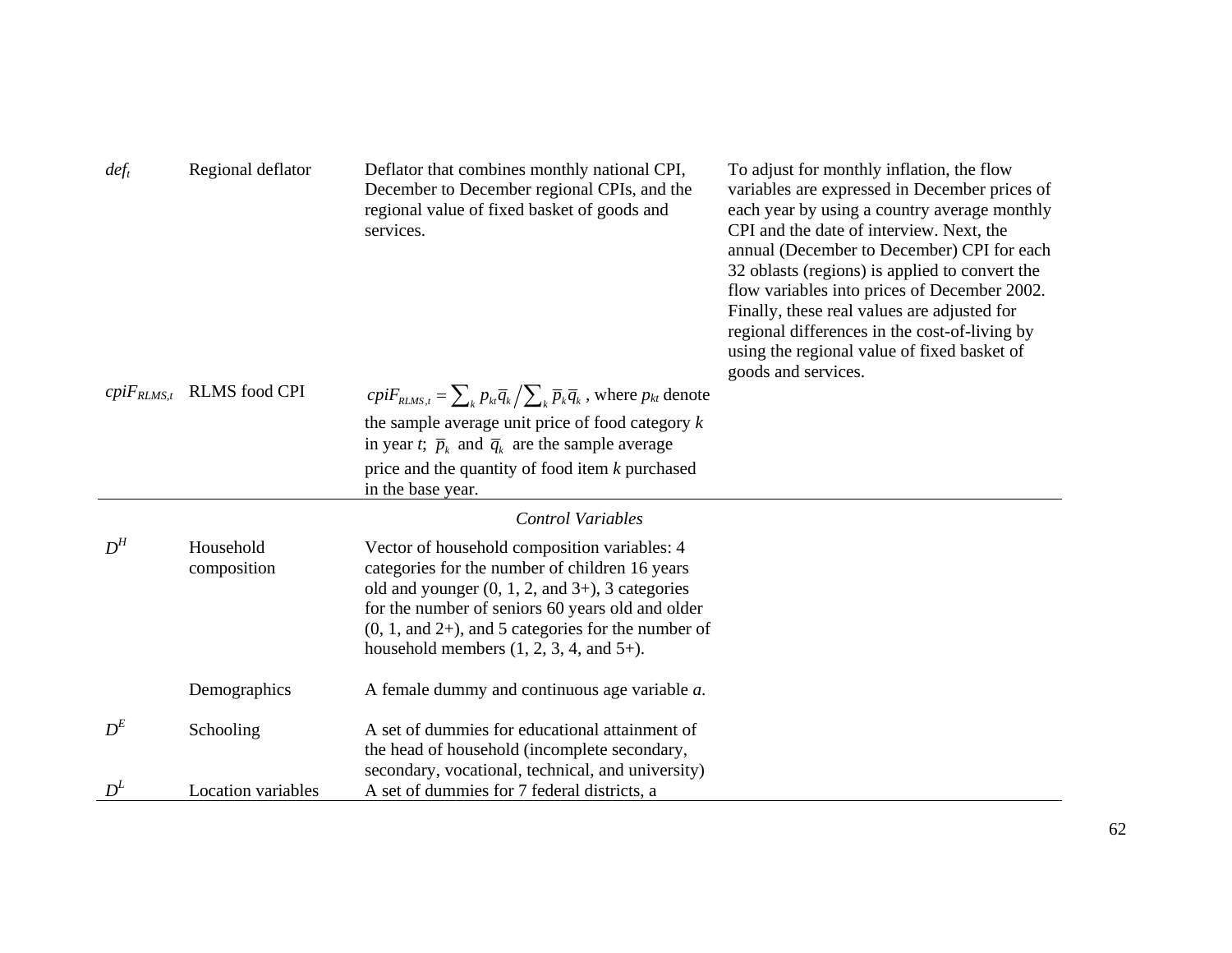dummy for Moscow and St. Petersburg, and a dummy for urban location.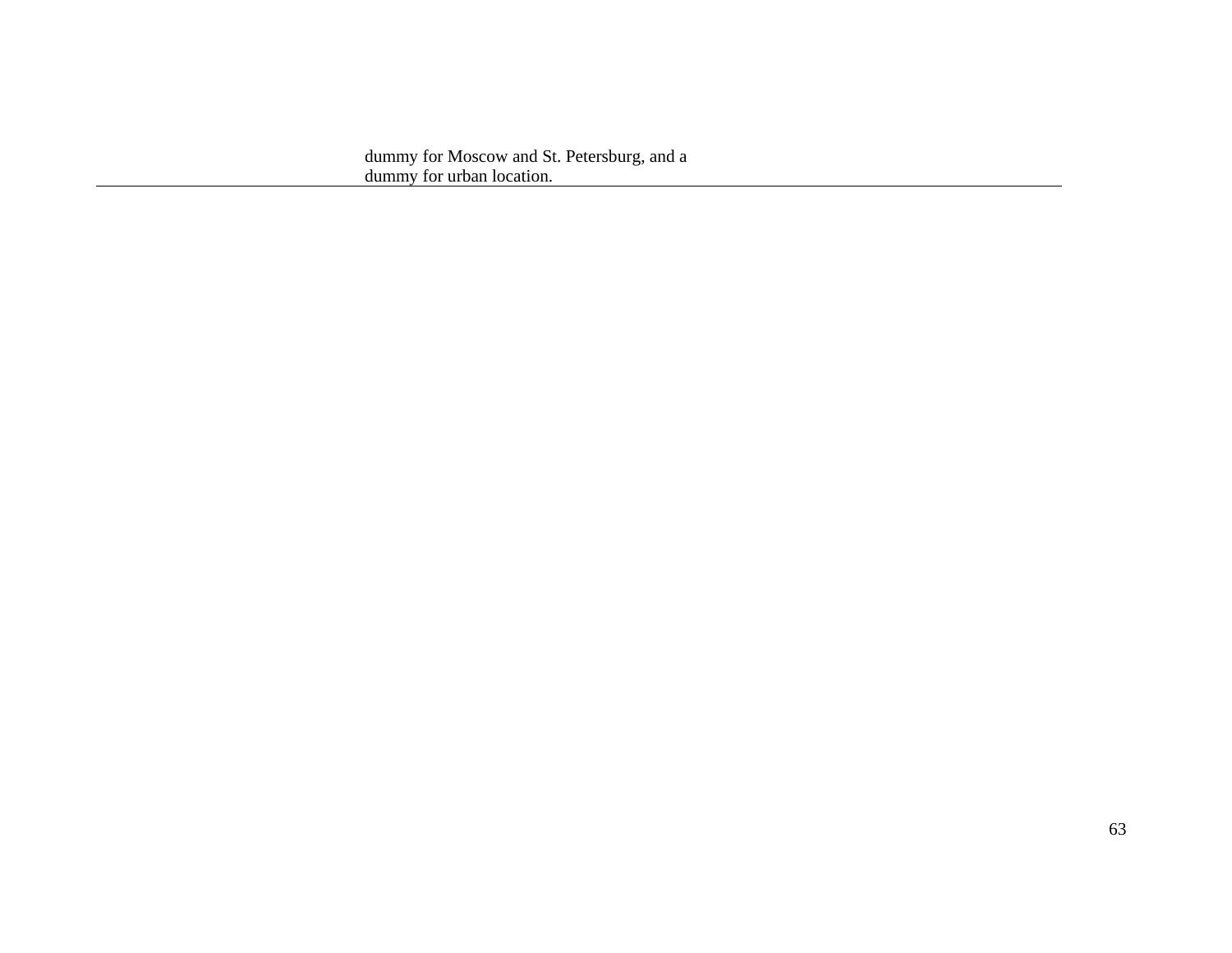### **Appendix 2: Constructing Food Expenditures**

This appendix describes the steps in constructing our measure of food expenditures.

- 1. RLMS food data contain information on the physical quantity and monetary value of last week purchases for 50 categories of food at home and away from home, alcoholic and nonalcoholic beverages, and tobacco products. We first create *wx-orig* as the sum of expenditures on these individual items multiplied by 30/7=4.286. Missing values for this measure are treated as zero.
- 2. The RLMS questionnaire also asks about the total sum of food purchases in the last 30 days (*mx-orig*). We discard this measure because of a potentially large measurement error, higher probability of underreporting, and ambiguity in the question (e.g., it is likely to exclude beverages and tobacco). We note, however, that the two measures of food expenditures have similar variance (compare *wx-orig* and *mx-orig* in figure below).
- 3. When a household purchased the item but did not report the quantity of the purchase, the missing quantities are imputed by regressing the log of expenditure on the complete interaction between year dummies and federal district dummies, controlling for the size of the household (5 categories), number of children 16 years old or younger (4 categories), number of elderly members 60+ (3 categories), and urban location. Because of the log dependent variable, the predicted values of expenditures are adjusted as  $y = \exp(\theta^2/2)$ exp( $\log y$ ). Missing values for food items are generally trivial.
- 4. We use top coding of unreasonably high prices in excess of 3 interquantile ranges above the mean prices in a given location as well as unreasonably high amounts (quantities) of food purchases (the top 99<sup>th</sup> percentile), conditional on the household structure and location. Top coding and imputations does not change the mean value and only slightly reduce the variance (see *wx-topc* in figure below)
- 5. It is very well known that inequality measures, especially those based on logarithms, are very sensitive to very low values. For that reason, we eliminate the bottom 1% of total food consumption (from purchases and home production) in constant 2002 prices (about 12 percent of the cost of the reference basket of 25 major food items reported by Goskomstat in 2002). While this procedure does not change the mean value of food expenditures, it predictably reduces the variance (see line *cF*).



**Notes:** All reported measures are per adult equivalent and deflated with national monthly CPI.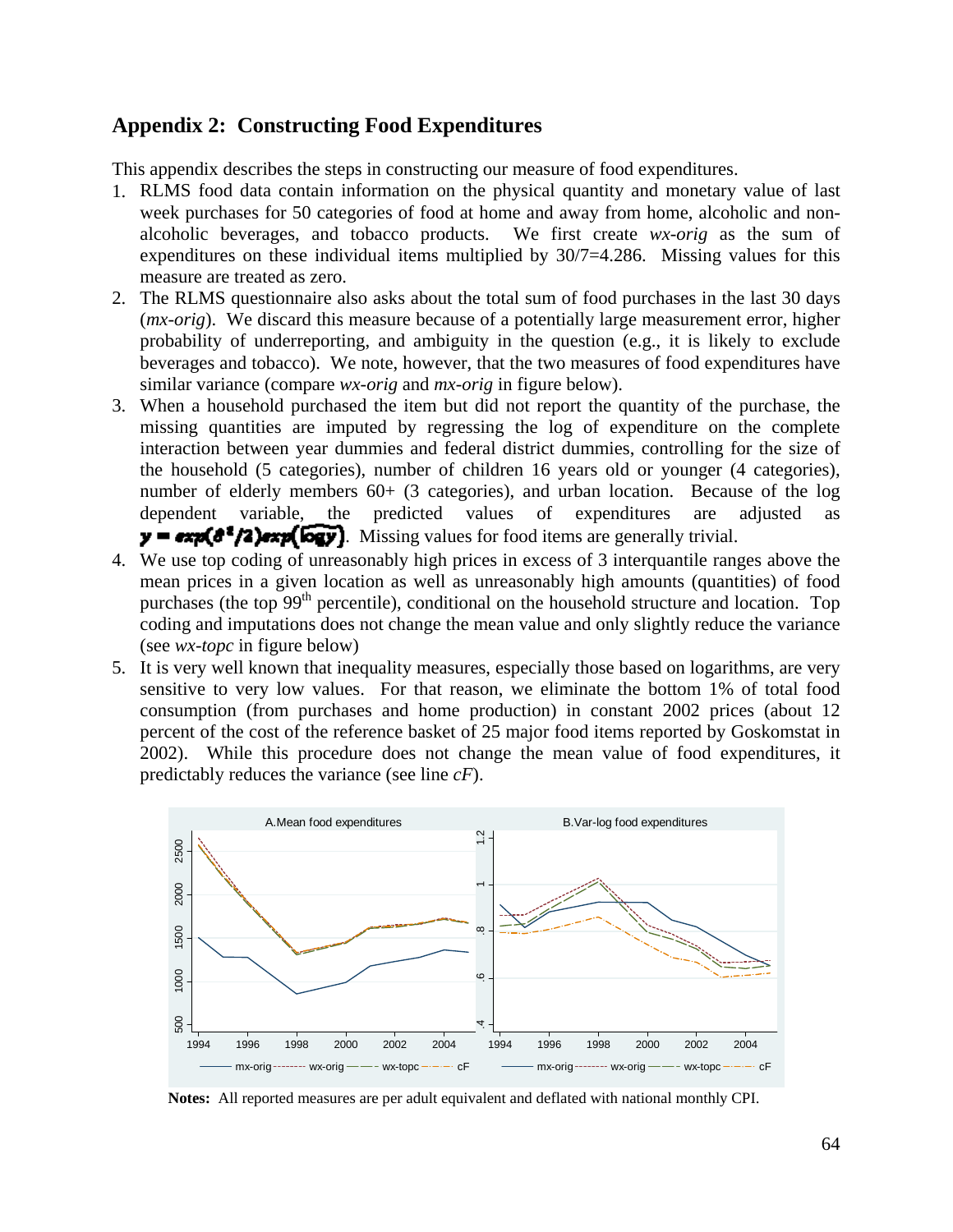|                                |                                   | <b>Full sample</b> | <b>Restricted</b> | <b>Estimation</b> |
|--------------------------------|-----------------------------------|--------------------|-------------------|-------------------|
|                                |                                   |                    | sample            | sample            |
| Year:                          | 1994                              | 9.34               | 9.61              | 9.66              |
|                                | 1995                              | 8.89               | 9.09              | 9.07              |
|                                | 1996                              | 8.82               | 8.94              | 8.75              |
|                                | 1998                              | 9.00               | 9.01              | 8.91              |
|                                | 2000                              | 9.42               | 9.24              | 9.23              |
|                                | 2001                              | 10.64              | 10.35             | 10.42             |
|                                | 2002                              | 10.97              | 10.74             | 10.81             |
|                                | 2003                              | 11.09              | 10.92             | 10.96             |
|                                | 2004                              | 11.07              | 11.17             | 11.21             |
|                                | 2005                              | 10.75              | 10.92             | 10.99             |
|                                | Region: Moscow and St. Petersburg | 11.28              | 11.17             | 11.31             |
|                                | North West                        | 6.89               | 7.33              | 7.37              |
|                                | Central                           | 19.09              | 18.17             | 18.26             |
|                                | Volga                             | 17.72              | 17.42             | 17.39             |
|                                | South                             | 11.73              | 12.13             | 11.93             |
|                                | Urals                             | 14.17              | 14.60             | 14.59             |
|                                | Siberia                           | 9.41               | 9.45              | 9.41              |
|                                | Far East                          | 9.71               | 9.73              | 9.73              |
| Number of household members: 1 |                                   | 18.39              | 7.58              | 7.18              |
|                                | $\overline{2}$                    | 27.74              | 24.28             | 24.16             |
|                                | 3                                 | 25.34              | 30.83             | 31.07             |
|                                | $\overline{4}$                    | 18.06              | 23.49             | 23.72             |
|                                | $5+$                              | 10.47              | 13.82             | 13.87             |
|                                | Number of children <16: None      | 56.99              | 45.63             | 45.25             |
|                                | $\mathbf{1}$                      | 28.26              | 35.02             | 35.32             |
|                                | $\overline{2}$                    | 12.23              | 15.99             | 16.09             |
|                                | $3+$                              | 2.53               | 3.36              | 3.34              |
|                                | Urban (excluding small towns)     | 68.91              | 69.55             | 70.01             |
|                                |                                   | 42,541             | 31,969            | 31,409            |

## **Appendix 3: Sample Composition**

**Notes:** Restricted sample includes households in which at least one individual is 25-60 years old. Estimation sample includes households with non-missing values on disposable income. The sample composition is unweighted.